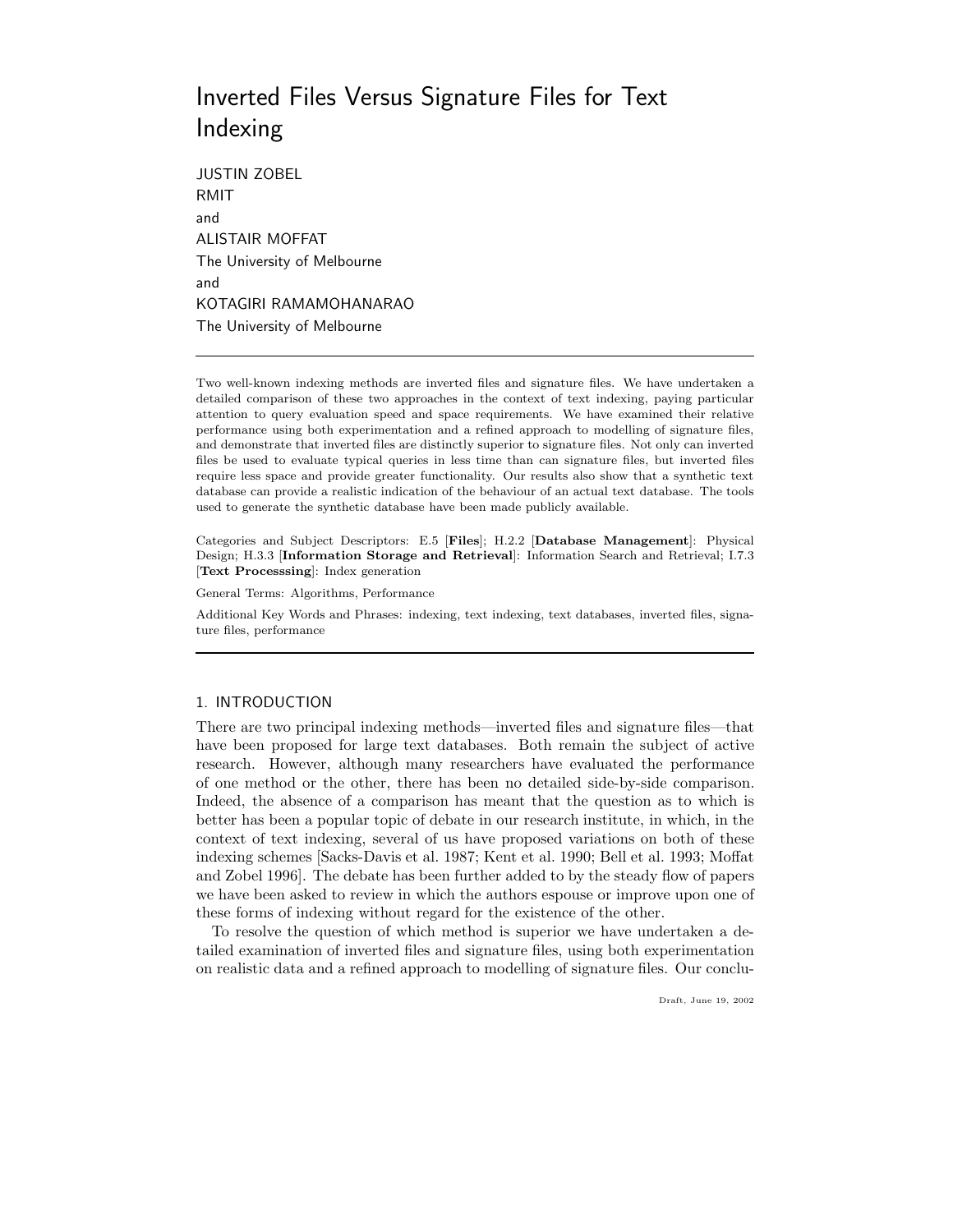sion is that, for current architectures and typical applications of full-text indexing, inverted files are superior to signature files in almost every respect, including speed, space, and functionality. To allow others to reproduce our results, and to establish a benchmark against which they may in turn compare their methods, we have made available on Internet our inverted file text database system and one of the databases used in our tests, a synthetic database developed expressly for experimentation.

We also used an actual test database in the comparison, consisting of over 250 megabytes of English-language articles from the *Wall Street Journal*; data which, for copyright reasons, cannot be distributed. The results on the two test databases were, however, remarkably similar, and a useful byproduct of our investigation is the observation that performance on a synthetic database can be a fairly accurate predictor of performance on an actual collection.

Text databases, the query classes we consider, and the test data we use for comparison are described in Section 2. Application of inverted files and signature files to text indexing is explained in Section 3, and in Section 4 we compare these schemes with respect to query evaluation speed, using direct argument, mathematical modelling, and experiment. Some other points of comparison are considered in Section 5, and in Section 6 we consider the likely performance of the two indexing methods for other applications. Conclusions are presented in Section 7.

# 2. TEXT DATABASES

We assume that a *text database* is a collection of *documents*. Each document is uninterpreted prose—that is, is not divided into fields—and is of arbitrary length. Thus a database is a large number of records, each of which is simply a list of *words*. Such a database might be used for abstracts, legal transcripts, or, as in our main test data, newspaper articles. Practical text databases will often include other fields in each record, such as date of creation; our definition of text database can be regarded as being records in which such auxiliary information has been removed, leaving only the part to be indexed by content.

#### 2.1 Boolean Queries

There are two main forms of query for text databases, Boolean and ranked. In this investigation we have chosen to focus on Boolean queries, that is, the class of queries that can be constructed from query terms, disjunction  $(V)$ , and conjunction  $(\wedge)$ . A document d is an answer to a conjunctive query  $t_1 \wedge t_2 \wedge \ldots \wedge t_q$  if it contains every  $t_i$  for  $1 \leq i \leq q$ ; and d is an answer to a disjunctive query  $t_1 \vee t_2 \vee \ldots \vee t_m$ if it contains any  $t_i$  for  $1 \leq i \leq m$ . Conjunction and disjunction can be nested to arbitrary depth. A typical form of query to a text database is a conjunction of q disjunctions each of  $m_i$  terms, that is, of the form

$$
(t_{11}\vee\ldots\vee t_{1m_1})\wedge\ldots\wedge(t_{q1}\vee\ldots\vee t_{qm_q}).
$$

This form is useful because queries are commonly used to identify documents referring to every one of a set of concepts; the conjunction expresses that each of the concepts must be present. In turn a concept is represented by several terms (often thesaural equivalents or variant forms of the same word) any one of which may be present; each disjunction expresses that any of the terms by itself represents the concept.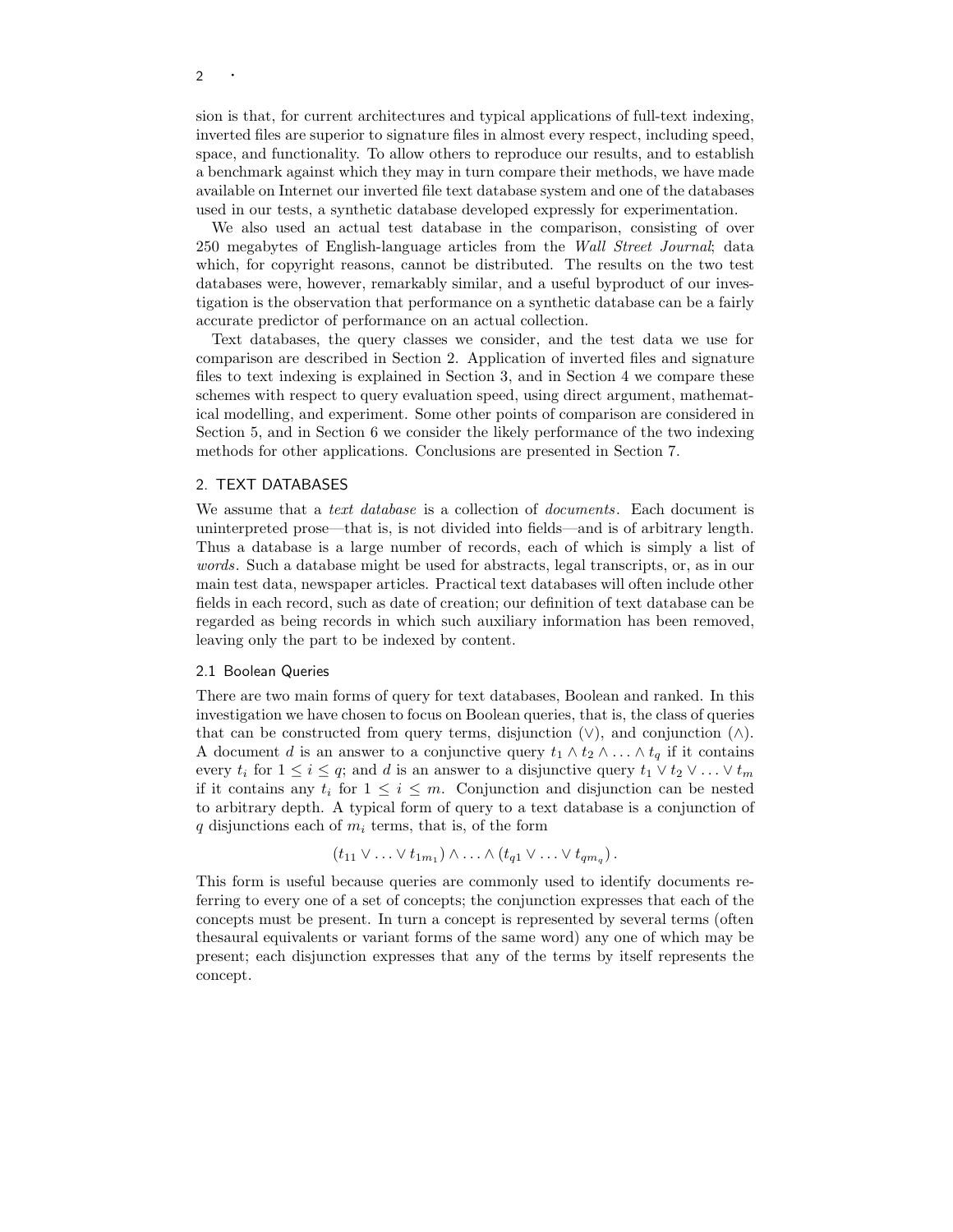In English text, the use of variant word endings such as "ing" and "ed" mean that two words can be superficially distinct even though it is desirable that they be regarded as a match. This problem is addressed by *stemming* each word during index creation, that is, removing variant endings. Query terms should then also be stemmed. A widely used algorithm is that of Lovins [1968].

## 2.2 Other Query Types

The other main category of query for text databases is the ranked query, in which a similarity score is calculated between the query—which is a list of terms, or even some sample text—and each document. Similarity is defined by a mathematical formula that approximates the likelihood that the record is an answer, and can involve a large number of parameters. The top-ranked documents according to this score are presented to the user as answers. Ranked queries are discussed further in Section 5.7.

A further class of query that might be considered in the context of text indexing is *proximity* queries, in which answers must contain the specified terms within a specified distance of each other. The special case of a proximity of 1 is known as *adjacency*, which is valuable because a term may only be of interest if it is part of a phrase. We do not use these query classes as a basis for quantitative comparison of the indexing techniques, but do discuss how well they can be supported by the different methods.

## 2.3 Experimental Collections

There are several large text collections to which we have access, in particular the trec collection of 3 Gb of data [Harman 1992a]. Trec consists of several subcollections, including newspaper articles, patent applications, journal articles, and abstracts. For our experiments we have used the wsj collection, which consists of two and a half years of articles from the *Wall Street Journal*. Some statistics of this collection, and of the synthetic database fin described below, are shown in Table I. As a collection of one kind of document from a single source, we believe wsj to be a fair test of a text indexing technique.

One aim of this work is to produce results that others can readily reproduce. Our inverted file text database system, described later, is available via ftp, but we cannot distribute the trec data. Nor would it be feasible to fetch such large quantities of data over the Internet. We therefore implemented a database generator, FINNEGAN, that can create databases of any size with similar statistical properties to real text. The inputs to finnegan are the file lex, which is the combined vocabularies of a large number of books available on Internet, together with the occurrence count of each word, and a distribution of record lengths measured in number of term occurrences per record. Record lengths were generated by the gamma distribution, which has parameters  $\alpha$  and  $\beta$ ; for integral  $\alpha > 0$  and  $t > 0$ , the distribution is specified by

$$
F(t) = \frac{t^{\alpha - 1} e^{-t/\beta}}{\beta^{\alpha} (\alpha - 1)!},
$$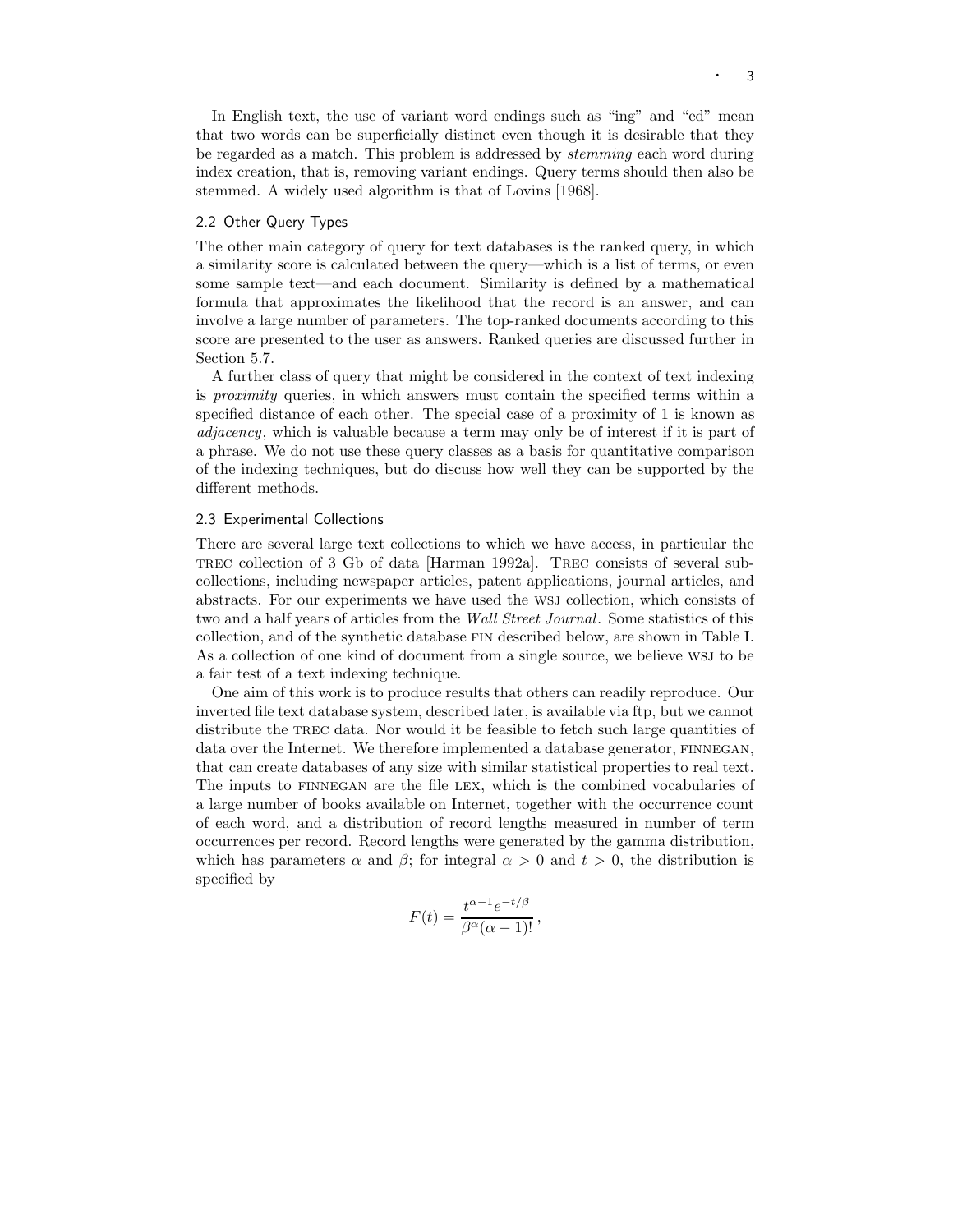|                            |                   | WSJ     | FIN     |
|----------------------------|-------------------|---------|---------|
| Collection statistics:     | Size (megabytes)  | 266.8   | 233.7   |
|                            | Number of records | 98,732  | 100,000 |
|                            | Distinct words    | 204,587 | 209,556 |
| Record length (kilobytes): | Minimum           | 0.07    | 0.05    |
|                            | Average           | 2.77    | 2.39    |
|                            | Maximum           | 78.66   | 13.79   |
| Words per record:          | Minimum           | 5       |         |
|                            | Average           | 432     | 430     |
|                            | Maximum           | 8,023   | 2,496   |
| Distinct words             | Minimum           | 5       | 6       |
| per record:                | Average           | 228     | 265     |
|                            | Maximum           | 2,257   | 1,091   |
| Distinct words per         | Minimum           | 4       |         |
| record after removal       | Average           | 150     | 116     |
| of common terms:           | Maximum           | 1,945   | 637     |

Table I. Statistics of document collections used for experiments.

where  $F(t)$  is the probability that a record will have exactly t terms. We used  $\alpha = 3$  and  $\beta = 144$ , so that the mean number of terms occurrences per record is  $\alpha\beta = 432$ , approximately the number observed in WSJ.<sup>1</sup>

A sample of fin is shown in Figure 1. The difference in size between wsj and fin is due to the lack of markup and punctuation in the latter. It should be noted that fin is by no means a substitute for a real database. It cannot be used to examine the effectiveness of ranking algorithms, for example, and nor would it be a good subject for semantic analysis. But it is a useful basis for performance comparison, and, as our results show, provides a good indication of actual performance; and it is free of any copyright.

# 2.4 Query Generation

The TREC data has an associated set of queries, but these are primarily designed for ranked query evaluation. Queries 51 to 75 have been approximated into a Boolean form, originally for use by a "soft Boolean" query evaluator; these are the QUEENS queries [Kwok et al. 1992]. But we have no further source of actual queries, nor would actual queries be likely to have answers on fin. Thus we chose to generate synthetic queries. In the absence of either a distribution for query terms (which is unlikely to resemble the distribution of terms in text—textually common words such as "the" are improbable query terms) or a distribution of query lengths we have developed a somewhat simplistic query generator. However, as will be seen, the performance trends for the artificial queries are like those of the QUEENS queries.

Input to the query generator QUANGLE is the vocabulary of the database (except for 601 stopwords—frequently occurring words such as "the" and infrequently occurring closed-class words such as "furthermore") and the number of records  $f_t$ containing each term  $t$ . Also input are the number  $N$  of records in the database, the

<sup>&</sup>lt;sup>1</sup>FINNEGAN, LEX, and the query generator QUANGLE described below, are available via Internet from ftp://munnari.oz.au/pub/finnegan. This directory also contains the queries as described below, and the scripts used to create databases and run experiments.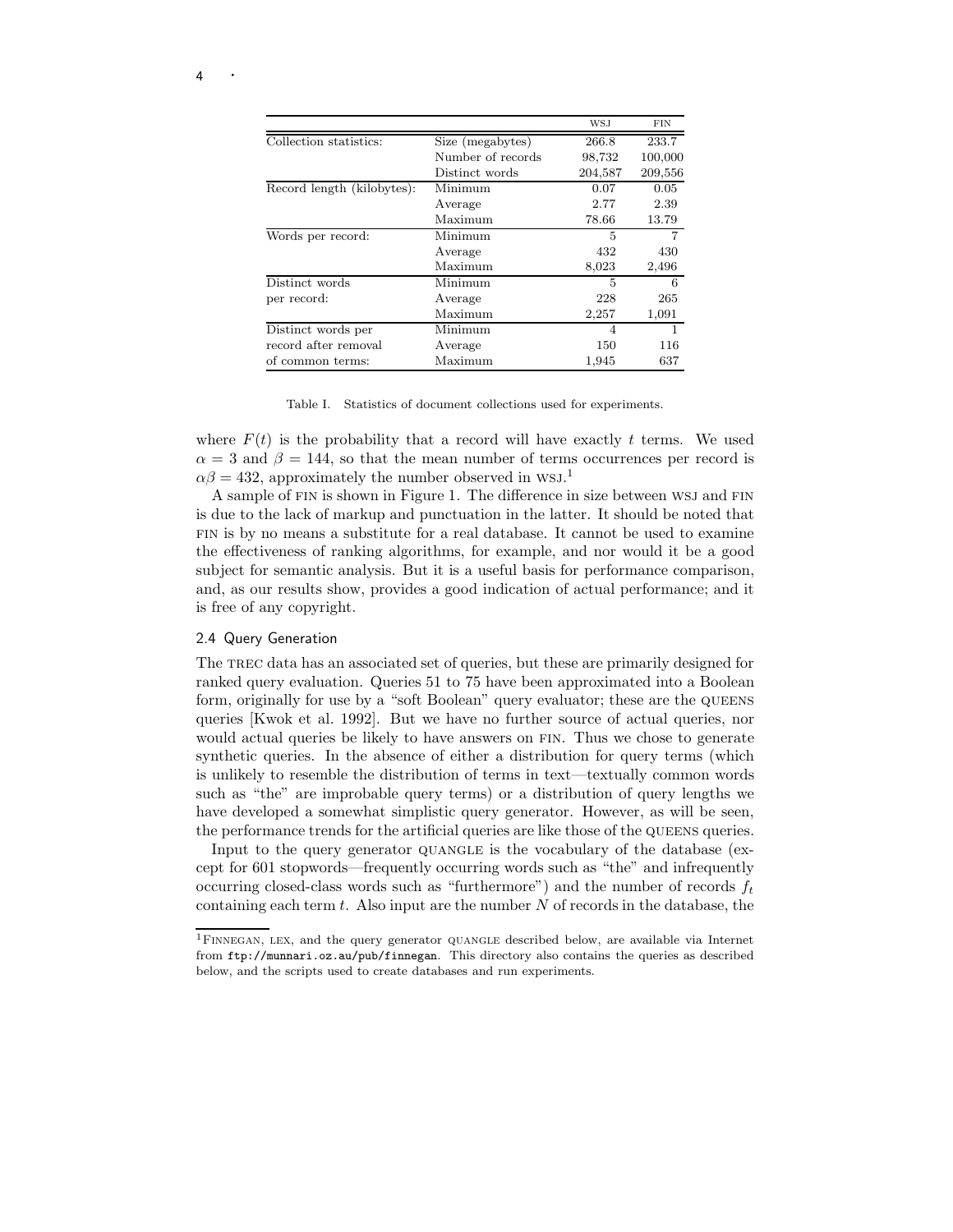number A of answers desired per query, the number  $q$  of conjuncts to be generated, and the number  $m$  of disjuncts per conjunct. Queries are generated by QUANGLE as follows. First, q frequencies  $F_1 \dots F_q$  are chosen so that  $\prod_{i=1}^q (F_i/N) \approx A/N$ . Then m further frequencies  $F_{i1} \ldots F_{im}$  are chosen for each  $\overline{F_i}$  so that  $\sum_{j=1}^m F_{ij} \approx F_i$ . Finally, for each  $F_{ij}$  a term  $t_{ij}$  with  $f_{t_{ij}} \approx F_{ij}$  is chosen from the vocabulary. The output query is

$$
(t_{11}\vee\ldots\vee t_{1m})\wedge\ldots\wedge(t_{q1}\vee\ldots\vee t_{qm}).
$$

The frequencies  $F_i$  and  $F_{i,j}$  were chosen according to a uniform distribution. It may be that the frequencies of real query terms are not distributed in this way, but we believe this method of query construction does not favour either inverted file or signature file indexing, and thus provides a fair test.

For each collection we used six sets of queries. The first three query sets were constructed using quangle. In the first set, first, each of the 25 queries was designed to have one conjunct and approximately ten answers; each term in this query set is relatively rare in the database. In the second set, second, each of the 25 queries was designed to have three conjuncts and approximately ten answers; each term in this query set is thus fairly common in the database. In the third set, third, each of the 25 queries was designed to have three conjuncts of four disjuncts each and approximately ten answers; the query terms in this set range from rare to common. Note that in these first three query sets quangle was restricted in its choice to only select terms that occurred in fewer than one record in twenty of the database, for reasons given below. Given this threshold, the average number of distinct query-eligible terms remaining in each document is shown in the final section of Table I.

The last three query sets were constructed differently. In the set FOURTH each of the 25 queries is a list of five distinct words randomly selected from a single database record, with 25 documents scattered uniformly in the collection used as the seed records. This generation method guarantees that each query has at least one answer. In the fifth set, FIFTH, there is one query, a conjunct of the most common indexed terms; the conjunct is the longest list, starting from the most common indexed term, that had an answer. The last query set is QUEENS, from which we removed common words to ensure that queries could be evaluated via the index.

A query from each set is shown in Figure 2. Statistics for the query sets are shown in Table II. Of these sets, SECOND and THIRD and of course QUEENS are most typical of real queries.

# 3. INVERTED FILE INDEXES AND SIGNATURE FILE INDEXES

There are two principal indexing methods—and a wide range of variations thereof that are suitable for large text databases: *inverted files* and *signature files*. In this section we describe the two methods, particularly with respect to their application to text, and consider some of their drawbacks.

## 3.1 Inverted Files

An inverted file index [Fox et al. 1992] has two main parts: a search structure or *vocabulary*, containing all of the distinct values being indexed; and for each distinct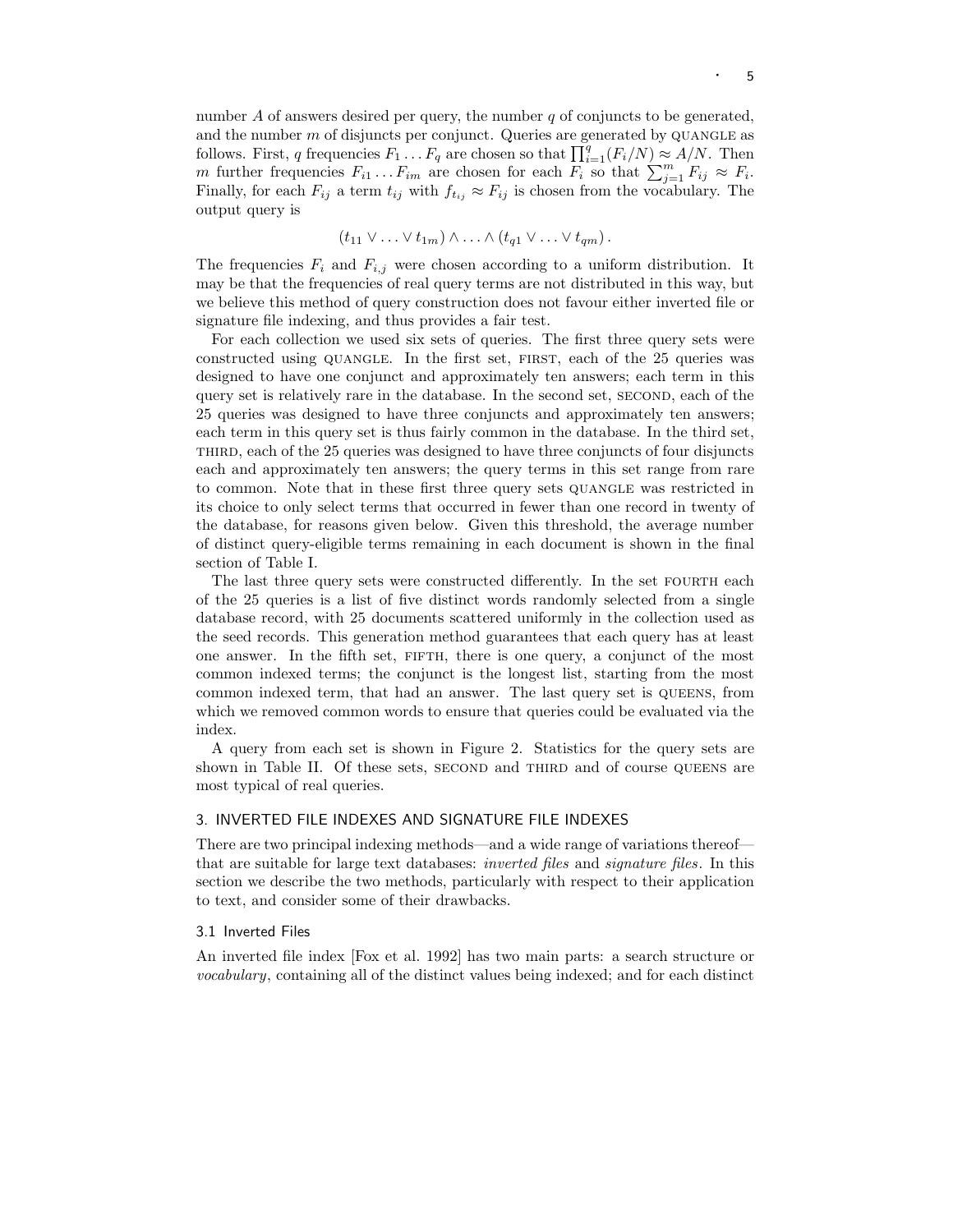| Query         | Number of |     | WSJ |       |                | <b>FIN</b> |                |
|---------------|-----------|-----|-----|-------|----------------|------------|----------------|
| set           | queries   | Min | Av  | Max   | Min            | Av         | Max            |
| <b>FIRST</b>  | 25        |     | 9   | 61    |                | 9          | 39             |
| SECOND        | 25        |     | 25  | 71    | 3              | 11         | 29             |
| THIRD         | 25        | 10  | 32  | 103   | 4              | 12         | 18             |
| FOURTH        | 25        |     |     | 2     |                |            | 1              |
| <b>FIFTH</b>  |           | 11  | 11  | 11    | $\overline{2}$ | 2          | $\overline{2}$ |
| <b>QUEENS</b> | 25        | 0   | 414 | 4,946 | 0              | 141        | 2,056          |

Table II. Statistics of query sets and numbers of answers per query.

value an *inverted list*, storing the identifiers of the records containing the value. Queries are evaluated by fetching the inverted lists for the query terms, and then intersecting them for conjunctive queries and merging them for disjunctive queries. To minimise buffer space requirements, inverted lists should be fetched in order of increasing length; thus, in a conjunctive query, the initial set of candidate answers are the records in the shortest inverted list, and processing of subsequent lists only reduces the size of this set. Once the inverted lists have been processed, the record identifiers must be mapped to physical record addresses. This is achieved with an *address table*, which can be stored in memory or on disk.

An effective structure for storing vocabularies is a  $B^+$ -tree. The high branching factor typical of these trees means that the internal nodes are only a small percentage of the total vocabulary size. For example, suppose that in a  $B^+$ -tree leaves contain pointers to inverted lists, that the vocabulary of some database contains 1,000,000 distinct 12-byte terms, and that the disk being used operates with 8-kilobyte blocks and 4-byte pointers. Then at most 64 kilobytes is required for the internal nodes. Given this much memory, at most one disk access is required to fetch a vocabulary entry. Since the exact address of the inverted list is then known, a second access suffices to retrieve the corresponding inverted list. Other structures that are suitable for storing vocabularies include arrays and hash tables, with comparable performance.

#### 3.2 Compressed Inverted Files

The inverted lists themselves are sequences of record identifiers, sorted to allow fast query evaluation. Sorting of identifiers within inverted lists has another important benefit: the identifiers can be represented using variable-length codes that, for large text databases, compress the index by a factor of about six [Bell et al. 1993], to around 5%–10% of the data size. This approach has the disadvantage that inverted lists must be decoded as they are retrieved, but such decompression can be fast. Moreover, by inserting a small amount of additional indexing information in each list a large part of the decompression can be avoided, so that on current hardware the limiting factor is transfer time, not decompression time [Moffat and Zobel 1996]. Indeed, the performance achieved by our implementation of inverted lists was one of the factors that spurred this investigation, and we assume inverted lists to be compressed throughout this paper.

An interesting feature of compressed inverted lists is that the best compression is achieved for the longest lists, that is, the most frequent terms. In the limit—which,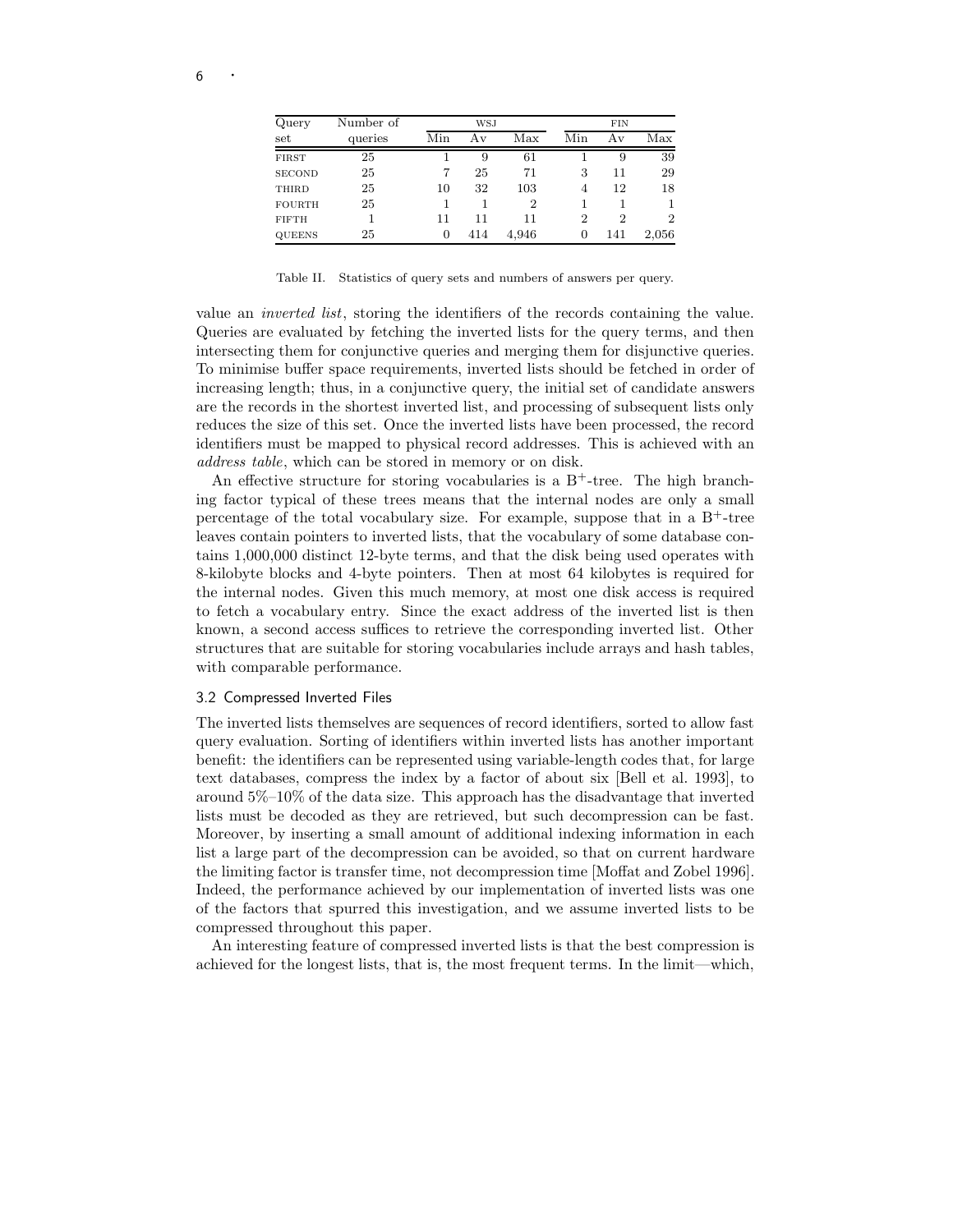in the case of text indexing, is a term such as "the" that occurs in almost every record—at most one bit per record is required. There is thus no particular need to eliminate common terms from the index: the decision as to whether or not to use the inverted lists for these terms to evaluate a query can be made, as it should be, at query evaluation time.

There are several widely held beliefs about inverted files that are either fallacious, or incorrect once compression of index entries is taken into account:

- —The assumption that sorting of inverted lists during query evaluation is an unacceptable cost. (This cost is illusory, because inverted lists should be maintained in sorted order.)
- —The assumption that a random disk access will be required for each record identifier for each term, as if inverted lists were stored as a linked list on disk. (They should be stored contiguously or at the very least in a linked list of blocks.)
- The assumption that, if the vocabulary is stored on disk,  $log N$  accesses are required to fetch an inverted list, where  $N$  is variously the number of documents in the collection or the number of distinct terms in the collection. (This is only true if none of the nodes in the tree storing the vocabulary can be buffered in memory. Moreover the base of the log is usually large, perhaps 1,000, so the true cost is one or at most two disk accesses.)
- —The assertion that inverted files are expensive to create. (Previous work in our research group has shown this to be fallacious [Moffat 1992; Moffat and Bell 1995], and the experiments reported below confirm that they are cheaper to build than signature file indexes.)
- —The assertion that inverted files are large, an oft-repeated claim being that they occupy between 50 and 300 percent of the space of the text they index [Haskin 1981]. (With current techniques inverted files are stored in around 10% of the space of the text they index [Witten et al. 1994].)

## 3.3 Bitstring Signature Files

In signature file indexes [Faloutsos 1992], each record is allocated a fixed-width signature, or bitstring, of  $w$  bits. Each word that appears in the record is hashed a number of times to determine the bits in the signature that should be set, with no remedial action taken if two or more distinct words should happen (as is inevitable) to set the same bit. Conjunctive queries are similarly hashed, then evaluated by comparing the query signature to each record signature; disjunctive queries are turned into a series of signatures, one per disjunct. Any record whose signature has a 1-bit corresponding to every 1-bit in the query signature is a potential answer. Each such record must be fetched and checked directly against the query to determine whether it is a *false match*—a record which the signature indicates may be an answer, but in fact is not—or a *true match*. Again, an address table is used to convert record numbers to addresses.

## 3.4 Bitslice Signature Files

To reduce query-time access costs, the set of signatures can be transposed into a set of *bitslices*, so that a signature file contains one fixed-length slice for each bit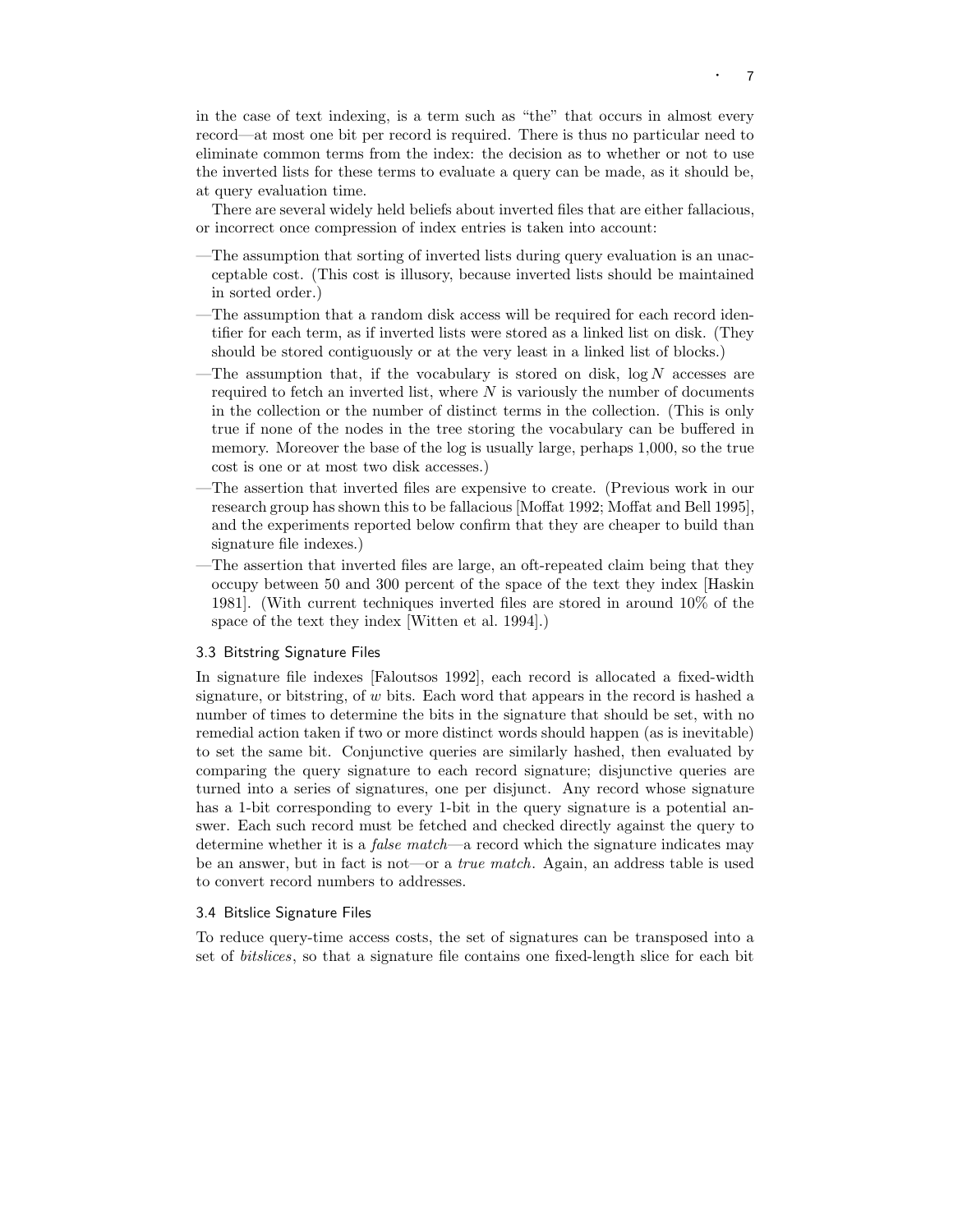position in the original string; the length of each slice is the number of records being indexed, that is, N bits for a database of N records.

For bitsliced signature files, then, conjunctive query evaluation consists of: hashing the query into a signature; for some or all of the 1-bits in the query signature, fetching the corresponding bitslice; and'ing the fetched slices together to form a bitmap of potential answers; and, for each 1-bit in the bitmap, retrieving the corresponding record and checking whether it is a true match. If each bitslice is sufficiently sparse, and the hash function used to set the bits sufficiently random, only a few false matches will remain after a subset of the bitslices have been processed. At this point it may be cheaper to cease processing of bitslices and start retrieving and checking records. That is, the number of bit slices actually fetched in a multi-term query might be only a little larger than the number of slices processed for a single-term query.

For a given bitsliced signature file index, the minimum number of bitslices that should be processed for a conjunctive query is fixed at s, typically in the range 6 to 8 [Sacks-Davis et al. 1987; Kent et al. 1990]. The index will have been created with parameters chosen to ensure that processing s bitslices will, in a probabilistic sense, reduce the number of false matches to a specified level. If the number  $q$  of query terms in a conjunctive query exceeds s then at least  $q$  slices should be fetched, since otherwise one or more of the query terms plays no part in the selection of answers. For a query of  $m$  disjuncts, at least  $sm$  slices are required, since these queries are processed as m independent queries and the answer sets merged. As for inverted files, either one or two disk accesses are then required to fetch each answer, depending on whether or not the address table is in memory.

For text indexing, an application in which queries might have as few as one term, signatures are formed by letting each word in the record set s bits. To keep the number of false matches to a manageable level, signature width is such that each bitslice is fairly sparse. For example, Kent et al. [1990] suggest that, to achieve good overall performance, approximately one bit in eight should be set. Note that false-match checking can be expensive in document databases, as it involves fetching a record (and thus either one or two disk accesses), parsing the record into words (often including stemming each word), and then evaluating the query directly against the list of terms. Fast query processing is thus only possible if the number of false matches is kept low.

Combining these recommendations for signature density and s means that each distinct word in each record requires a notional space in the signature of about fifty bits, roughly the length of an average-length word represented in ASCII. This allows an initial estimate of signature file size—if each distinct term appears on average twice per record, then about 25 bits per word occurrence are required by the index, corresponding to approximately 50% of the space occupied by the input text. Note that standard bitstring signature files are claimed to be substantially more compact than this [Faloutsos 1992], since there is no disk access penalty for having a higher bit density. In fact, as will be shown below, the difference is negligible; for a given false-match rate bitstring signature files are only slightly smaller than bitsliced signature files. Moreover, query processing costs are much greater, since the entire index must be scanned to determine candidate answers.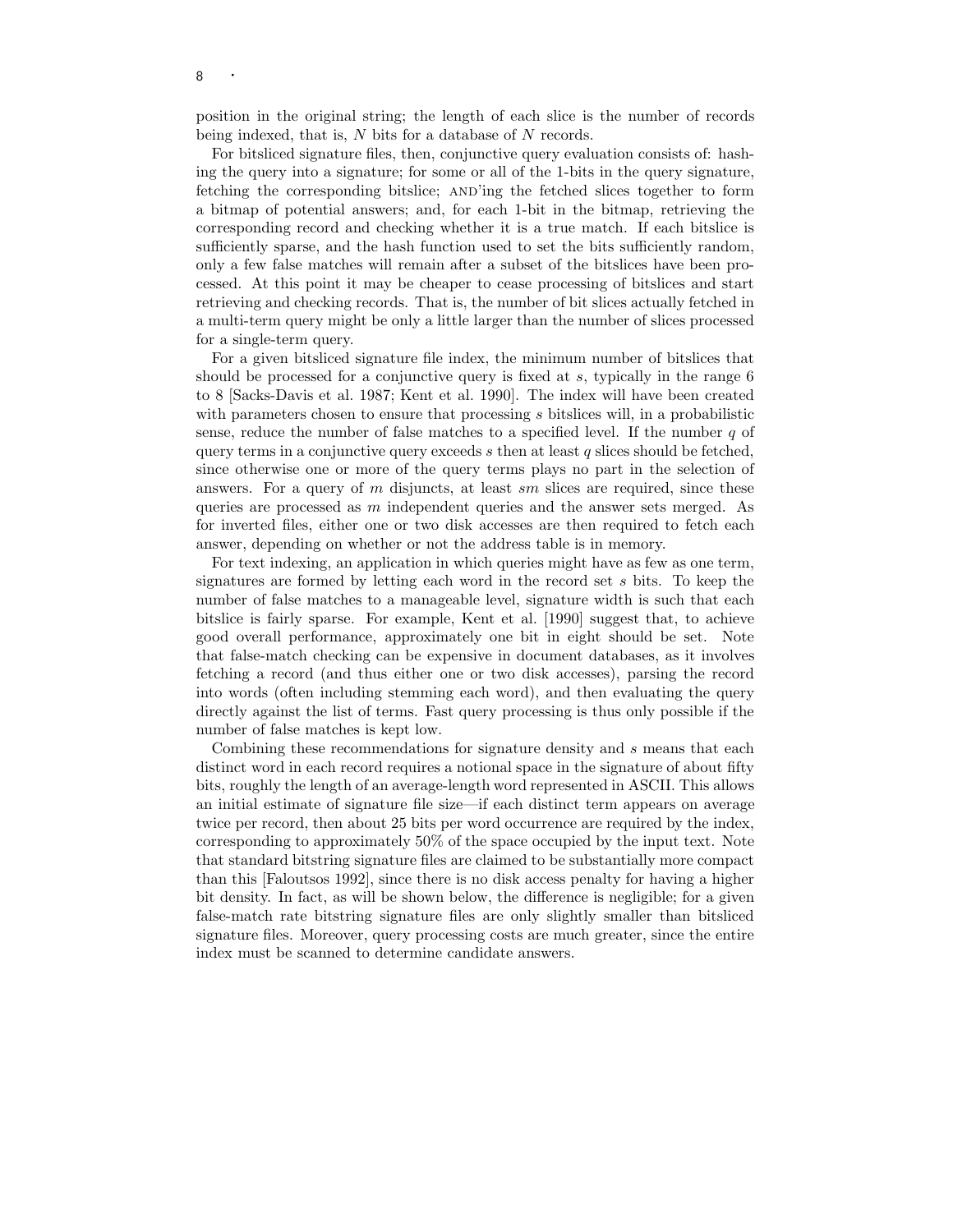As for inverted file indexes, one processing heuristic is to select slices in increasing density, so that sparse slices are preferred to dense. Implementation of this technique requires that each slice be tagged with a density indication, which must be stored separately from the slice itself if the number of disk accesses is to be kept small. The selection process must also use knowledge of which query term corresponds to each bit in the query signature, since nothing is gained if all of the sparse slices correspond to the same query term.

## 3.5 Blocked Signature Files

A particular problem with bitsliced signature files is of scale: databases with large numbers of records have long slices, several of which must be retrieved in full regardless of the properties of the query. That is, despite that fact that the index is stored transposed and only a few bit positions in each signature must be inspected, index processing costs are guaranteed to rise linearly in the size of the database. For example, a database of one million records would have bitslices of one megabit each, and processing of even the simplest of queries would require transfer of approximately one megabyte of index data. This problem can be addressed by grouping records into blocks, so that each bit in each slice corresponds to  $B$  records, where  $B$  is the blocking factor. Slice length is reduced by a factor of B; to keep slice densities low signature width must be increased by a similar factor. To reduce the potential for block-level false matches—in which a block contains all the query terms, but no record in the block is a match—a different mapping from record number to block number can be used in each slice. Thus a record may be in block 6 in the first slice, block 11 in the second slice, block 9 in the third slice, and so on. The number of different mappings is  $K$ , the number of slices (that is, signature width) is a multiple of  $K$ , and each mapping is applied to  $w/K$  slices. This *multi-organisational* scheme [Kent et al. 1990] reduces but does not eliminate the potential for block-level false matches.

Queries are evaluated as for conventional bitsliced signature files, except that the bitslices must be decoded into record numbers as they are retrieved. It is possible to intersect bitslices by having a list of record numbers that are potential matches, and to use each subsequent bitslice to eliminate records that are not matches, by analogy with the query evaluation mechanism for inverted files; but the large number of records (about one in eight) that each slice implies is a match, and the disorder in each slice due to the complexities of the mappings, make this approach undesirable. It is also possible to decode each blocked bitslice into a full bitslice, then directly AND the decoded slices, but the cost of decoding is high and dominates query evaluation time.

These problems were addressed in the ATLAS Sacks-Davis et al. 1995 text database system as follows. The number of mappings  $K$  is set equal to  $s$ , the number of bits set per term, and the index is divided into K partitions, each of  $w/K$  slices. Then each term is allocated one slice in each partition, thus guaranteeing that each term uses all of the available mappings. The first few mappings (typically 3) are identical, so that the same blocking scheme is used in the first few partitions. Then, when queries are evaluated, the first slices fetched are from these partitions because such slices can be and'ed without further processing. Assuming that the selected slices are sufficiently sparse, the result of this operation is a slice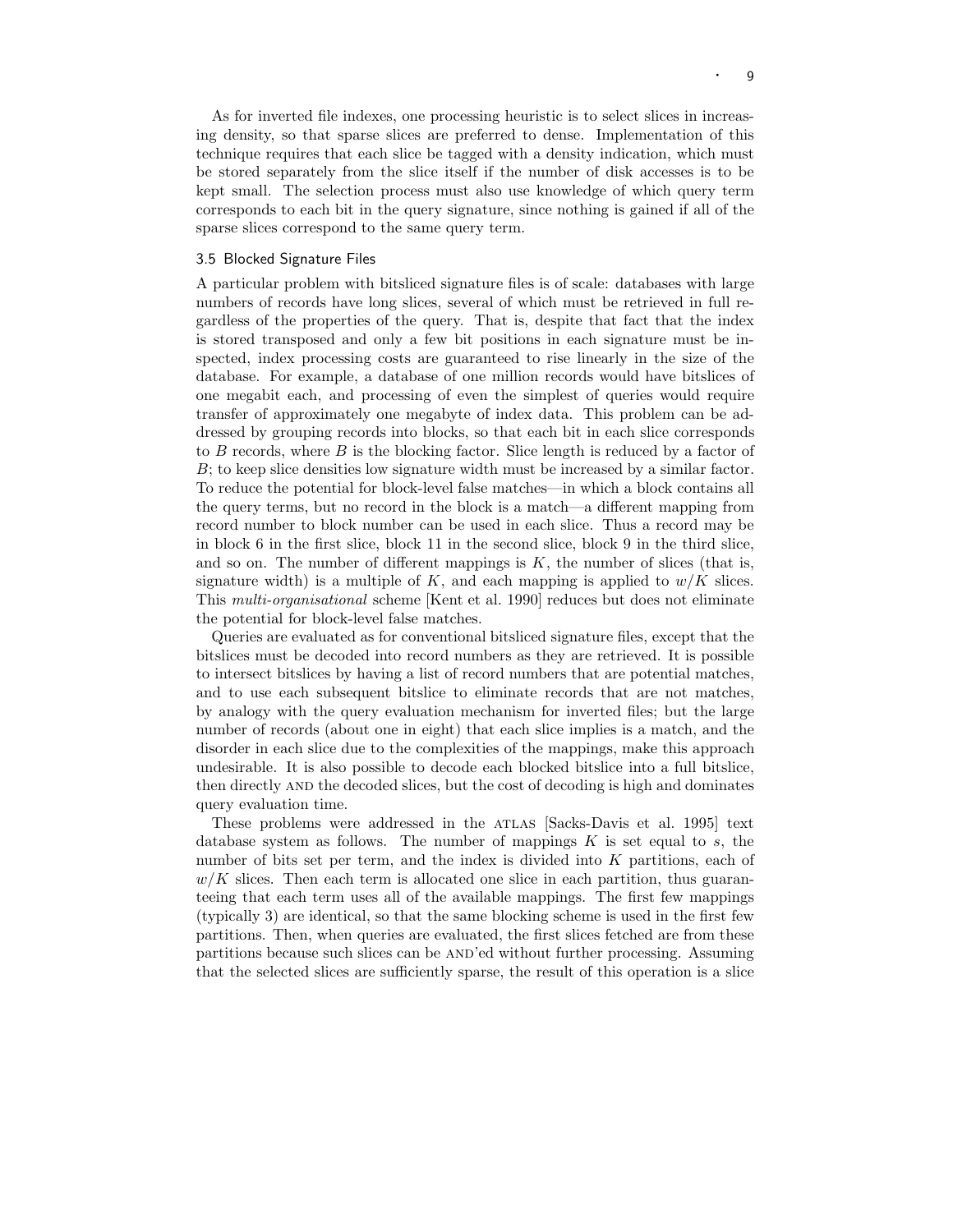of length  $N/B$  with a relatively small number of 1-bits. For each of these 1-bits, the corresponding record numbers are computed and the remaining slices probed to determine whether they have 1-bits for these records. The main disadvantage of this approach is that there is less flexibility in slice selection—it decreases the likelihood of being able to use a sparse slice to reduce the number of candidates. During the development of atlas, this *K-block* approach was experimentally found to increase the number of block-level false matches, but greatly improved query response time. It is the implementation we assume in this paper.

The larger the blocking factor, the more slices must be fetched to eliminate blocklevel false matches. Thus increasing the blocking factor increases the number of disk accesses, but reduces the amount of data to be transferred. It follows that choice of parameters needs to take actual disk characteristics into account.

## 3.6 Compression of Signature Files

Compression brings considerable benefit to inverted file indexes, and it is natural to ask if the same improvements can be achieved with signature files. The answer is no.

By inverted file standards each slice in a bitsliced of blocked signature file is very dense, with approximately one bit in eight set. The entropy of a binary probability distribution  $[1/8, 7/8]$  is 0.55 bits per symbol, and so compression of such an index roughly halves the space. However the need to decompress a set of slices means that query processing becomes much slower. For example, in the wsj database the average compressed inverted list is 105 bytes long; but the average compressed bitslice is over 6,000 bytes long. Even in a blocked signature file significantly more decompression time will be required than by the corresponding inverted file index. And the use of compression erodes one the advantages of a signature file, namely that no "slice address table" is required when all of the slices are of the same length. Instead, the address of each variable length slice must be maintained in an address table, a small extra use of main memory.

Moreover, while we have noted previously that decompression time for compressed inverted lists can be fully offset by reduced seek and transfer times, a similar trade-off will not be observed for compressed bitslices because of the poor compression ratio. That is, the reduction in the volume of data transferred provides a window of time for decompression; only if the volume is greatly reduced will this window be large enough for decompression to take place. The required size of the window is, however, dependent on architecture: as the gap in speed between disk and processor grows, the necessary window size increases.

#### 3.7 Records of Varying Lengths

In an inverted file index record of widely differing length pose no special problems, and merely result in index entries in a relatively large number of the inverted lists.

The same is not true for signature files. To maintain even density and thus good performance for signature file indexes it is important that the records being indexed be of similar length. If signature width is set to cater for the longest record, index size will be unacceptable. On the other hand, if signature width is suited to average records (or even to all but the 10% of longest records), then the signatures for the longest records will have almost all of their bits set. In WSJ, for example, average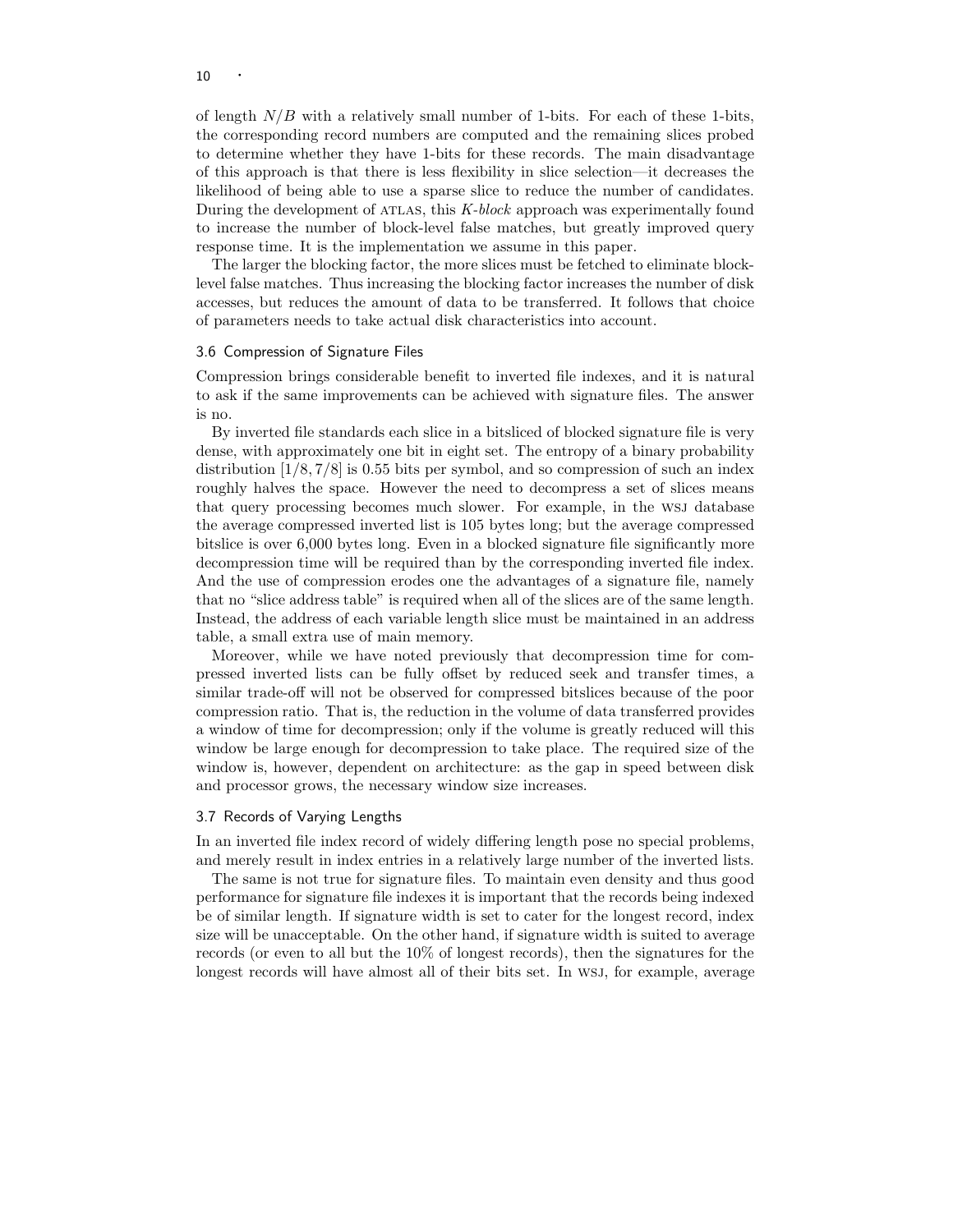record length is about 2.8 kilobytes but the longest is 79 kilobytes, and the chance of having more than a handful of 0-bits in the signature for this record is small. It follows that the longest records will be identified as potential answers to a high proportion of queries and will be retrieved and checked; and it is quite possible that the time taken to retrieve and false-match check the longest candidates will exceed all other query processing costs combined. In essence, long records remove the independence assumption of 1-bits in bitslices—a 1-bit in some position of a bitslice is indicative of a long record, and hence the conditional probability that bits in the same position of other slices will also be set is higher than might otherwise be expected.

The difficulties presented by databases of records of widely varying length is a well-known drawback of signature files [Faloutsos 1985; Kent et al. 1990], but the gravity of the problem has not, to our knowledge, previously been recognised. We analyse the impact of variable-length records on false-match rates in Section 4.

Methods for coping with databases of widely differing record length have been outlined but not, to our knowledge, developed or implemented. One suggested solution is to partition the database into subdatabases of records of roughly similar length, each subdatabase having its own index [Kent et al. 1990]. Since the signature width would vary from subdatabase to subdatabase, each index must be processed separately, multiplying the number of slices to be fetched and making query processing time unacceptably high. Another proposed solution is to have very wide signatures but apply compression so that similar overall space is used [Faloutsos 1985]; but this solution is only suitable for bitstring signature files, which have the immediate disadvantage that the entire index must be retrieved and decompressed to answer a query. A third possible solution is to break the longer records into shorter fragments, but this requires the use of a mapping that converts signature number to record number; not only must this mapping must be applied to every bit when AND'ing slices together, but also it has no beneficial effect when only one slice is fetched for each query term.

The problem of long records is less acute for blocked signature files, since each record is blocked in several different ways, signature width is much greater, and the blocking means that length variation is more constrained. Nonetheless a long record can still cause difficulties. This effect is quantified in Section 4. In trec, the longest record is 2.52 megabytes, a thousand times larger than the average record. If this record is retrieved, the cost of fetching and checking it completely dominates query processing time. Unfortunately its length implies that it is the record most likely to be retrieved as a false match.

In summary, false matches and long records are a serious problem for signature files applied to text databases, and cannot be neglected.

## 3.8 Handling of Common Terms

Common terms—those that occur in a high proportion of records—pose a similar problem for signature file indexes, as all of the bitslices to which common terms hash will have a high proportion of 1-bits. That is, if a common term and a rare term share a bitslice, queries on the rare term will have an increased number of false matches because of the reduced filtering effect of the shared slice. Moreover, one hundred (say) common terms generate six or eight hundred unusually dense slices,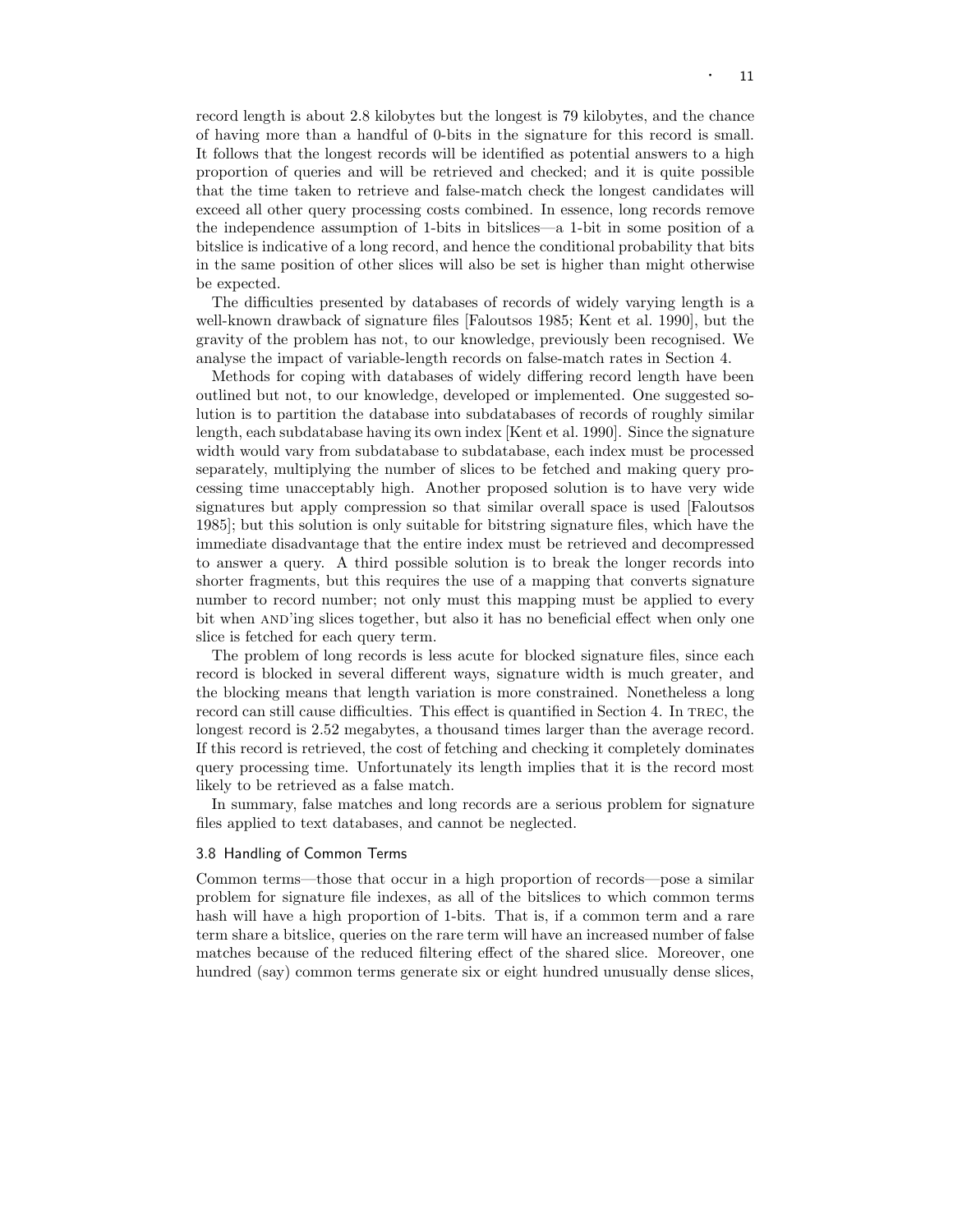so it is clear that a large fraction of the slices in the index (which is typically a few thousand slices wide) are shared between rare terms and common terms. Common terms are a particular problem for the multi-organisational scheme. Consider a signature file in which eight bits are set for each term, and a conjunctive query of four independent and equally-likely terms, each with probability of 0.1; such a query would be expected to have 10 answers on WSJ or FIN. Then the probability of one term not appearing in any record is  $1 - 0.1 = 0.90$ . In a block of eight documents, the probability of the term not appearing is  $(0.90)^8 = 0.430$ , and so the probability of the term appearing somewhere in the block is  $1 - 0.430 = 0.570$ . To process a query, eight slices are fetched, and each bit in each slice is set with probability at least 0.570. Hence, the probability that any particular record is accessed as a match is at least  $(0.570)^8 = 0.011$ . That is, 1.1% of the database—over 1000 records in our test databases—might be accessed as false matches.

One solution to this problem is to not index common terms by applying an extended stoplist. This makes queries on other terms faster, but also requires that queries involving common terms be answered by scanning the database. In wsj, for example, there are many terms that occur in a high proportion of the records— "Washington", for example—that are certainly not stopwords in the usual sense and, despite their frequency, provide useful discrimination. Another solution is to have a separate vocabulary of common terms, each of which has a dedicated bitslice or inverted list [Kent et al. 1990; Sacks-Davis et al. 1987]. That is, a "signature file method" should incorporate an inverted file to handle common terms.

From the point of view of comparing inverted files and signature files, this suggestion is awkward, since there is no straightforward basis for partitioning the distinct terms of the database into "common" and "not common" and hence no clear boundary between the two indexing schemes. It might be proposed, for example, that the common terms be as many as will fit in a vocabulary of some predetermined size, so that, with sufficient memory for the vocabulary, no bitslices are required at all.

In the face of this ambiguity we make our position clear: we compare inverted files to the component of a signature file index that consists of slices in which bits are set by hashing. That is, we assume that all terms but those explicitly defined to be common are so indexed, and that common terms are simply not indexed at all. Then to avoid any suggestion that our experiments were biased in favour of inverted file indexes, we arbitrarily declared "common" all words that appear in more than 5% of the documents of the test collections. These words were also excluded from the inverted file indexes and from all of the queries—including the QUEENS queries, in which some of the common words appeared.

As noted above, common terms are handled particularly economically by compressed inverted files, and there is no need to stop them at all, since, even with every word and number indexed, index sizes are still typically about 10%–15% of the source text size [Bell et al. 1993].

## 3.9 Choice of Parameters

In a compressed inverted file the main choices that must be made are of the structure of the vocabulary and of the mechanism used to compress the inverted lists. Experience has shown that that a  $B^+$ -tree style index is appropriate for a very wide range of vocabulary sizes, and that several different compression methods all give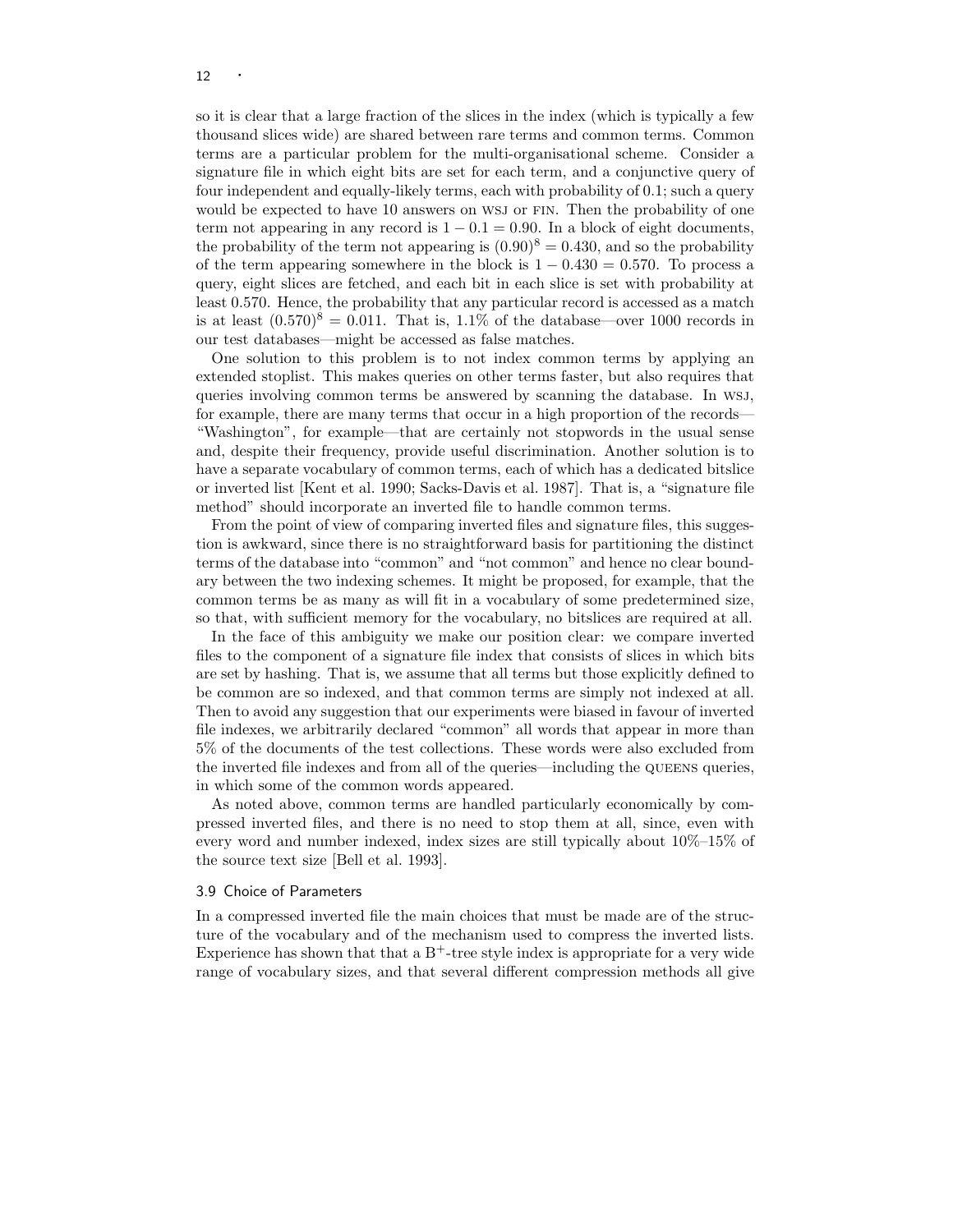excellent behaviour on inverted lists [Bell et al. 1993]. That is, there is little need for parameter or process selection on the part of the database manager.

The situation is in contrast to that for a signature file index. It is necessary to choose the number of bits s per term, a signature width  $w$ , and, in the case of the multi-organisational scheme, a blocking factor K. Moreover, an incorrect choice of parameters can lead to unnecessarily poor performance in speed, space, or both. Indeed, tuning signature files for best results was an ongoing difficulty with the experiments described below, since parameters that worked well for one query set and signature file scheme tended not to work well for other combinations. A lesson we learned very quickly is that it is difficult to choose good signature file parameters without detailed knowledge of the type of queries to be handled.

# 3.10 Other Signature File Methods

One of the difficulties in the comparison of inverted files and signature files is that many variants of signature file techniques have been proposed, and it is possible that some combination of parameters and variants will result in a better method. But we believe that that the methods considered here are at least as good as the best signature file techniques, and are fair representatives.

The principal alternatives to bitsliced signature files are partitioned signature files and hybrid organisations. The partitioned signature file [Zezula et al. 1991; Ciaccia and Zezula 1993; Ciaccia et al. 1996] is a modification of the bitstring method in which each signature is allocated to a bucket. This method should be most effective when the query signature has a large number of bits set. The results of Zezula et al. suggest that bitslice signature files are faster than partitioned signature files when the number of bits set in the query signature is less than 70 or so (the exact crossover point depends on factors such as the number of buckets), so for our test queries we would expect bitslice signature files to be superior. We are, however, not aware of any experimental comparison of partitioned signature file techniques to other indexing techniques on a large data set.

There are several hybrid schemes that aim to combine the benefits of signature files and inverted files. One approach, in which common terms are indexed by bitmaps and rare terms by a signature file [Kent et al. 1990; Sacks-Davis et al. 1987], was discussed above; the motivation for this scheme is that, as we indicated, indexing of common words in a signature file organisation increases the false-match rate. Another hybrid approach that has been advocated is a blend of bitmaps for common terms and variable-length postings lists for more discriminating terms [Faloutsos and Jagadish 1992]. A related approach is to blend signature files with postings lists [Chang et al. 1989]. The motivation for these schemes is that, for rare terms, inverted files have better performance than signature files because signature file costs are always linear in the size of the database; while for common terms a signature file or bitmap is more efficient than using a fixed number of bits per record pointer. However, although the cost of storing and retrieving postings lists for common terms is one of the major drawbacks of traditional inverted list implementations, compression eliminates this problem as a compressed postings list is never longer than the equivalent bitmap. That is, compression automatically provides a smooth transition from postings lists for rare terms to bitmaps for common terms, with no administrative intervention or controlling parameters.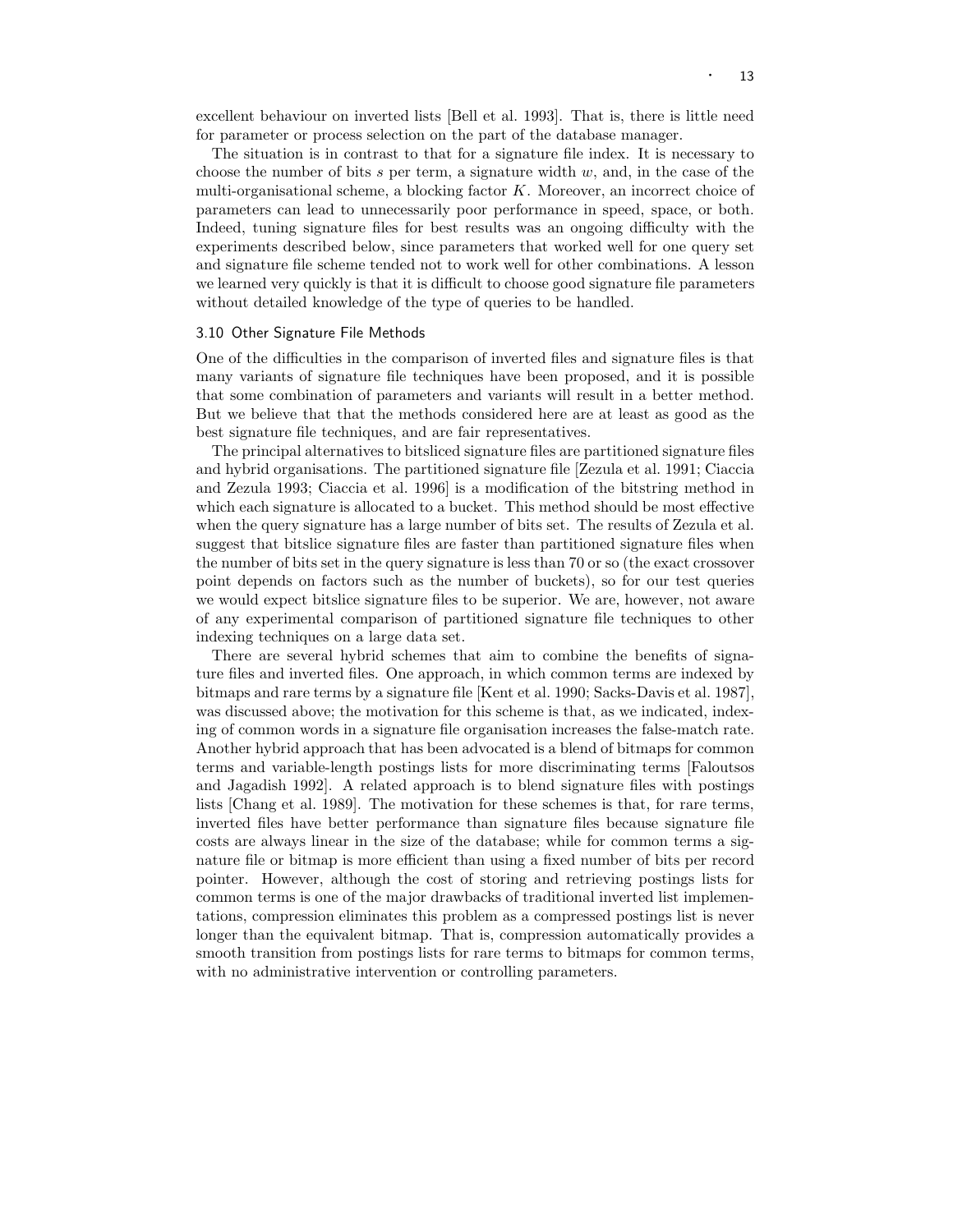# 3.11 Experimental Text Database Systems

We used two text database systems for the experiments in this paper. The mg system [Witten et al. 1994; Moffat and Zobel 1996] uses compressed inverted files for indexing.<sup>2</sup> The vocabulary is maintained on disk and is accessed through a small main-memory index, and the address table is also held on disk. Hence query processing requires two disk accesses per query term, and two disk accesses per answer.

The system used for the signature file experiments supports several signature file indexing schemes, including bitstring, bitslice, and blocked bitslice. It also incorporates a data analysis tool that chooses suitable parameters for signature width and so on, according to the criteria discussed by Kent et al. [1990]. It maintains its address table on disk.<sup>3</sup> Both of these systems were developed jointly at RMIT and the University of Melbourne.

Both of our database systems support storage and querying of compressed text, but, since the compression schemes are not compatible, in this paper we use both in uncompressed mode, to ensure that the same amount of data is being fetched and to allow direct comparison of retrieval times. Note that for many typical classes of query the use of compression can actually decrease retrieval time through reduced seek and transfer costs [Zobel and Moffat 1995]. Similarly, both systems use Lovin's stemming algorithm [Lovins 1968], but there were small differences in the implementations that led to different documents, and different numbers of documents, being retrieved on some of the queries. To avoid this inconsistency we turned off stemming in both systems. This change is to the benefit of signature files, since with a stemmed index each record selected by the signature file must be completely re-stemmed during false-match checking, a non-trivial requirement.

We note the existence of other public retrieval systems based upon inverted files: the smart system developed at Cornell University by Salton and others [Salton and McGill 1983]; and the glimpse system developed at the University of Arizona by Manber and others [Manber and Wu 1994]. Also, most commercial text retrieval systems and Internet search engines employ inverted files. We are unaware of any public domain text retrieval systems that use signature files.

## 4. COMPARISON OF INVERTED FILES AND SIGNATURE FILES

In this section and the next we compare inverted files and signature files. This section focusses on query evaluation speed, using direct argument, modelling, and experiment; in Section 5 we compare other aspects of the two methods, such as disk space and extensibility. We assume that processing is carried out on a uni-processor

<sup>&</sup>lt;sup>2</sup>Mg is available from  $ftp://munnari.oz.au/public/g.$  A tutorial introduction to Mg appears as an appendix in Witten et al. [1994].

<sup>3</sup>The system actually used was Atlas [Sacks-Davis et al. 1987; Kent et al. 1990; Sacks-Davis et al. 1995], a nested relational system with text support. To avoid the problems caused by common terms atlas makes use of dedicated bitslices (a form of compressed inverted list) for terms that appear in sufficiently many of the documents that they should not be indexed through signatures. To allow the comparison, we disabled this feature, thereby achieving a "pure" signature file implementation, and, as noted above, terms that appeared in more than 5% of the records were declared to be "common", and neither indexed nor queried in either database system. Atlas is not publicly available.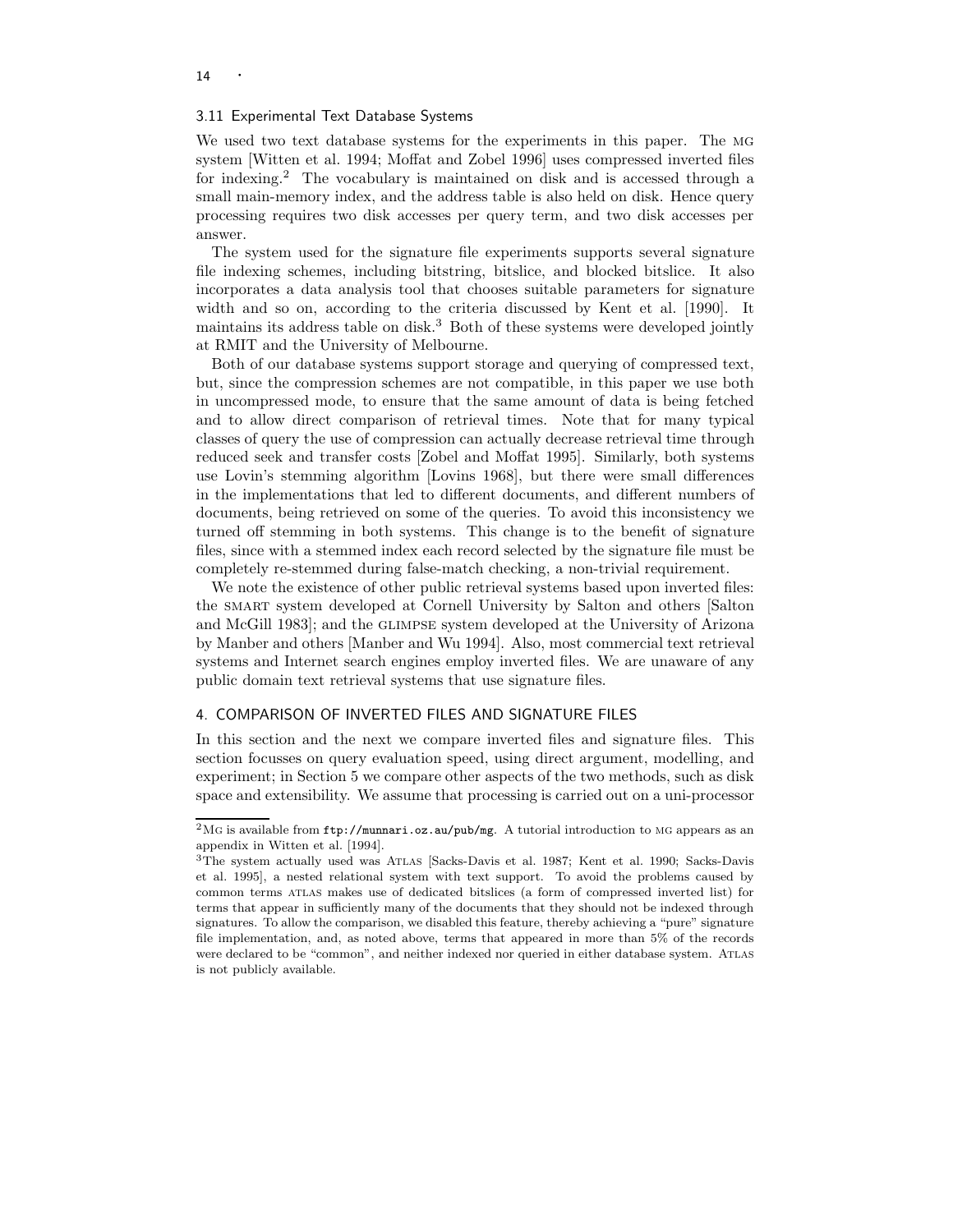workstation; the issue of parallelism is explicitly addressed in Section 5.4. We also assume that disk transfers have a fixed non-trivial startup cost to fetch the first byte of accessed data, but that subsequent bytes fetched in the same read operation can be transferred quickly; and that these costs are independent of file size. This latter assumption is an approximation as all our experiments have been run on a Unix system, in which large files are organised as a tree of index and data blocks, and random access to a byte of a large file can be several times slower than random access to a byte of a small file.

Note that our description of the relative merits of inverted files and signature files has been entirely based on application of these techniques to document indexing. Some of the arguments and results below may have broader implications for the relative performance of these techniques, but we make no claims with respect to other applications.

#### 4.1 Direct Argument

Inverted file indexes with in-memory search structures require no more disk accesses to answer a conjunctive query than do bitsliced signature files. This can be seen from the following inductive argument, an elaboration of a claim presented by Zobel et al. [1992].

Initially, all of the records of the collection are candidate answers to the query. The query is resolved by fetching bitslices, in the signature file case, or inverted lists, in the inverted file case. Now an inverted list can be regarded as a representation of a bitslice—a list of the ordinal positions of documents with a 1-bit. So we can refer to "bits set in an inverted list", meaning bits set in the bitslice represented by an inverted list; and we can "and together inverted lists", meaning that we form their intersection. We can also refer to "a word's bitslices", meaning the slices corresponding to a bit set by that word.

For each word in a query, there can be bits set in the word's signature file bitslices that are not set in the word's inverted lists, but the converse does not hold—the word's inverted list is never denser than any of its signature file bitslices. Thus, for any bitslice that can be selected to and with the list of candidate records in a signature file index, an inverted list that is at least as sparse can be selected in the corresponding inverted file index (and if the signature file bitslice is for a word that has already been processed in the inverted file case, then no action is required). For a query involving q words, the selection of q inverted file entries is sufficient to guarantee that no false matches remain in the inverted file case; but after  $q$ bitslices have been processed in the signature file case there can still be candidate records that are false matches (and possibly a large number if  $q$  is small, less than six say). These false matches can only be resolved after further disk accesses, either to retrieve more bitslices or to retrieve text.

From the statistics of our text collections it can be seen just how much more dense are bitslices than inverted lists. For standard bitslices and wsj, signature width is around 10,000 bits, and each word sets bits in eight slices; but each word sets bits in only one of over 100,000 inverted lists. It is thus virtually impossible for all of the bits in any bitslice to correspond to a single term.

If, in the signature file case, only  $p < q$  slices are retrieved before false-match checking begins (on the assumption that it will be cheaper to retrieve and check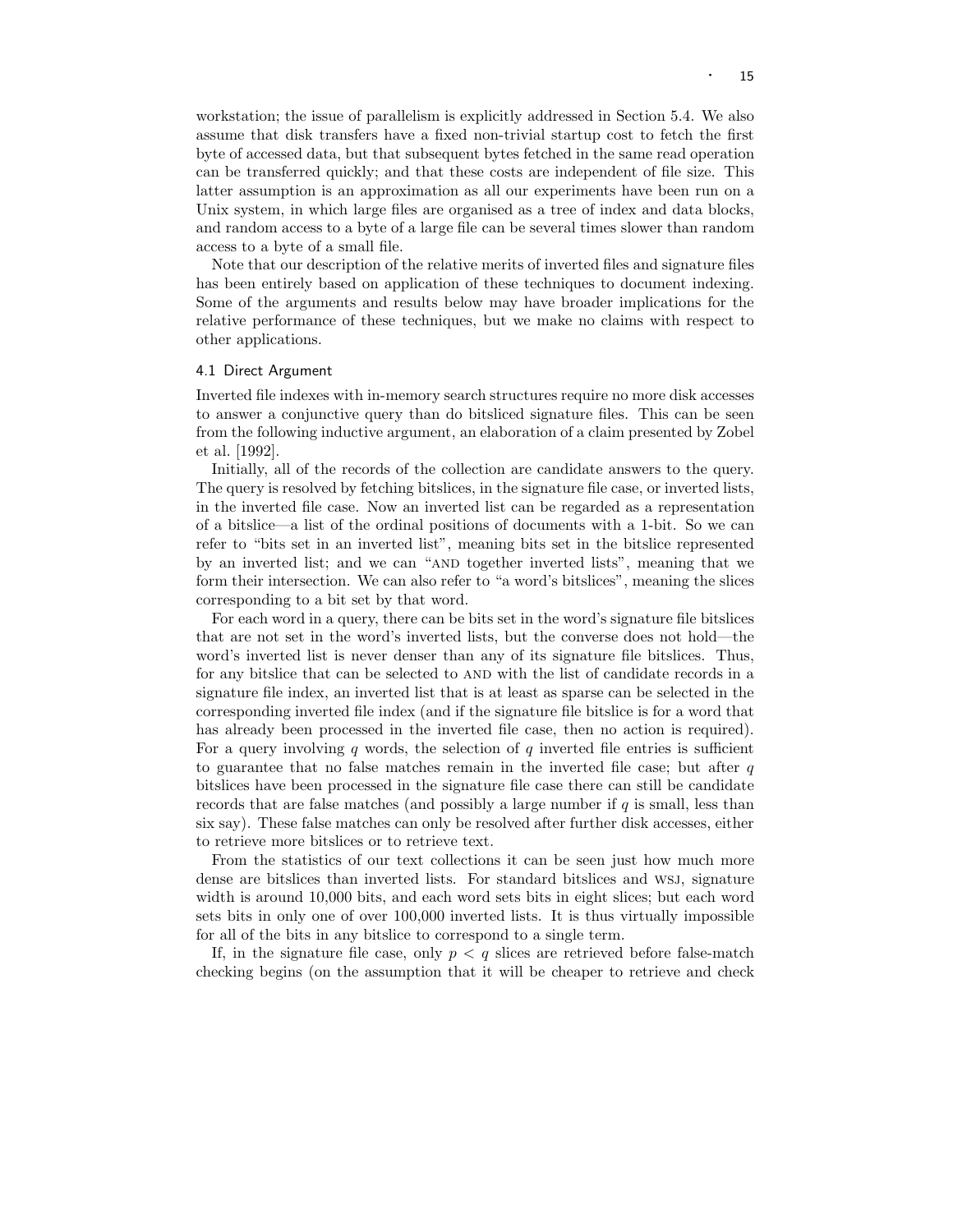false matches than to continue processing with the index), then in the inverted file case the same "short-circuit" evaluation strategy can be adopted, and a false-match checking phase can likewise be commenced after  $p$  inverted file entries have been merged.

Provided that inverted file entries have been selected for merging in order of increasing length, the number of records to be retrieved and false-match checked in the inverted file case cannot exceed the number of records accessed in the signature file case. Hence, the only situation when the number of disk accesses in the inverted file index can exceed the number of disk accesses with a signature file index is when the inverted file vocabulary cannot be held in memory. Such an arrangement gives rise to  $q$  "unaccounted for" disk accesses, one for each of the query terms. In this situation the signature file can perform fewer disk accesses than the inverted file if  $q$  is larger than the number of false matches (or, if the document address table is held on disk, the number of false matches divided by two). This is most likely to happen when  $q$  is large, since fetching a large number of bitslices also reduces the false-match probability. For typical small values of  $q$ —less than 3 or 4—the inverted file index performs fewer accesses, even if the vocabulary is held on disk.

In practice, the relative performance of signature files and inverted files is affected by other factors, in particular the lengths of bitslices and inverted lists. An unblocked bitslice is always at least as long as the longest compressed inverted list, so performance cannot be better. Blocked bitslices typically have one bit per 4 to 32 records, and with the latter ratio blocked wsj bitslices are just a few hundred bytes long. The inverted lists for wsj vary in length, from a few bytes to about 3 kilobytes (recall that common terms have been removed), with an average of 105 bytes. A typical query might be expected to favour inverted lists—one imagines that users try to specify highly selective terms—but it also conceivable that blocked signature files transfer less data and are therefore faster.

However, even for the complete trec collection, which is an order of magnitude larger, the average compressed inverted list occupies just a few hundred bytes. To reduce the false-match rate to a manageable level signature file methods must examine some minimum number of slices, even for single term queries. For nonconjunctive queries this effect further favours inverted files. A disjunction of  $m$ terms is processed by a signature file index as  $m$  single term queries, and then the answer lists merged; this means that of the order of sm slices must be fetched if the false-match rate is to be reasonable.

For conjunctive queries, it is questionable whether queries can have large numbers of terms. Our experience is that it is unlikely that, for text, a conjunctive query of even ten terms will have an answer in the first 2 Gb of the trec collection, unless the terms are words such as "the" and "of". For example, if query terms appear randomly in 5% of the records, the threshold assumed above, then five words provide a selection rate of about 1 in  $(20)^5 = 3,200,000$ . In real queries, terms may be semantically related and thus the queries may have more matches, but even so the supposition that conjunctive queries can have large numbers of terms is at best dubious. Ranked queries, discussed in more detail below, can have large numbers of terms, but are not conjunctive.

Once matches have been identified, retrieval of those matches is strictly cheaper in the inverted file case than in the signature file case because of the need for false-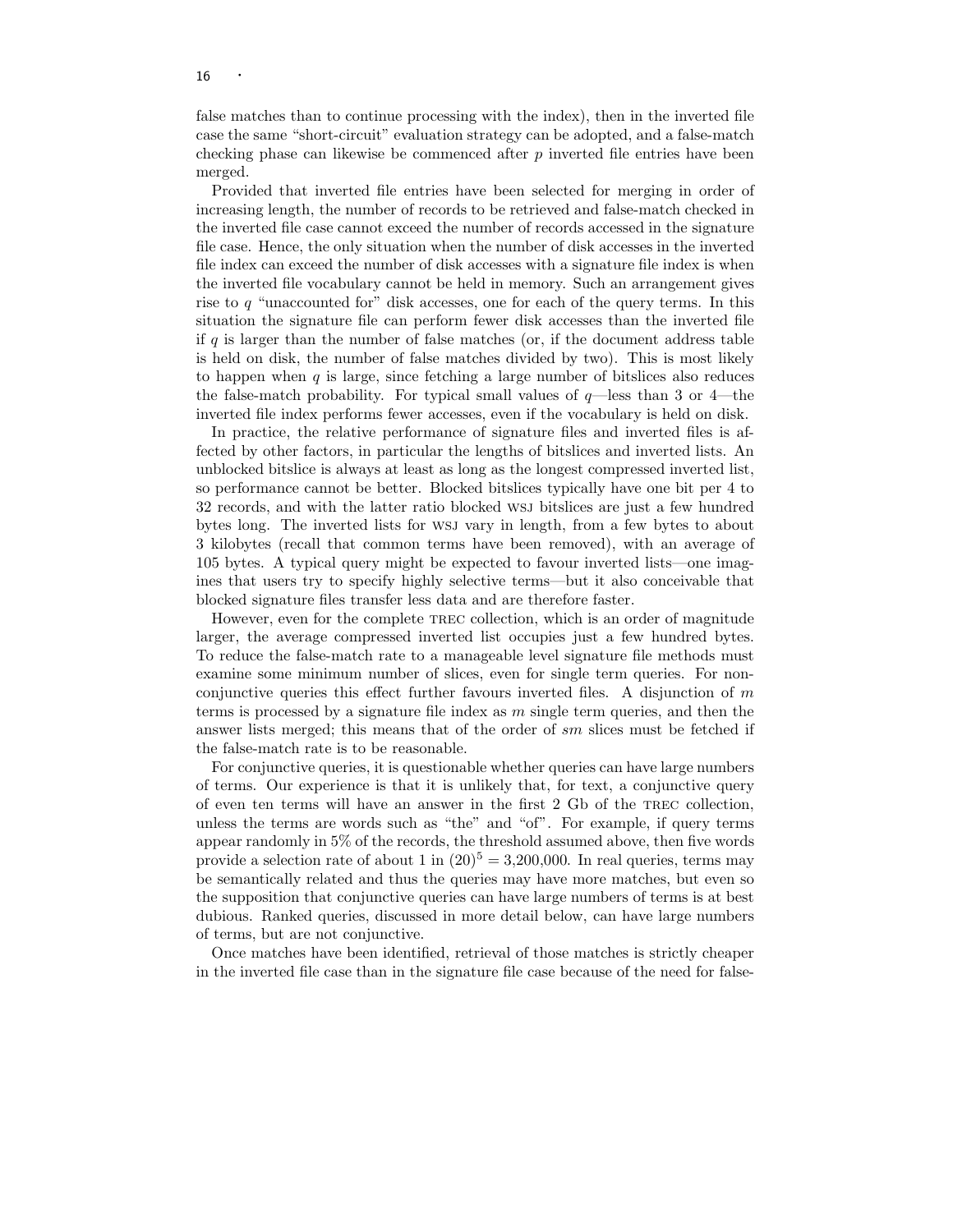match checking of the records returned by the signature file index. Thus, even if there are no false matches for a given query, fewer disk accesses in the signature file case, and less data transferred—an unlikely combination of circumstances in view of the arguments above—query evaluation can nonetheless be slower for signature files, because the absence of false matches cannot be known until every true match has been checked.

# 4.2 Mathematical Modelling—Signature Files

In this section we describe a mathematical model for bitsliced and multiorganisation signature files, and show in particular that violation of one constraint on the use of signature files—that records should be of near-equal length—can be catastrophic. This model can be used to derive signature file size from expected false-match rates and a distribution of record lengths.

Suppose a record in a database has  $t$  distinct terms to be indexed, that  $s$  signature bits are set for each term, and that the signature is  $w$  bits wide. That is, the signature for the document is formed by setting  $st$  randomly chosen bits (with replacement) out of w. After this, the probability of a randomly chosen bit in the signature being set to one is given by

$$
1-\left(1-\frac{1}{w}\right)^{st}.
$$

A single-term query will cause s bits in the signature of each document to be inspected, and if all s bits are one, the record must be processed as a false match. Hence, the probability  $p(w, s, t)$  that a non-answer record of t terms is inspected as a false match is given by

$$
p(w, s, t) = \left(1 - \left(1 - \frac{1}{w}\right)^{st}\right)^s.
$$

Using this expression, we can calculate, for example, that with  $s = 8$  bits set per term and exactly  $t = 150$  distinct non-common terms per record (the average for wsj) a false-match rate of 1 in 100,000 is achieved when  $w = 4,443$ .

Figure 3 shows the variation in  $p(w, s, t)$  as a function of t for four different pairs of parameters  $w$  and  $s$ . Note the steep increase in false-match probability as t increases; note also that  $s = 16$  allows slightly more terms per record than  $s = 8$  for some given false-match probability, but with a much greater penalty when records have more than the expected number of terms. The horizontal dashed line corresponds to a false-match rate of 1 in 10<sup>5</sup>.

Suppose further that the distribution of record lengths (where length means the number of distinct indexed terms) is governed by probability density function  $F(t)$ . For example, one assumption that might be made during the analysis of signature file methods is that all records in the collection are of some length  $l$ , corresponding to the function

$$
F_E(t) = \begin{cases} 1, & \text{if } t = l \\ 0, & \text{otherwise.} \end{cases}
$$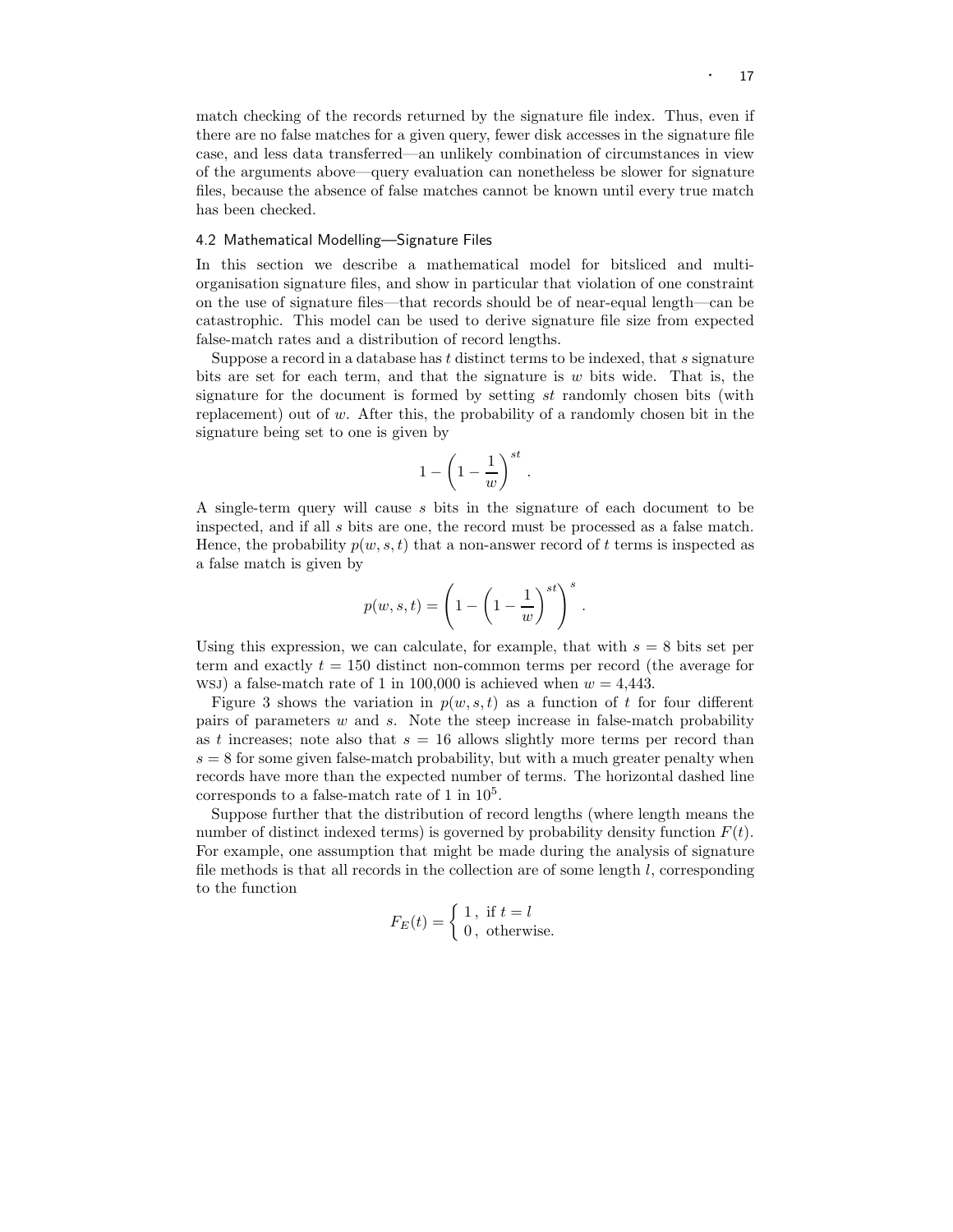| $\overline{u}$ | $F_E$                | $F_W$                |  |
|----------------|----------------------|----------------------|--|
|                | (equal)              | (actual)             |  |
| 3,164          | $1.0 \times 10^{-4}$ | $58 \times 10^{-4}$  |  |
| 4,443          | $1.0 \times 10^{-5}$ | $138 \times 10^{-5}$ |  |
| 6,142          | $1.0 \times 10^{-6}$ | $308 \times 10^{-6}$ |  |

Table III. False match rates  $M(F, w, s)$  for density functions  $F_E$  and  $F_W$  and  $s = 8$ ; single term queries.

Given a density function  $F(t)$ , the probability  $M(F, w, s)$  that a random non-answer document is accessed as a false match is given by

$$
M(F, w, s) = \sum_{t=1}^{\infty} p(w, s, t) \cdot F(t).
$$

If  $L(t)$  is the ratio of total term occurrences to distinct terms in a record of t distinct terms (for example, taking an average over wsj we might suppose that  $L_E(t) = 432/150 = 2.87$ , then the expected volume  $V(F, w, s)$  of false-match checking is given by:

$$
V(F, w, s) = \sum_{t=1}^{\infty} p(w, s, t) \cdot F(t) \cdot L(t).
$$

These are both "per random non-answer record" expected values. The expected number of false matches per single-term query in a collection of N documents is given by

$$
(N-a)\cdot M(F,w,s)\approx N\cdot M(F,w,s)\,,
$$

where  $a$  is the number of true matches, and the approximation is appropriate when  $a \ll N$ . Likewise, the expected volume of text (measured in terms) that must be checked in a single-term query is approximated by

$$
N\cdot V(F,w,s)\,.
$$

As a more realistic example, suppose that  $F_W(t)$  is the fraction of records in WSJ containing exactly t distinct terms (after the removal of common terms), and that  $L_W(t)$  is the average term multiplicity over t-term documents in WSJ. Table III shows some values of  $M(F, w, 8)$  for  $F_E$  and  $F_W$ . As can be seen, the difference between the "equal" length distribution  $F_E$  and the "actual" length distribution  $F_W$  increases the false-match rate more than a hundred-fold.

Moreover, if a signature file index is used for variable length records, the falsematch records are highly likely to be long. Figure 4 plots predicted false-match volume  $V$  as a function of  $w$ , the signature width, for the WSJ collection. The two outermost lines (labelled "Equal-length" and "BS") show false-match text volume  $V(F, w, s)$ , calculated using  $F_E$  and  $F_W$  respectively. Over a large range of w the actual expected volume of false-match records is more than a thousand times greater than the amount predicted by the "equal-length" assumption embodied in  $F_E$ . For example, a bitsliced wsj index that checks 432 false-match terms per query (the length of an average WSJ record) requires a signature of  $w = 19,600$  bits, very much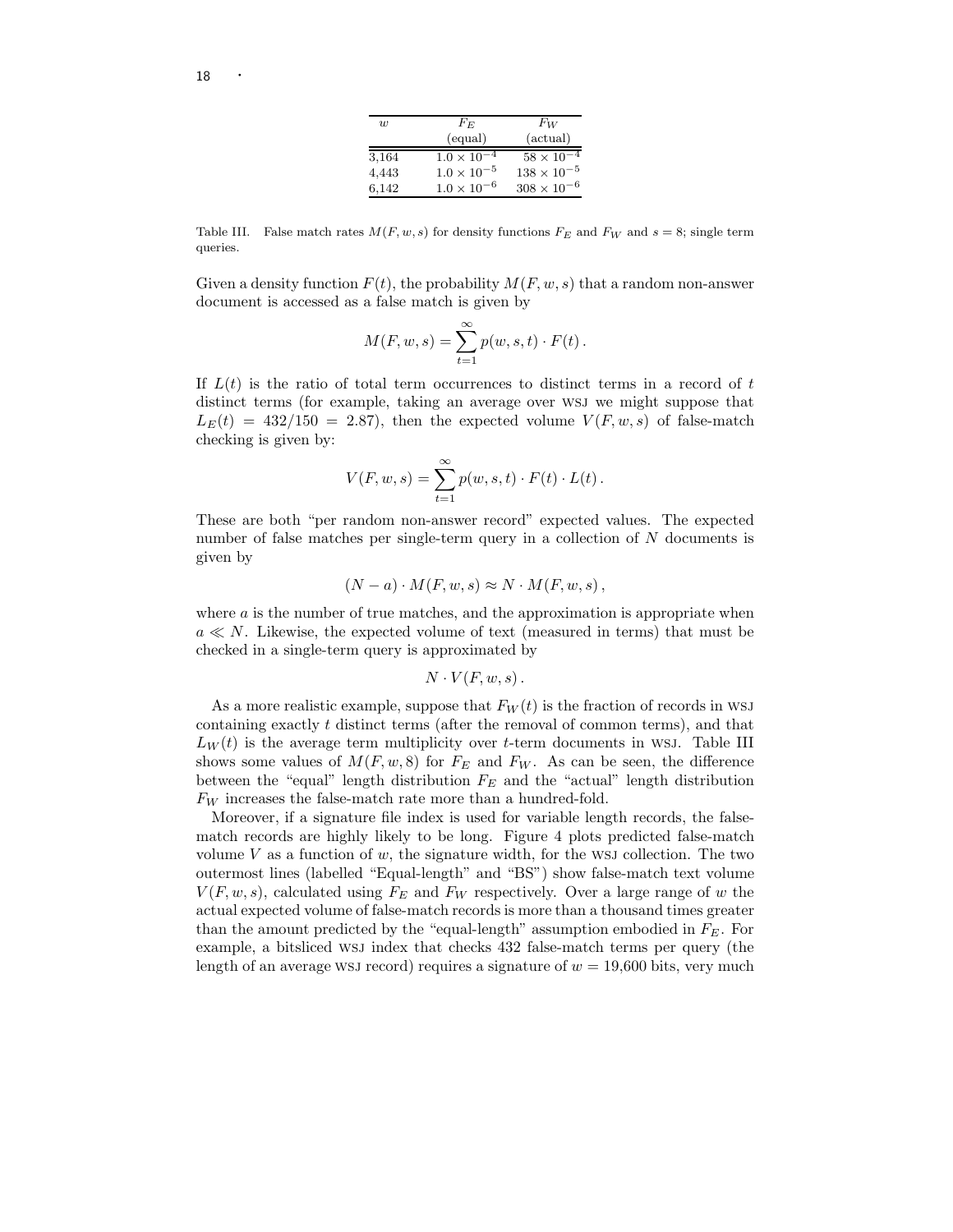larger than the index of 4,443-bit signatures indicated by the original  $F_E$ -based analysis summarised in Table III.

Note that this model can also be applied to single-term queries on bitstring signature file indexes. Evaluation of the model indicates that the minimum signature width for a bitstring index on WSJ with a false-match rate of 1 in  $10^{-5}$  is at least 12,200 bits (this minimum occurs when  $s = 9$ , and is only a few bits less than the value of w required for  $s = 8$  for the same false-match rate), giving an index that is around 50% of the size of the indexed data—a marked contrast to the 10% that has been claimed elsewhere [Faloutsos 1985]. This somewhat surprising result is caused by the conflict between the need for large values of  $s$  if  $w$  is to be reduced, and the steepness of the false-match penalty for long records when s is large (Figure 3).

The situation with multi-organisation indexes is more complex. By blocking records together and widening the signature accordingly, variations in record lengths are, to a certain extent, smoothed out. Indeed, the ability of multi-organisation signature files to cope with routine vagaries of record length is a strong point in their favour. Nevertheless, false-match rates and false-match volumes can still be high. If we assume that each term is indexed by a single bit in each of  $K = s$ different organisations; that the signature width for a block of  $B$  records is  $w$  bits; that each organisation is allocated a total of  $w/s$  bits; and, as before, that F is a density function on record lengths; then the non-answer false-match rate for a single term query is bounded above by

$$
M_{\text{MO}}(F, w, s, B)
$$
  
= 
$$
\sum_{t_1=1}^{\infty} \sum_{t_2=1}^{\infty} \sum_{t_3=1}^{\infty} \cdots \sum_{t_B=1}^{\infty} \left[ \prod_{i=1}^{B} F(t_i) \right] \cdot \left[ \prod_{i=1}^{s} \left( 1 - \left( 1 - \frac{s}{w} \right) \right)^{\sum_{i=1}^{B} t_i} \right]
$$
  
= 
$$
\sum_{t=1}^{\infty} \left[ F^{B}(t) \cdot \left( p \left( \frac{w}{s}, 1, t \right) \right)^s \right],
$$

where  $F^{B}(t)$  is the probability density function that arises when B random variables are selected according to  $F(t)$  and summed—the length of a block of B records, if it can be assumed that the terms in records are disjoint. In practice there will be overlap of terms in blocks, and so this estimate is pessimistic. A more precise calculation would use an actual density function for the number of distinct terms in blocks of B records.

Figure 4 plots the corresponding false-match volume function  $V_{\text{MO}}(F_W, w, s, B)$ for  $B = 2$ ,  $B = 4$ , and  $B = 8$ , all with  $s = 8$ . Large values of B clearly reduce the false-match volume for single term queries toward the level expected under an "equal length" assumption, but by no means eliminate the discrepancy.

On the other hand, blocked signature files handle multi-term queries relatively poorly, especially when B is large. The larger the block the more likely it is that two query terms appear together in the block but not in any single record of the block. These *block-level* false matches add to the record-level false matches estimated by the model above.

In summary, the need for false-match checking, and the need to minimise false matches, is a serious problem for signature files, a problem for which inverted files have no equivalent.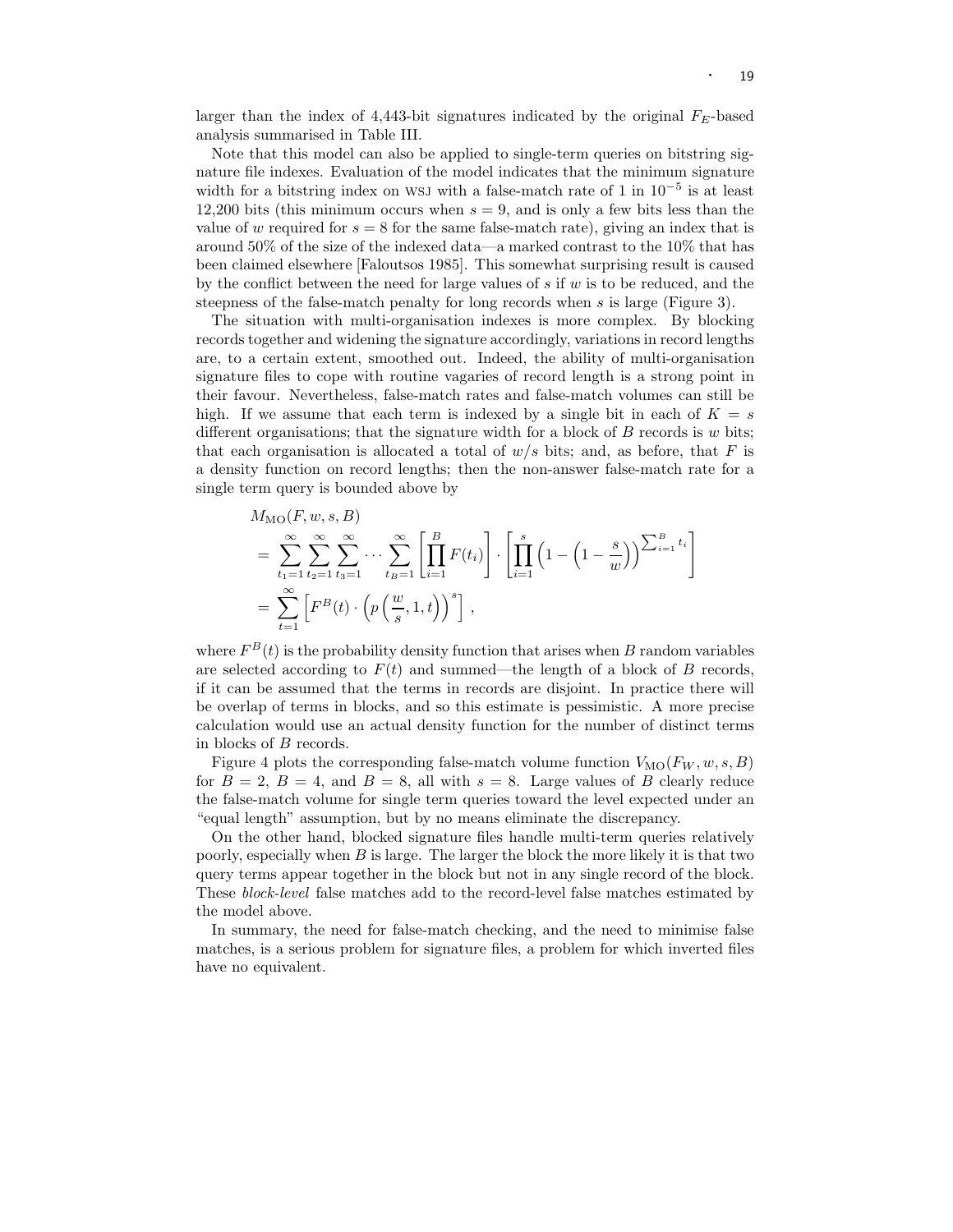#### 4.3 Mathematical Modelling—Inverted Files

A mathematical model can also be applied to inverted file indexes, in this case to calculate an upper bound on index size. For inverted files, there are no considerations such as false matches and no parameters to vary, so estimation of size is straightforward.

One compression method that we have used for representing inverted files is Golomb coding [Golomb 1966; Bell et al. 1993]. Golomb codes have the interesting property that a set of  $p$  positive integers summing to at most  $N$  are represented in at most

$$
G(N,p) \approx p \cdot \left(1.5 + \log_2 \frac{N}{p}\right)
$$

bits. Moreover, the concavity of the log function means that the worst case is when the  $p$  values are all roughly equal, and on non-uniform distributions the number of bits required decreases. This bound can be immediately applied to the statistics reported in Table I to calculate an upper bound on index size for inverted lists stored as gaps: for wsj, the index need not be larger than

## $G(98732 \times 204587, 98732 \times 150)$ ,

which is 21.0 megabytes, or 11.9 bits per pointer. This compares very favourably with the signature file sizes calculated above. For example, the minimum width calculated (using the equal length assumption) was  $w = 4,443$ , which corresponds to an index of 52.3 megabytes, more than twice the size. More realistic signature widths produce even larger indexes. If the WSJ false-match rate is to be 1 in  $100,000$ then  $w = 12,204$  is required, and the index grows to 143.6 megabytes, the equivalent of 80 bits per index pointer.

Moreover, the Golomb codes can be applied independently to the individual inverted lists, thus improving compression. Over a large range of databases we have found that Golomb codes consistently require about 6 bits per pointer.

It should also be noted that it is not necessary to decompress the whole of each index list to process conjunctive queries [Moffat and Zobel 1996]. If each compressed inverted list is partially indexed by the insertion of *skips* it is only necessary for a small fraction of each inverted list to be decoded, and for typical queries the dominant cost when processing each inverted list is the cost of transferring the list from disk to memory. The insertion of the skips does increase the length of each inverted list by as much as 10% of their compressed size, but in the context of an already small inverted index the actual cost is negligible.

## 4.4 Experiment

Our experimental framework is as follows. We have the two text database systems implemented within our research group over a period of several years, which we use to compare the performance of inverted files and signature files. In both cases we are confident that the implementation is of good quality, and both systems have inbuilt instrumentation allowing reliable measurement of query evaluation time. We also have our two test document collections wsj and  $FIN$  and for each collection six sets of test queries. We built inverted file and signature file indexes for both collections, on the same physical disk drive on the same machine. The hardware is a four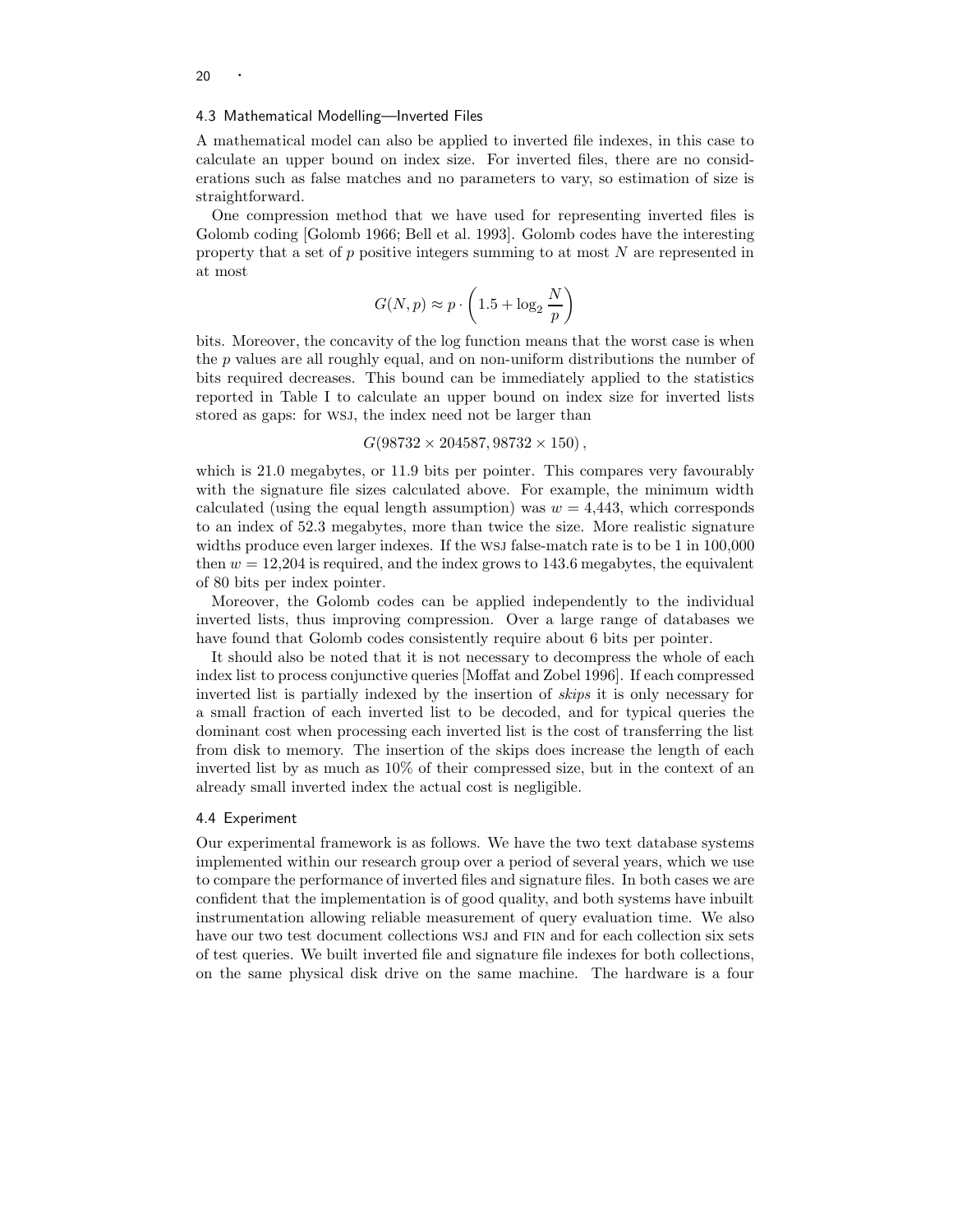|    |                  |        | WSJ       |      |        | <b>FIN</b> |      |  |
|----|------------------|--------|-----------|------|--------|------------|------|--|
|    |                  | w      | megabytes | %    | w      | megabytes  | %    |  |
| IF | Inverted file    |        | $16.2\,$  | 6.1  |        | 14.5       | 6.2  |  |
| BS | <b>Bitslice</b>  | 12.204 | 143.6     | 53.8 | 6.178  | 73.6       | 31.5 |  |
| MО | Blocked bitslice | 44.492 | 65.5      | 24.5 | 30.667 | 45.7       | 19.6 |  |

Table IV. Index parameters (signature width, size in megabytes, size as percentage of size of original data).

processor Sun SPARC 10 model 514 with 256 megabyte of memory. The operating environment was Solaris; both programs were written in C, and are uni-processing, executing on a single processor and making no attempt to exploit parallelism. The experiments were carried out in an alternating manner, to minimise the likelihood of external factors disrupting the timings; and, as far as possible, the machine and disk drives were otherwise idle throughout the process. Each query was executed five times, with individual executions of each query separated by a flush of the operating system cache to ensure a cold start to the query process.

The inverted file indexes, denoted by if in the results, were, as discussed above, compressed. They were not, however, skipped, since we preferred to base our results upon a straightforward implementation of compressed inverted files.

Two sets of signature file indexes were created, in each case using  $s = 8$ , that is, eight bits per term. In the first indexes, denoted by bs, the signature width was chosen to probabilistically yield one false match per query assuming the actual distribution of record lengths in that database. In the second set, denoted by MO, the multi-organisational scheme was used, with  $K = 8$  and  $B = 8$ , and, as for bs, the actual record lengths were used; but to make the analysis tractable we pessimistically assumed that no terms were duplicated between records, so the signature widths in this case are greater than an exact analysis would imply. In each case—if, bs, and mo—words appearing in more than 5% of the documents were not indexed, nor were they used in queries. Statistics of these indexes are shown in Table IV.

In addition to the experiments described here we explored the performance of signature files, by varying parameters, to try and achieve the best possible performance and to test our models. In one set of experiments we chose signature width to probabilistically yield one false match per query assuming records of equal length; performance was as poor as our analysis had predicted. We also varied s, trying 6, 12, and 16, as well as the experiments with  $s = 8$  reported here. Increasing s consistently led to slower query evaluation and only slightly smaller indexes; the value  $s = 8$  was chosen as the best representative value for the full set of results. Another parameter we varied was the number of common words. This had surprisingly little effect on performance for bitslices (although index size grew rapidly as more words were indexed), but the presence of common words was disastrous for the multi-organisational scheme, with query response time deteriorating by a factor of hundreds when the number of common words was halved.

Based on the analyses above, we would expect relative performance of signature files to be best on the query sets second and FOURTH, since no disjuncts are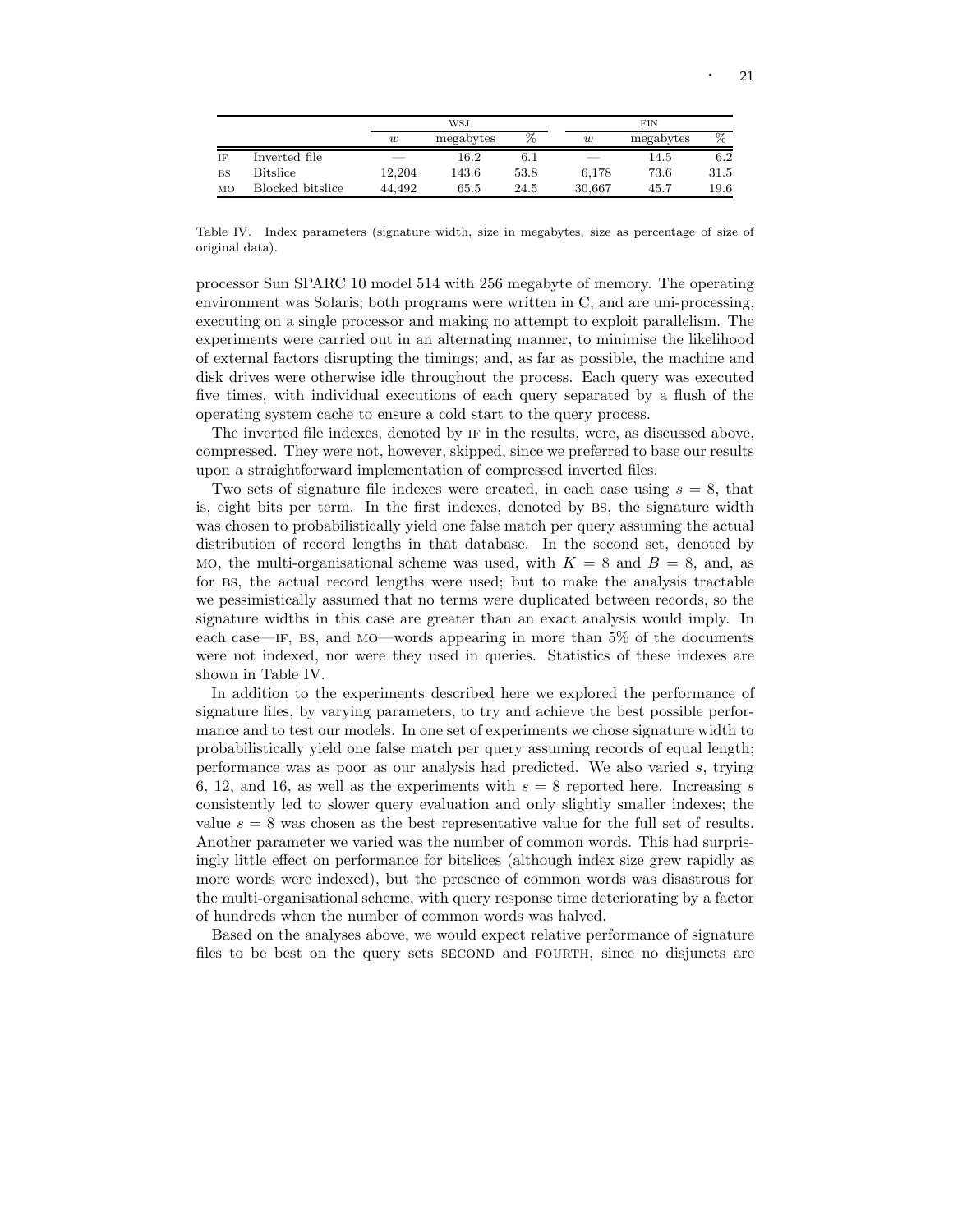|               |      | WSJ  |      |
|---------------|------|------|------|
|               | ΙF   | BS   | MO   |
| <b>FIRST</b>  | 0.09 | 0.35 | 0.16 |
| <b>SECOND</b> | 0.21 | 0.38 | 0.28 |
| THIRD         | 1.33 | 3.76 | 4.22 |
| <b>FOURTH</b> | 0.28 | 0.46 | 0.24 |
| <b>FIFTH</b>  | 1.12 | 0.83 | 0.54 |
| QUEENS        | 0.50 | 2.50 | 1.94 |
|               |      |      |      |
|               |      | FIN  |      |
|               | IF   | BS   | MO   |
| <b>FIRST</b>  | 0.08 | 0.33 | 0.15 |
| <b>SECOND</b> | 0.24 | 0.37 | 0.29 |
| <b>THIRD</b>  | 1.32 | 3.60 | 4.11 |
| <b>FOURTH</b> | 0.27 | 0.43 | 0.20 |
| <b>FIFTH</b>  | 1.14 | 0.76 | 0.59 |
| <b>QUEENS</b> | 0.43 | 2.40 | 2.18 |

Table V. Index processing time (elapsed time; seconds).

involved and for signature files the query can be resolved (to a given level of falsematch probability) in the same number of disk accesses as the query set FIRST.

Performance is shown in Tables V and VI. Table V shows the time spent retrieving and processing index information, that is, the time spent fetching and resolving inverted lists or bitslices in order to generate a list of possible or actual (for if) answer documents. Table VI shows the total time—including the index processing times listed in Table V—spent retrieving answers, and, in the case of signature files, time spent retrieving, processing, and eliminating false matches. In this latter table the number of matches is shown in square brackets against each entry, and so the number of false matches can be inferred by subtracting the number of (true) matches recorded for the inverted file index.

Perhaps the most notable result is that, although signatures are in several cases slightly faster with respect to index processing time, for all but a few of the several hundred queries we tested inverted files completed processing faster—and often ten times as fast—as did signature files, particularly on the more realistic query sets second, THIRD, and QUEENS. Another general trend is the retrieval cost per document for each indexing method. In the inverted file case, between 30 and 60 documents are retrieved per second once the index processing is complete. In the signature file case, around 10 to 15 documents are retrieved per second, the slower rate being due to false-match checking. This discrepancy was accentuated when stemming was used: the number of documents processed per second fell to around 8.

As expected, query set FIRST is handled relatively well by each of the indexing methods. The inverted file index is extremely fast at processing queries involving a single rare term, but the signature file indexes are also acceptable.

For query set SECOND, the relative performance of BS and IF is like that of query set first, but mo has performed poorly, most probably because of the manner in which quangle was driven to make use of relatively common words (most with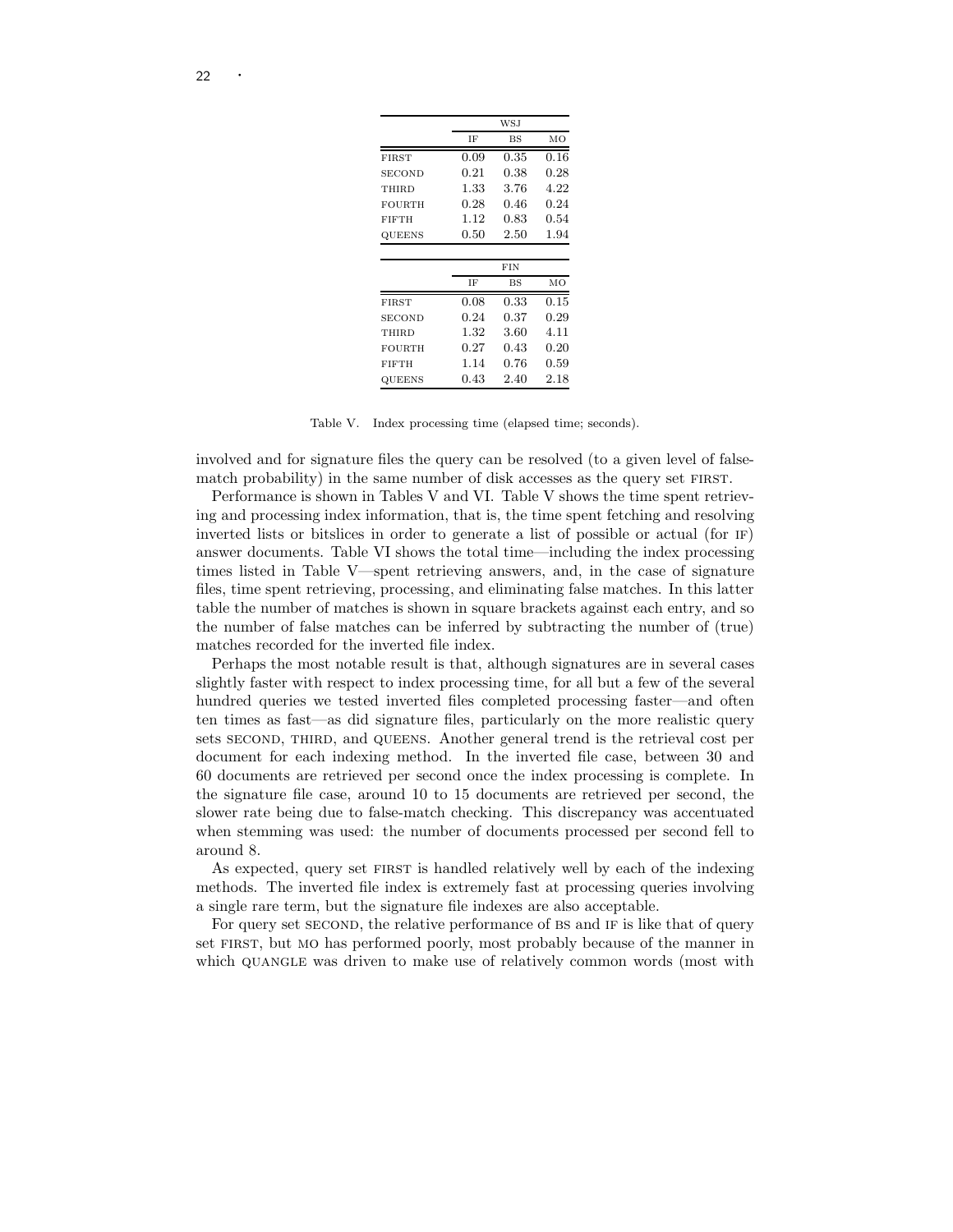|               |                                | WSJ                                   |                          |
|---------------|--------------------------------|---------------------------------------|--------------------------|
|               | IF                             | BS                                    | MO                       |
| FIRST         | 0.49<br>[9]                    | 1.24<br>[11]                          | $\left[9\right]$<br>0.52 |
| SECOND        | $\left[ 25\right]$<br>$1.16\,$ | [36]<br>4.11                          | 5.69<br>[88]             |
| THIRD         | 32 <br>$2.52\,$                | 12.26<br>$\left\lceil 92\right\rceil$ | 10.80 [109]              |
| FOURTH        | 0.33<br>$\vert 1 \vert$        | $\lceil 2 \rceil$<br>0.85             | 0.37<br> 1               |
| <b>FIFTH</b>  | 1.68<br> 11                    | 3.62<br> 19                           | 4.14<br>[54]             |
| <b>QUEENS</b> | $5.21$ [414]                   | 18.60 [433]                           | 16.28 [430]              |
|               |                                |                                       |                          |
|               |                                | <b>FIN</b>                            |                          |
|               | IF                             | BS                                    | MO                       |
| FIRST         | $\lceil 9 \rceil$<br>0.46      | 0.64<br>$[10]$                        | $\left[9\right]$<br>0.42 |
| <b>SECOND</b> | 0.66<br> 11                    | 1.42<br> 19                           | 2.89<br> 72              |
| THIRD         | $[12]$<br>1.77                 | [83]<br>7.37                          | $7.84 \, [120]$          |
| <b>FOURTH</b> | $_{0.32}$<br> 1                | 0.52<br> 1                            | 0.29                     |
| <b>FIFTH</b>  | [2]<br>1.24                    | 1.22<br> 4                            | 10 <br>1.36              |
| <b>QUEENS</b> | 2.82   141                     | $6.86\,[160]$                         | 6.54   168               |

Table VI. Query evaluation speed (average elapsed time in seconds) and number of documents retrieved (that is, average false and true matches; shown in square brackets).

probability of occurrence between 0.025 and 0.05) to achieve the desired number of answers, so that block-level false matches dominate. We have nonetheless reported the results we observed, having been told by advocates of signature files that inverted files are poor on queries involving a relatively large number of common terms. For query set  $SECOND$  the bitsliced signature file implementations do have reasonable index processing times compared to inverted files (Table V), but even so, the cost of false-match checking—almost regardless of the width of the index—makes overall query processing costs substantially higher (Table VI).

Query set fourth, with five terms per query, was designed to allow the signature file implementations to show their best relative performance, and this is evident in Table V. For both databases the mo index was faster than the if index at determining answers, and on fin was faster overall as well. Surprisingly this was not true for the bs index—the mo index clearly benefits from manipulating shorter slices.

Query fifth, containing the most common indexed terms, puts paid to the fallacy that inverted files are inefficient for queries containing common terms. They are slower than for rare terms, and the index processing cost is higher than for signature files. But common terms also bring out the worst in signature files indexes, and the inverted file indexes completed the processing of the query as fast as signature files.

Finally, we had expected that the two complex query sets—THIRD and QUEENS would be handled poorly by the signature file system. The inclusion of disjunction increases false-match rates, since the probabilities are additive rather than multiplicative. But overall these query sets are not markedly worse than second, although again the multi-organisational scheme has performed particularly badly. Note that the signature file system always converts queries to disjunctive normal form. To be fair in our comparison, we also forced mg to also convert queries to this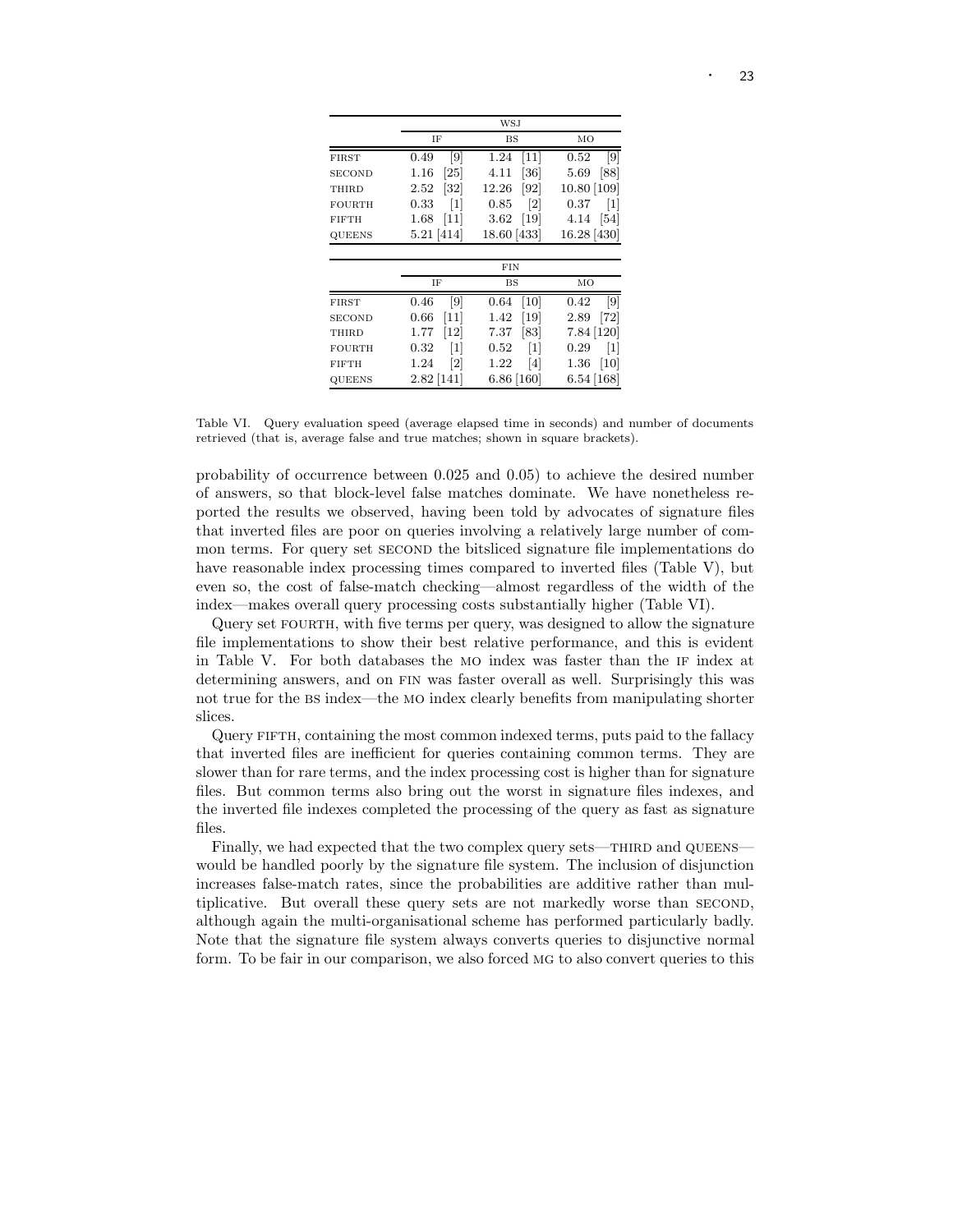form, which meant in effect that the queries in THIRD were evaluated as if they had  $3 \cdot 4^3 = 192$  terms. This is why index processing costs were high. For unconverted THIRD queries to WSJ, the MG index-time component was 0.62 seconds per query, and for the QUEENS queries the corresponding time was  $0.47$  seconds.

One important conclusion to be drawn from our experiments is that signature file performance is much less predictable than inverted file performance. Given two terms occurring in the same number of documents of the same total length, with an inverted file the time to identify and fetch the matching documents containing either of these terms will be roughly the same; with a signature file the time can differ by a factor of hundreds, particularly if the terms are relatively rare.

Another important observation is that in the search for improved performance proponents of signature files have widened signatures, to reduce "on-paper" falsematch probabilities; shortened the length of the bitslices, to reduce transfer times; used non-compressed representations, to avoid decompression costs; and shortcircuited index processing, to avoid disk seeks. But a single crucial fact has been neglected: false-match checking is by itself sufficiently expensive to make signaturebased schemes uncompetitive. From our experiments it is clear that the cost of a signature file should be measured primarily in terms of the volume of match processing (for true and false matches) required. The number of disk seeks, the number of slices transferred, and the length of the slices, are all relatively unimportant when it takes as long as 0.1 seconds to fetch and check each retrieved record.

# 5. FURTHER POINTS OF COMPARISON

In this section we compare inverted files and signature files on several other criteria, including disk space, memory requirements, ease of index construction, ease of update, scalability, and extensibility. The reader is referred to Zobel et al. [1996] for a justification of the various areas examined.

## 5.1 Disk Space

For inverted files, reported index sizes are from 6% to 10% of the indexed data [Bell et al. 1993]. These figures include storage of in-document frequencies (used in processing of ranked queries) and indexing of all terms, including stop-words and numbers. They do not allow for the space wastage that a  $B^+$ -tree implementation would imply, and such an implementation is necessary for a dynamic collection (rather than the packed representation that can be used for a static database). For a dynamic collection perhaps 14% of the indexed data size is an upper limit on index size. The cost of storing the vocabulary must be added to this, but for large databases the vocabulary comprises a small fraction of the stored system. The vocabulary of the 3 Gb trec collection has just over one million distinct terms, and occupies less than 30 megabytes even assuming 12 characters and a pointer per word and substantial space wastage—that is, less than 1% of the indexed data. A similar ratio applies to the 132-megabyte Commonwealth Acts of Australia, whose vocabulary occupies around 1 megabyte [Bell et al. 1993]. Hence, we can regard 15% of the indexed text as being a reasonable upper bound on the amount of space required by the index, even for a dynamic collection.

The space required by bitsliced signature files depends on the signature width, and on whether blocking is used. Quoted sizes are 25%–40% of the indexed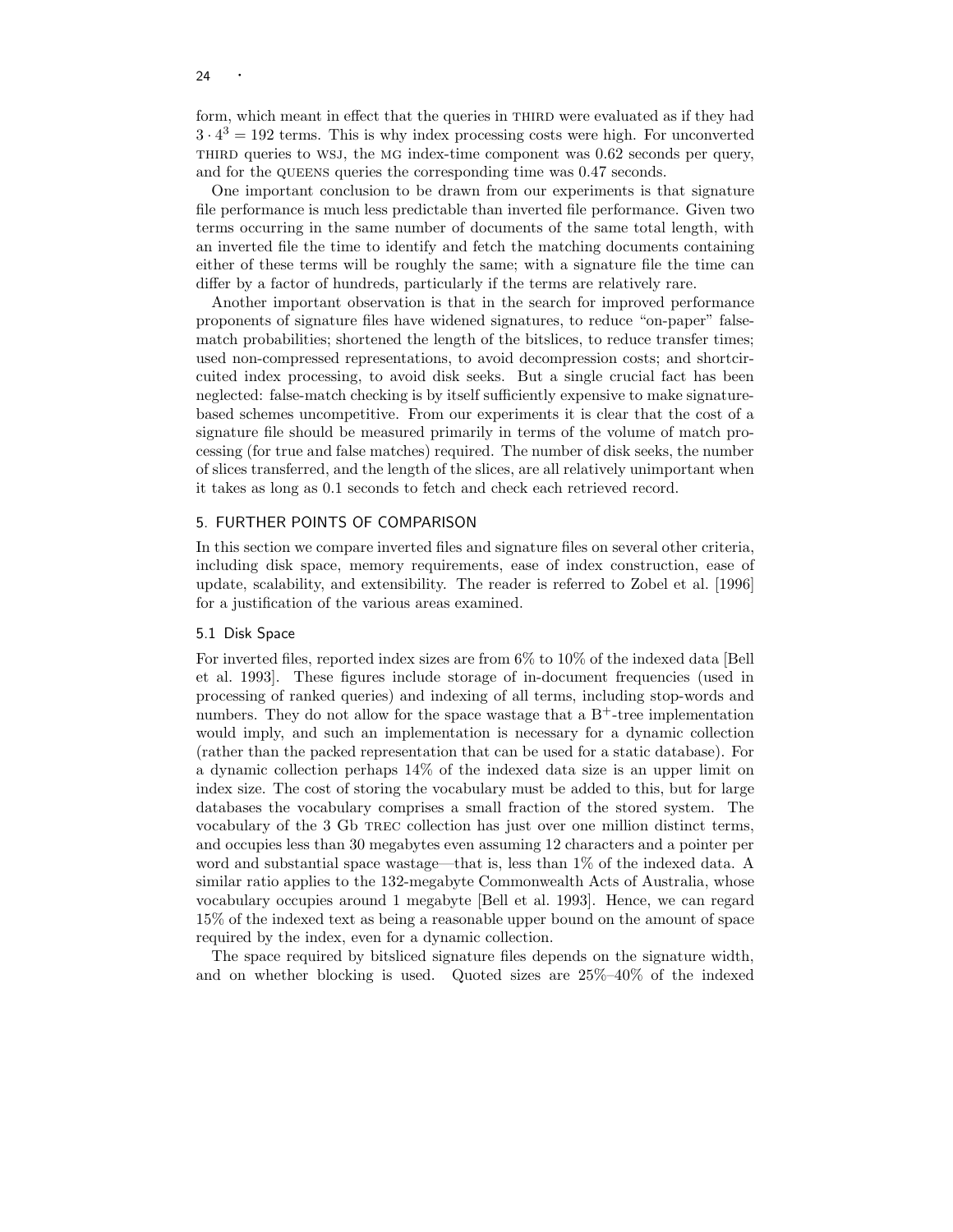data [Kent et al. 1990; Sacks-Davis et al. 1987], a figure that is broadly borne out by our experiments (Table IV). Signature files do not require the storage of a vocabulary, and for a static collection the slices can again be densely packed. Dynamic indexes are, however, subject to the same problems as dynamic inverted file indexes, and slices must be overallocated to allow for growth. Unless slices are stored as linked lists of blocks on disk or there is extensive copying of the index, a similar 30%–40% average space overhead must be accepted, taking the index size to around 30%–55% of the text.

Note that the sizes reported in Table IV do not include the additional inverted lists that would (for both signature files and inverted files) be required for common terms; for wsj, these additional lists would occupy about 2% of the space of the indexed data.

Inverted files have often been judged through reference to two papers published over a decade ago: Haskin [1981], which estimated that inverted files require 50%–  $300\%$  of the space required for the data; and Cárdenas [1975], which estimated that each term occurrence requires up to 80–110 bits of index. These papers no longer reflect the capabilities of inverted files, and should not be used as a basis of comparison, just as signature files should not be condemned on the basis of the performance of bitstring techniques.

#### 5.2 Memory Requirements

In the context of text indexing, memory can be used for vocabulary or part thereof; the address table; buffers for retrieved inverted lists or bitslices; working space for recording the current set of candidates (as a slice or as a set of document identifiers); and buffers for answer records.

We believe that it would today be rare for a machine to have insufficient memory to store the vocabulary of a database indexed by that machine. That is, for example, we would be surprised if a machine with a 1 Gb database was unable to hold 10 megabytes in memory. However, there is no great disadvantage to holding some of the vocabulary on disk; as indicated above, 1 megabyte would in this case still be sufficient to allow an inverted list to be fetched with a single disk access. Nor, as the experiments indicate, do two disk accesses per inverted list appear to be an important cost. Furthermore, even for a database of several gigabytes the other buffers amount to less than 1 megabyte. The one exception to this is the need to hold answers in memory: there must be room to hold the whole of the longest document if any post-retrieval processing is to be carried out or if answers are to be presented in an order different from that in which they are fetched. For trec, this buffer must be 2.52 megabytes; for wsj 80 kilobytes suffices. Signature files have the advantage of not requiring space for a vocabulary, but all other costs are comparable, and for both systems the performance in the experiments above could be have been achieved in around 100 kilobytes in addition to buffers for answers.

# 5.3 Index Construction

Inverted file indexes and signature file indexes have similar requirements during index construction. The text must be processed in document number order, and a "transposed" matrix of information written to disk in bitslice or term order. The requirement that reasonable amounts of memory be available is the only constraint.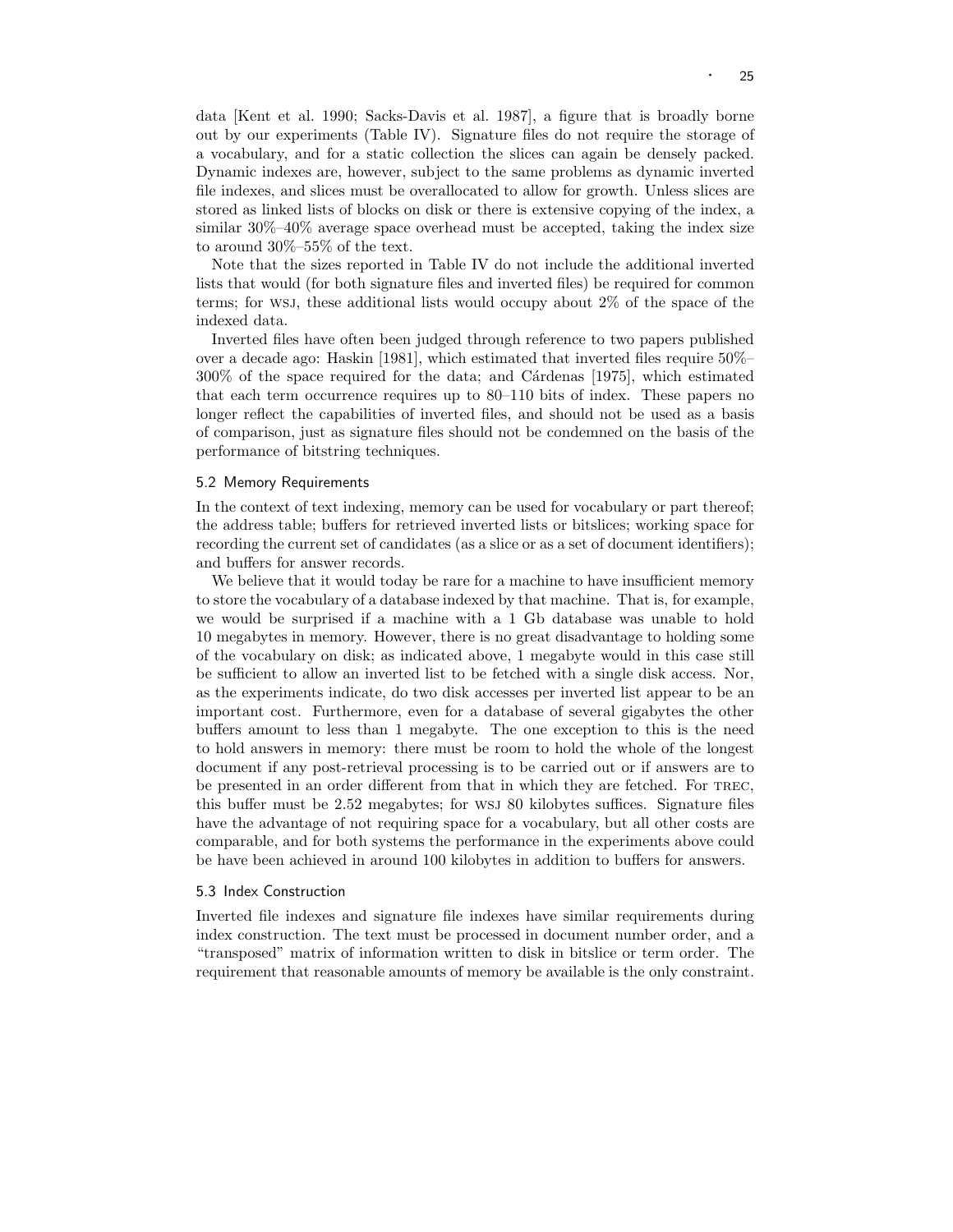For example, if enough main memory is available that the entire index can be held, then direct techniques—in which the skeleton of the index is sketched in memory and then filled in as documents are processed—can be used. Such an approach is obvious for signature files, where all of the slices are the same length, provided the number of documents is known in advance; and similar methods can also be used to generate compressed inverted files [Moffat 1992]. Direct techniques yield fast indexing performance. If there is insufficient main memory for the direct approach to be used, the text must be partitioned, and a sequence of partial indexes built. This is logically easier for signature files, since each bitslice is readily partitioned into segments of the same length, but is also possible for compressed inverted files [Witten et al. 1994]. Moreover, the generally smaller size of a compressed inverted index compared to a bitsliced or blocked signature file index means that it is more likely that the direct approach can be exploited. Sort-based methods for inverted index construction are also possible, and need not be expensive of time, memory space, or temporary storage space [Moffat and Bell 1995].

Index construction times for the two retrieval systems we tested are approximately 40 minutes for inverted files and 86 minutes for signature files. This does not include the cost of the data analysis phase for the signature files indexes, required since the data must be inspected to allow appropriate choice of parameters. A complete inspection of a 500-megabyte database takes about 20 minutes. The signature file construction times are greater for two reasons. First, each term in each record must be hashed eight times, or equivalently eight random numbers must be generated from a hash seed. In contrast, for inverted files the main operation per term is a table lookup. The second reason that signature files take longer to construct is simply that there is more data to be created and written, since the resultant index is larger. Hence, we would expect a compressed signature file to be somewhat faster to build than an uncompressed one, since fewer flushes to disk would be required for a given amount of memory.

## 5.4 Parallelism

Most current architectures provide some form of parallelism. Our experiments have considered queries running sequentially on a single-user machine but it is reasonable to consider whether in a parallel processing environment the relative performance of inverted files and signature files would change.

Consider how the respective index processing algorithms could be parallelised. One approach is through user parallelism, in which each query is processed sequentially but many queries are processed at once. Our experiments apply to such parallelism, since they measure resources in each case, and the use of resources would not be affected by parallel execution of other queries; recall that, besides clearing the system cache prior to each full run of queries, we made no attempt to eliminate system caching during each full run of queries. This is the usual model for parallelism in a database: what is measured is not per-query elapsed time, but throughput.

The other approach is to take advantage of any parallelism in the query evaluation mechanism. However, in this respect neither mechanism has a particular advantage. Query evaluation involves three corresponding stages in each case. First, multiple fetches are required to retrieve and process lists or slices. Second, these lists or slices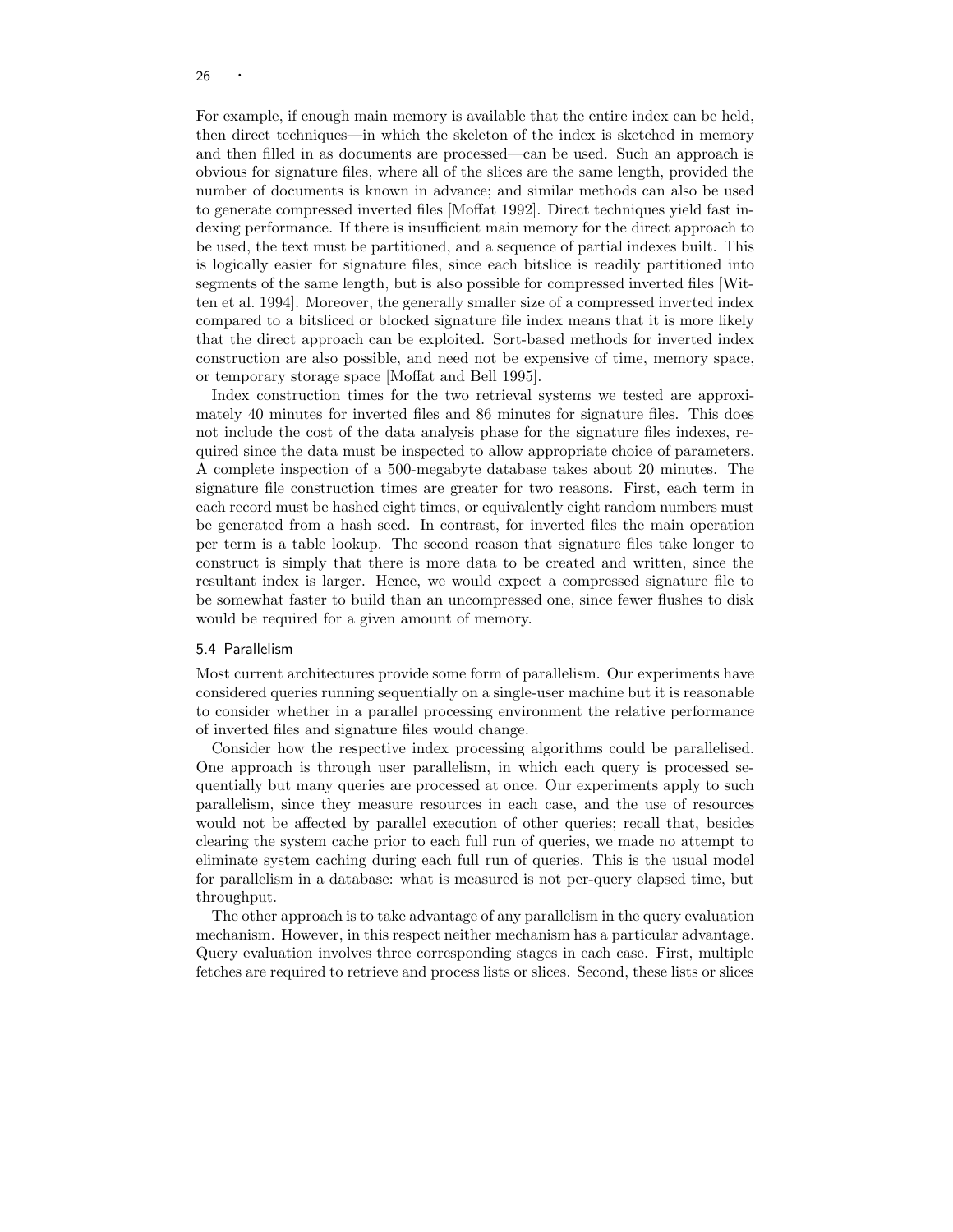must be intersected to identify candidate documents. Third, the documents must be retrieved and, if necessary, checked for false matches. The single relative advantage of signature files is that more distinct entities must be fetched and processed in the first and third stages. In an environment in which there are more processors than inverted lists or true matches (so that some processors would be idle during query processing on an inverted file) there may be a relative speed-up for signature files. Such a relative speed-up would be obviated by any user parallelism, and is only available because in the inverted file case there is less index information to be processed.

The remaining consideration is whether architectural changes resulting from parallelism might affect performance. There are several forms of parallelism that might apply. One is disk parallelism: use of a disk array, for example, to provide faster access to index information. The main effect of disk parallelism is to improve seek times and transfer rates—a well-configured disk array can, say, double data throughput—thus relatively increasing the cost of index decompression. Another form of parallelism is processor parallelism, which provides the opposite effect of relatively decreasing the cost of index decompression. Thus the question of the impact of parallelism depends on choice of architecture.

However, the question of parallelism is to some extent not relevant: in the context of a multi-user system with user parallelism, the principal issue is the resources used to resolve each query. As our experiments unequivocally show, inverted files use less resources than do signature files.

# 5.5 Update

Inverted lists are of varying length, and in a dynamic system change in length as they are updated. This effect is exacerbated by the use of compression, since as little as one bit might be added to a given list during record insertion. Thus some care must be taken to manage the lists on disk. As was noted above, when stored as the leaves of a  $B^+$ -tree-like structure, average space overheads are around  $45\%$  of the space required for the lists themselves (because B-trees have 69% average space utilisation), which is unfortunate but certainly not a disaster in the context of the small initial space. Alternatively, direct space management can reduce the space overhead to just a few percent [Zobel et al. 1992; Zobel et al. 1993]. However, in the interests of having an uncontroversial basis of comparison, we will regard 45% as a fair indication of space overhead.

Update is also a problem in signature files. Bitstring signature files are easily extended as records are appended to the collection. However, in the absence of any buffering or batch update strategy, adding one record to a database indexed with a bitsliced signature file requires a disk access to each slice where the signature has a 1-bit. Moreover, although all of the slices are exactly the same length, there is still the need for careful disk management—either each slice must be stored as a chained list of disk blocks, or the entire index must be periodically copied onto a larger extent of disk. In the former case query processing will be slowed, as each slice may require multiple seeks; and in the latter case the index space needs to be over allocated at each expansion, again with an average overhead through each full expansion of around 45%. That each slice is of exactly the same length in bits is of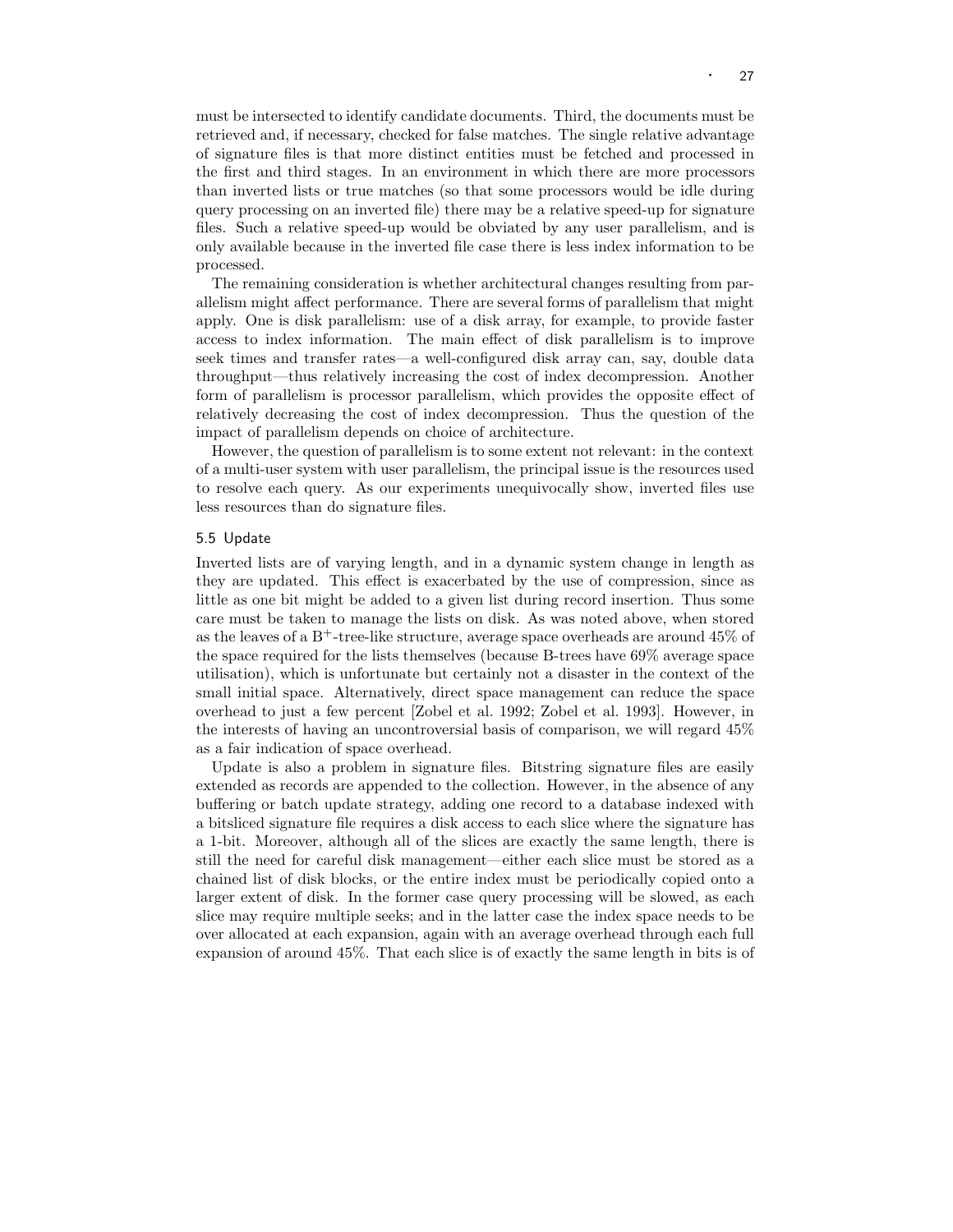no advantage, and the problems caused by dynamic databases are essentially the same for inverted indexes and for signature files.

Insertion of new records into the multi-organisational signature file index is particularly problematic, as the bits that must be changed are scattered throughout the index, meaning that there is little advantage in batching update. Moreover, if the expansion is persistent the blocking factor must also be periodically revised and the index completely rebuilt. Modification of records presents even greater difficulties—to check whether a given bit in a slice should be 0 or 1, it is necessary to check every record that can set that bit.

For both signature files and inverted files update costs can be dramatically reduced by batching. A simple scheme that makes updates available immediately is to maintain a small in-memory index for new documents. This index can be periodically merged with the main index in a single pass through the structures on disk, so that the costs of the update are amortised into one bulk update operation. If it is not acceptable for the main index to be unavailable during the update pass, it can be implemented as a rolling merge in which the index is updated one chunk at a time, that is, the update is still single-pass but the pass is spread out to allow query processing to continue simultaneously.

Being more compact, inverted files are more efficient with regard to such update. An in-memory inverted file can index more documents than can an in-memory signature file, so that the update passes can be less frequent; and the whole of the on-disk signature file must be moved to accommodate change in slice length, whereas only the lists that are modified must be moved in the case of the inverted file. However, it is also true that fewer read and write operations are required to update the signature file because there are fewer slices than there are inverted lists.

#### 5.6 Scalability

For a given query, the number of disk accesses to an inverted file or signature file index is independent of scale, so the asymptotic index processing cost is the amount of data to be transferred from the index. For signature files, therefore, index processing cost is linear in the size of the database regardless of the query—even unique-key retrieval requires that several complete slices be fetched from disk. In contrast, with inverted files average inverted list length may be sublinear in database size, because new records introduce new terms as well as additional occurrences of existing terms.

For signature files, accesses to the data are for both answers and false matches; for inverted files, the accesses are for answers only. Since the percentage of false matches is independent of the number of records, for signature files the cost of query evaluation is in all cases linear in database size. For inverted files, the worst case is linear in database size, but in the best case—key retrieval—the cost is almost constant. Thus inverted files should scale better than signature files.

## 5.7 Ranking

For a ranked query, typically a list of terms, a similarity heuristic is used to assign to each document in the collection a score relative to the query [Salton and McGill 1983; Salton et al. 1983; Croft and Savino 1988; Harman 1992b]. The top  $r$  documents according to this score are then presented to as the answers to the query,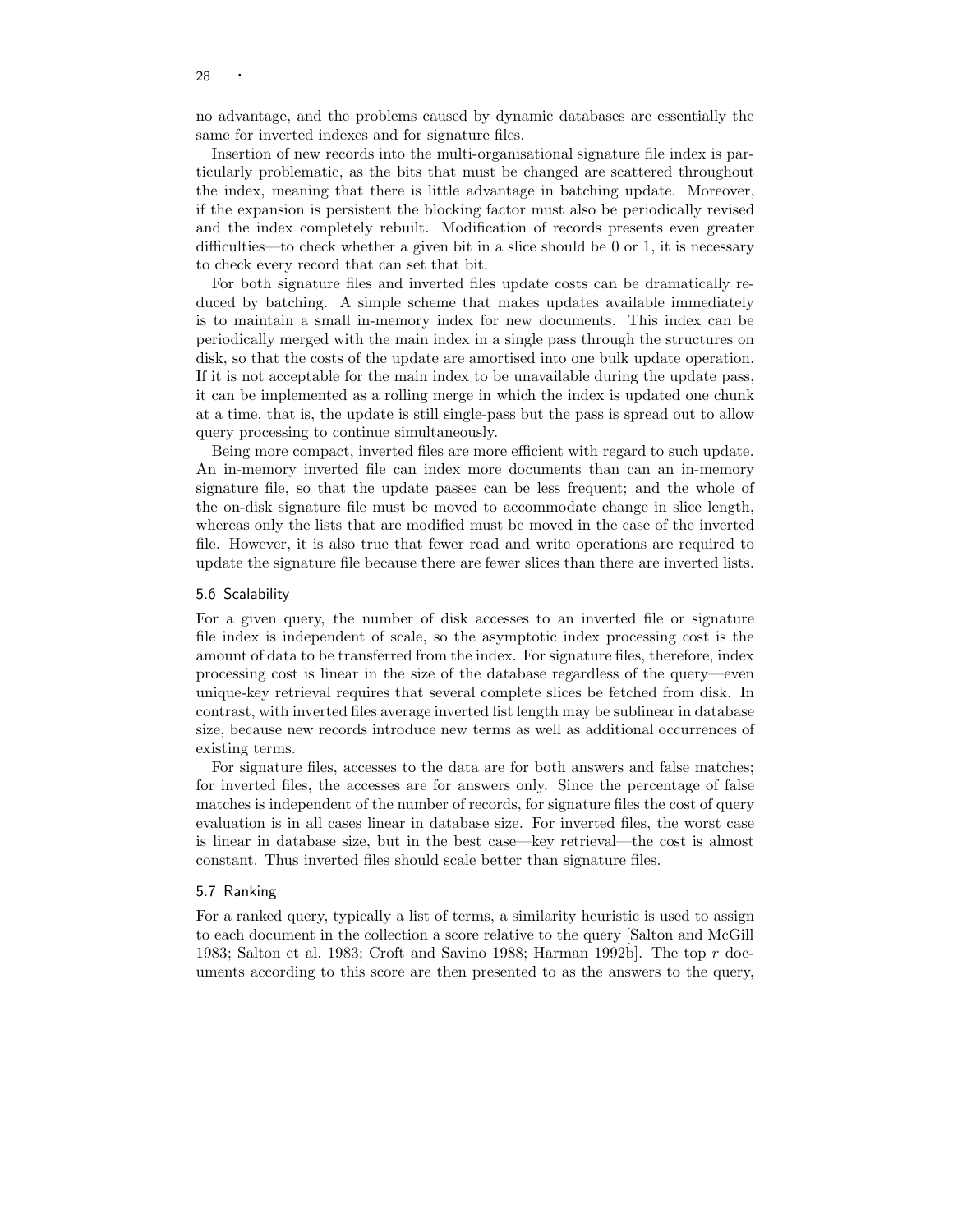where  $r$  is a parameter set by the user. Most of the successful similarity heuristics combine several different statistics in order to estimate how closely a given document matches the list of terms in the query, and are based upon a formulation often referred to as the TF\*IDF method. These statistics include the probability that a random document will contain the given term (the IDF, or inverse document frequency component), and the number of times the term appears in this document (the TF, or term frequency component). The final statistic is a normalising factor based upon some measurement of document "length", so as to enable the score of long documents to be discounted.

To evaluate a ranked query with an inverted file is straightforward. Each document pointer in each inverted list is augmented by the inclusion of the corresponding TF value. Since the TF values are usually small, compression is effective, and the typical average cost is 1–2 bits per pointer [Bell et al. 1993]. That is, an inverted index that includes TF values is still just 10% or so of the text that it indexes [Witten et al. 1994]. The vocabulary of the collection is similarly augmented by the addition of an IDF value for each term.

Processing a ranked query then consists of the following steps [Harman and Candela 1990]. First, an array of accumulators, one per document, is initialised to zero. Then, for each query term, the corresponding inverted list is fetched and processed. Processing a list consists of stepping through it, and, for each document pointer, multiplying the embedded TF value by the global IDF value applicable to this list, and adding this similarity contribution to the appropriate accumulator. Finally, when all of the terms have been processed, the accumulator values are normalised by the corresponding document lengths, and the top  $r$  accumulator values determined by a partial sort [Witten et al. 1994]. For typical ranked queries of 30–50 terms (the query is often a piece of text, essentially a request to "find the documents that are like this text") and a database of one or two gigabytes, ranked queries returning perhaps 20–50 documents can be evaluated using an inverted file in approximately 5–10 seconds [Moffat and Zobel 1996], roughly the same time as for a disjunctive Boolean query of the same terms.

Consider now how the same calculation might be undertaken with a signature file. First, a vocabulary structure must be added, in order for the IDF values for terms to be known. This is straightforward. Much more problematic, however, is the TF component, since the presence or otherwise of a term in a document is "smeared" over several bits in a signature file index. One solution to this difficulty proposed recently is to index terms for which  $TF = i$  in the *i*th of a set of several distinct signature files [Lee and Ren 1996]. Then, when querying, the matching of a term's signature with a record's entry in the ith signature file is strong evidence that the term does appear in that document, with  $TF = i$ . Query processing is, however, extremely expensive, since slices in every one of the signature files must be checked for every one of the query terms—that is, for a query of  $q$  terms and indexes with s bits per term, up to sq slices must be accessed from every one of a large number of signature files, which in practice means that the entire index will be scanned for most queries. Furthermore, several of the problems already noted with regard to signature files are exacerbated by this structure, including the problems caused by variable record lengths, and the need to set a large number of parameters. In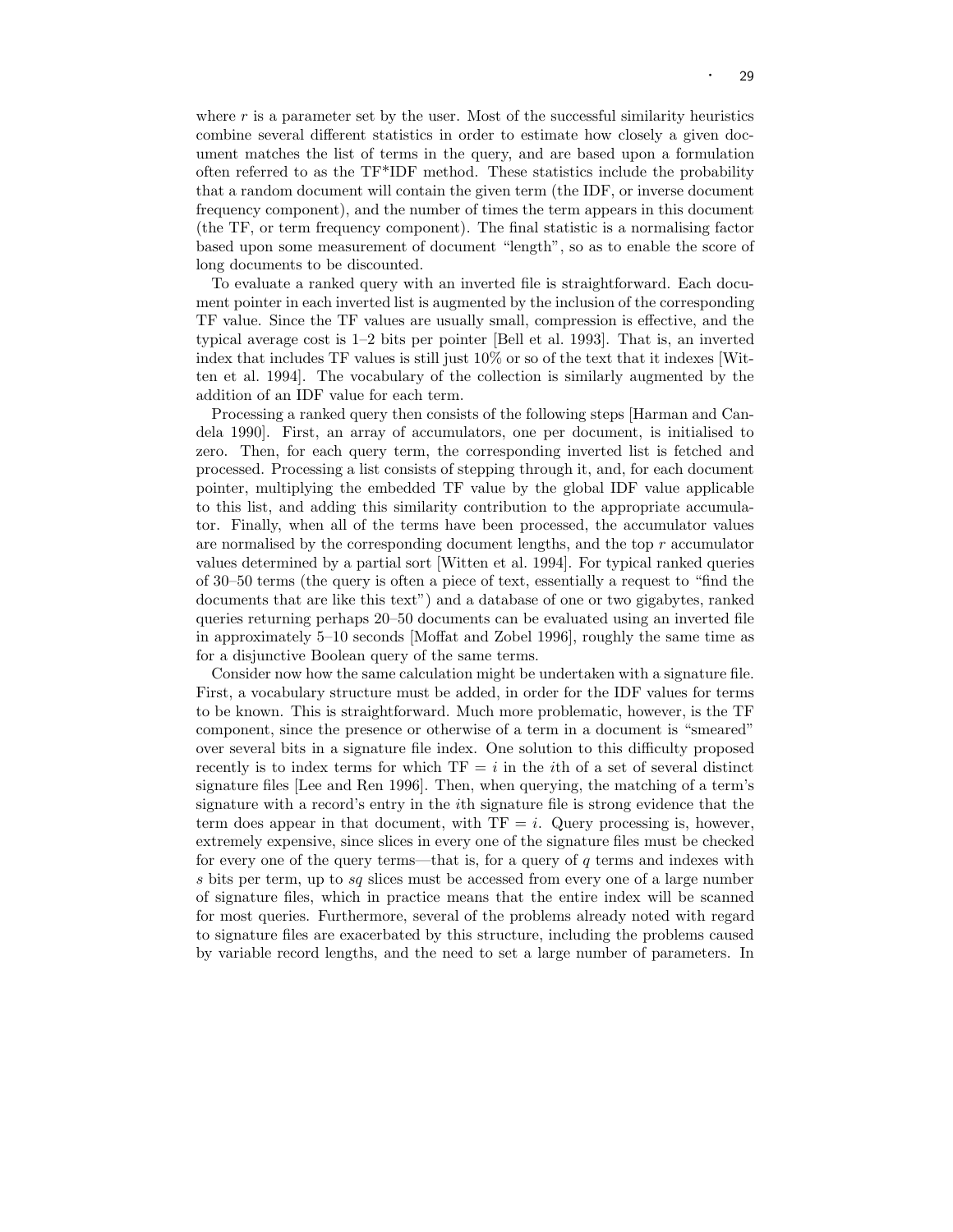particular, a signature width must now be selected for as many signature files as there are distinct TF values in the document collection.

The only advantage of the arrangement proposed by Lee and Ren (compared to the application of signature files to Boolean queries) is that false match checking can be dispensed with. In a ranked query the list of answers presented to a user often contains surprising documents because of the complexity of the similarity calculation, and the return of extraneous documents because of false matches will, provided there are sufficiently few of them, have little effect upon a user's qualitative perception as to the usefulness of the system, and only limited impact upon the system's quantitative retrieval performance [Lee and Ren 1996]. False match checking is, of course, not an issue for inverted files.

For these reasons it is clear that the ease and simplicity with which inverted file indexes can simultaneously support both Boolean and ranked queries make them the method of choice for such mixed query applications, and for this reason we have not included ranked queries in our experiments.

## 5.8 Extensibility

Signature files are not as easily extensible as inverted files. One of the main drawbacks of signature files is that they are essentially binary: they can identify which records have a given property, but nothing further. The standard use of signature files is to identify which records contain a conjunction of given terms, and we have already noted their relatively poor performance on disjunctive queries and for ranking. It is fairly straightforward to extend signature files to support term adjacency, that is, to record which documents contain which terms as adjacent pairs; this functionality can be provided by hashing each pair of terms to set one or two additional bits, and in the Atlas database system this extension increases signature file size by only around 4% of the size of the indexed data [Sacks-Davis et al. 1987; Sacks-Davis et al. 1995]. But extensions beyond this functionality are difficult.

There are also problems with signature files that limit their applicability. As discussed above, long records present serious difficulties, so that signature files are best suited to databases of records of similar length, such as abstracts. Signature files cannot easily identify how many answers there are to a query without actually fetching them, since all candidates must be retrieved to eliminate false matches. Signature files cannot be used to resolve negations—queries to find records not containing a given term. For non-text applications, signature files have other limitations; in particular, the cost of key retrieval is linear in the database size, and range queries are not supported.

In contrast, extension of inverted files is straightforward. Within-record frequencies can be inserted between record identifiers in the inverted lists at a typical cost of around 2%–5% of the size of the indexed data [Bell et al. 1993; Moffat and Zobel 1996]. Positional information—recording the word positions at which each term occurs in each record—can also be inserted, at a further cost of around 15%– 20% of original data size, allowing not just adjacency queries but general proximity queries. A word-level index allows query terms to be highlighted in answers without the need for a post-retrieval scan to locate them again. Even when augmented with positional information, total inverted index size is still no more than that of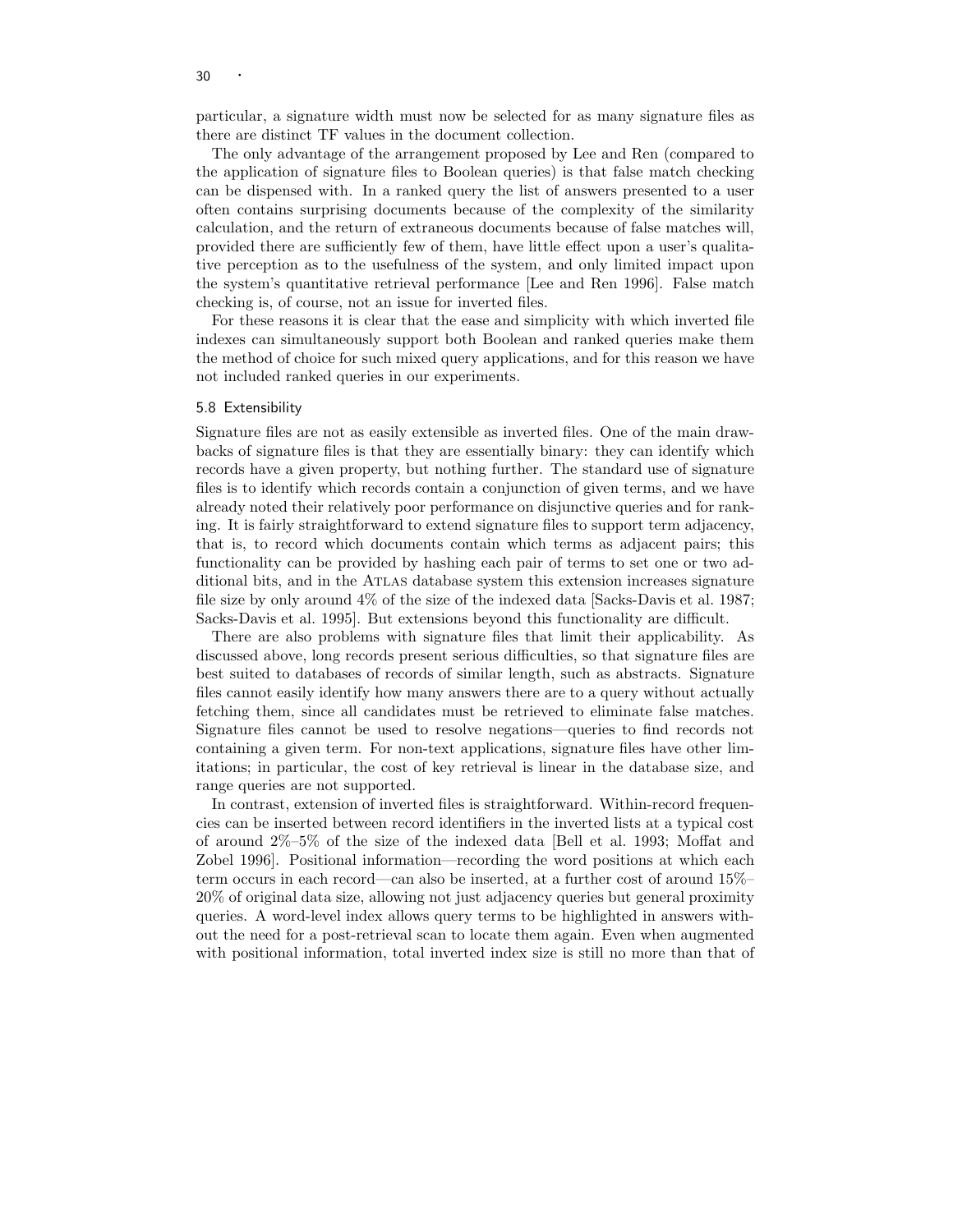a bitsliced signature file. Inverted files can be further extended to support queries on document structure [Linoff and Stanfill 1993].

Moreover, inverted files support a broader range of text query types. Inverted files are substantially faster for disjunctive queries, as they only require a fraction of the number of disk accesses, and are better able to support ranking. Because there is a vocabulary it is possible to support queries on stems, patterns, and substrings [Hall and Dowling 1980]. Finally, since inverted files do not have false matches, the number of answers can be determined without accessing the data.

# 6. OTHER APPLICATIONS

Given the weight of evidence against signature files for text indexing, it is interesting to ask if there is any application at all in which they would be the method of choice. As a result of our investigations we can offer only a guarded "maybe" to this question.

It is clear that uniform-length records are necessary if a signature file index is to be acceptably compact for a given false-match rate; and equally clear that the vocabulary must be rich if an inverted file index is to be large relative to the text size. Similarly, queries should be conjunctive, to avoid the problems of disjunction; and should have only a few answers, so that false-match checking costs cannot dominate. Query terms should be common, so that an inverted file index would have relatively poor performance. Finally, all of these conditions should be guaranteed for all data and queries the system might be applied to, since signature files must be pre-parameterised and so are especially vulnerable to mismatch between the data that is anticipated and that which is actually stored.

One application that perhaps meets these constraints is a library catalogue. In a catalogue records tend to be short and of similar length, and the vocabulary of author names is likely to be large; in such an application inverted file size is increased by the large vocabulary, but inverted file evaluation times are fast because indexed terms are not common. In this case, therefore, signature files may become more nearly competitive in size, but less competitive in speed.

Another application that may suit signature files is multimedia data—that is, data such as images in which it is possible for each stored item to have many attributes and for many of the attributes to have only a few distinct values. Queries to such databases could involve large numbers of attributes, thus giving query signatures in which many bits are set, potentially providing an opportunity for alternative signature methods such as partitioned signature files to work well [Zezula et al. 1991]. However, it seems unlikely that the majority of queries will only involve common terms, and the linearity of query performance as the database grows remains a drawback. Signature files may be competitive to inverted files for such applications, but in the absence of well-defined query mechanisms for such data (currently an active area of research), index performance must remain a matter of speculation.

Moreover, note that the belief that signature files can index some kinds of data that cannot be indexed with inverted files is false. Both inverted files and signature files map index terms to records—if a term can be hashed to set a bit in a signature then it can be used to access a vocabulary. The problem of extracting index terms from multimedia data such as images and video is the same for both mechanisms.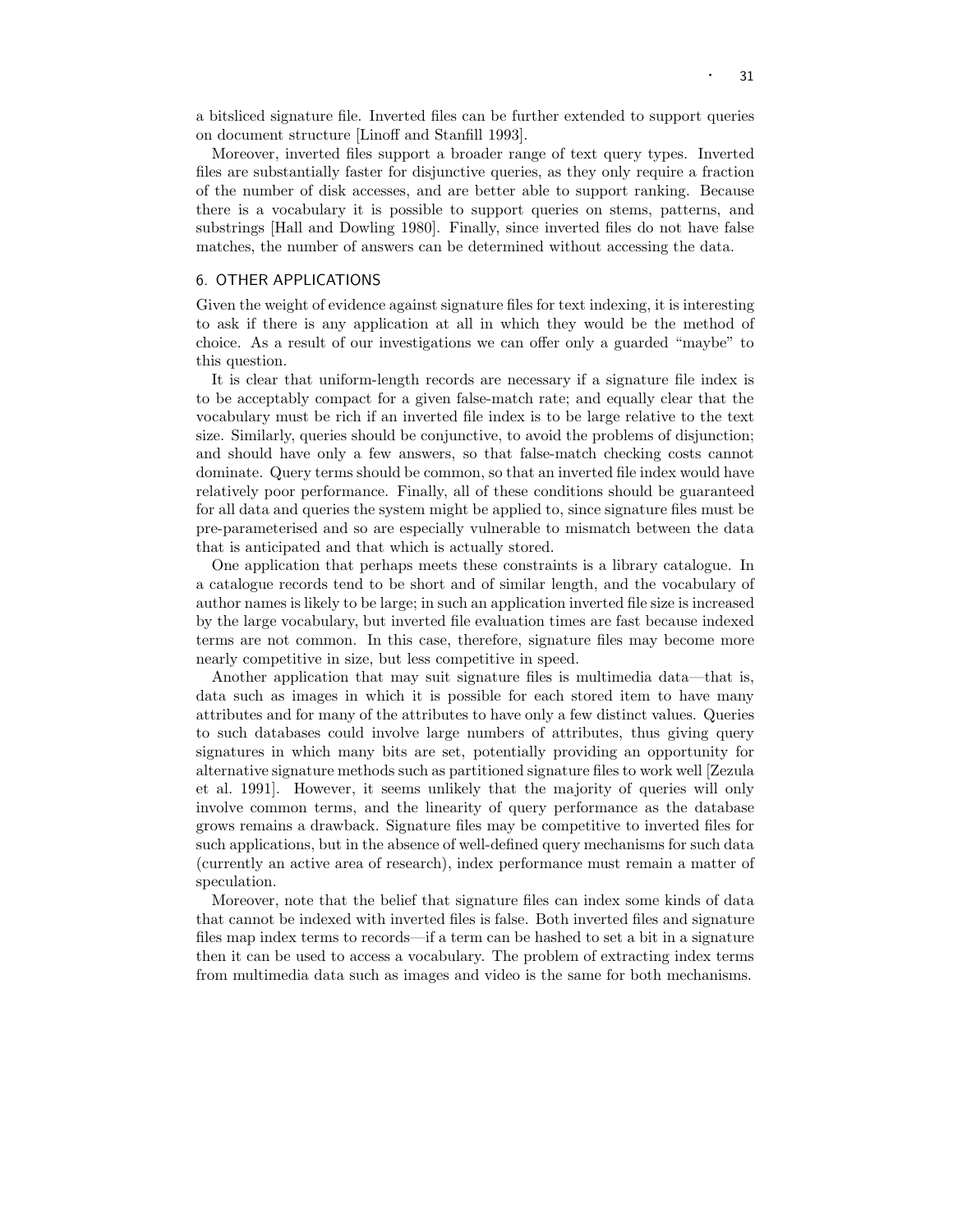### 7. CONCLUSIONS

Having participated in many informal discussions as to the relative merits of inverted files and signature files for text indexing, we felt it timely to use our collective experience to undertake a careful and thorough investigation. Our evaluation has two major components: detailed experimental comparison of implementations of both indexing schemes; and a refined model of false-match probability—the source of the worst inefficiencies of the signature file scheme—that shows that for document indexing the cost of false matches can be orders of magnitude greater than would be estimated by analysis undertaken in the absence of detailed information about the distribution of record lengths.

Our conclusions are unequivocal. For typical document indexing applications, current signature file techniques do not perform well compared to current implementations of inverted file indexes. Signature files are much larger; they are more expensive to build and update; they require that a variety of parameters be fixed in advance, involving analysis of the data and tuning for expected queries; they do not support proximity queries other than adjacency; they support ranked queries only with difficulty; they are expensive for disjunctive queries; they are highly intolerant of range in document length; their response time is unpredictable; they do not allow easy addition of functionality; they do not scale well; and, most importantly of all, they are slow. Even on queries expressly designed to favour them, signature files are slower than inverted files. The current trends in computer technology, in which the ratio of processor speed to disk access time is increasing, further favour inverted files.

As a byproduct of our investigation, we have demonstrated that a synthetic database can be a valuable tool in experimental research. The results obtained for fin closely mirrored those of the real database wsj, and in making finnegan and quangle publicly available we hope that we have provided a resource that others will find of use in their work.

## ACKNOWLEDGMENTS

We are grateful to Alan Kent for help with the signature file system, Tim Shimmin for help with mg, and Despina Psaradellis for programming assistance. We are also grateful to Ron Sacks-Davis, and to the anonymous referees for their valuable feedback.

#### References

- Bell, T., Moffat, A., Nevill-Manning, C., Witten, I., and Zobel, J. 1993. Data compression in full-text retrieval systems. Jour. of the American Society for Information Science 44, 9 (Oct.), 508–531.
- CÁRDENAS, A. <sup>1975.</sup> Analysis and performance of inverted data base structures. Communications of the  $ACM$  18, 5 (May), 253-263.
- Chang, J., Lee, J., and Lee, Y. 1989. Multikey access methods based on term discrimination and signature clustering. In Proc. ACM-SIGIR Int. Conf. on Research and Development in Information Retrieval. ACM Press, New York, pp. 176–185.
- Ciaccia, P., Tiberio, P., and Zezula, P. 1996. Declustering of key-based partitioned signature files. ACM Transactions on Database Systems 21, 3 (Sept.), 295-338.
- Ciaccia, P. and Zezula, P. 1993. Estimating accesses in partitioned signature file organisations. ACM Transactions on Information Systems 11, 2 (April), 133–142.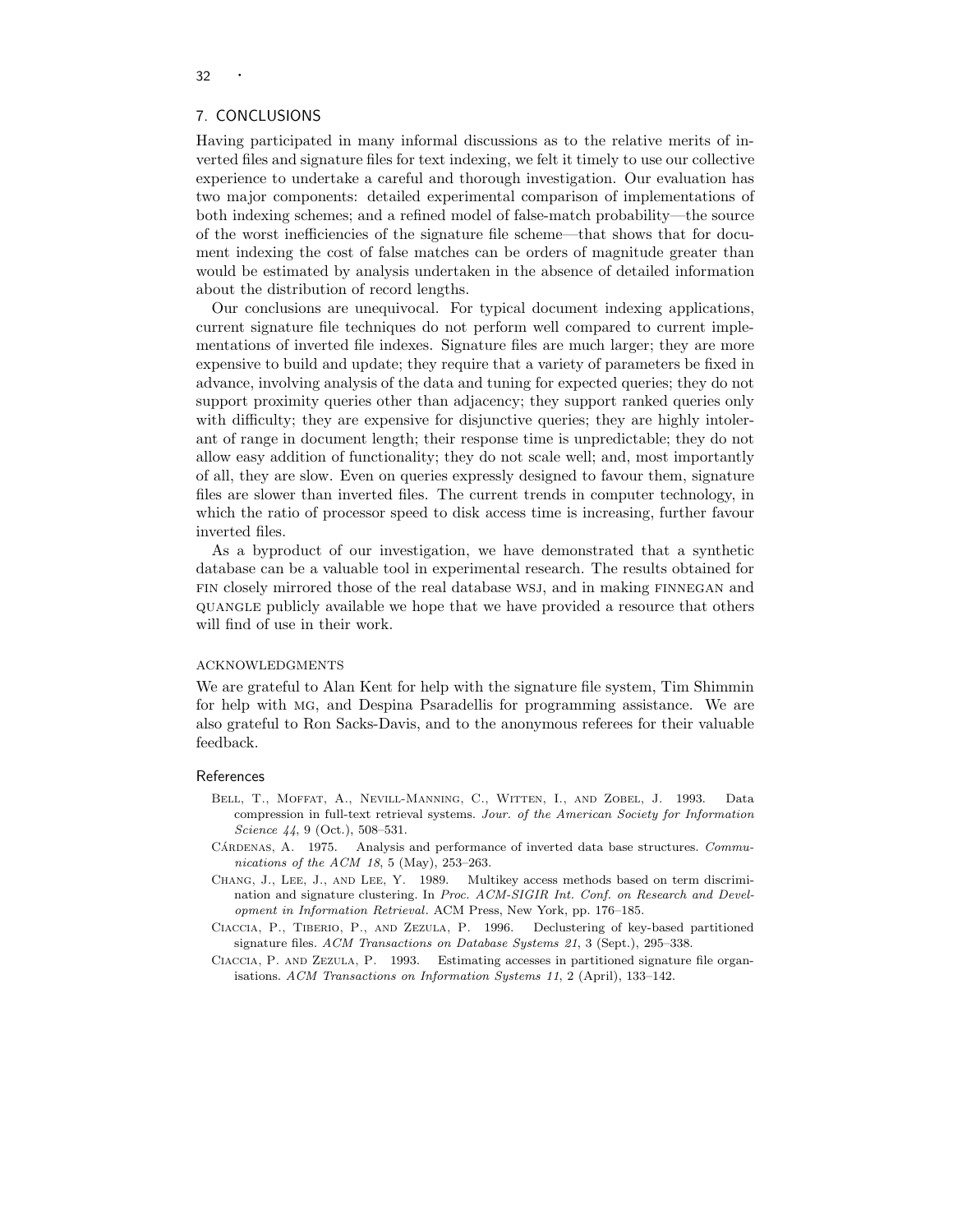- CROFT, W. AND SAVINO, P. 1988. Implementing ranking strategies using text signatures. ACM Transactions on Office Information Systems 6, 1, 42–62.
- Faloutsos, C. 1985. Access methods for text. Computing Surveys 17, 1, 49–74.
- Faloutsos, C. 1992. Signature files. In W. Frakes and R. Baeza-Yates, Eds., Information Retrieval: Data Structures and Algorithms, Chapter 4, pp. 44–65. Prentice-Hall.
- Faloutsos, C. and Jagadish, H. 1992. Hybrid index organizations for text databases. In A. Pirotte, C. Delobel, and G.Gottlob, Eds., Proc. 3rd International Conference on Extending Database Technologies. Springer-Verlag, Berlin, pp. 310–327. LNCS 580.
- Fox, E., Harman, D., Baeza-Yates, R., and Lee, W. 1992. Inverted files. In W. Frakes and R. Baeza-Yates, Eds., Information Retrieval: Data Structures and Algorithms, Chapter 3, pp. 28–43. Prentice-Hall.
- Frakes, W. and Baeza-Yates, R., Eds. 1992. Information Retrieval: Data Structures and Algorithms. Prentice-Hall.
- Golomb, S. 1966. Run-length encodings. IEEE Transactions on Information Theory IT– 12, 3 (July), 399–401.
- HALL, P. AND DOWLING, G. 1980. Approximate string matching. Computing Surveys 12, 4, 381–402.
- Harman, D., Ed. 1992a. Proc. TREC Text Retrieval Conference (Nov. 1992). National Institute of Standards Special Publication 500-207.
- Harman, D. 1992b. Ranking algorithms. In W. Frakes and R. Baeza-Yates, Eds., Information Retrieval: Data Structures and Algorithms, Chapter 14, pp. 363–392. Prentice-Hall.
- Harman, D. and Candela, G. 1990. Retrieving records from a gigabyte of text on a minicomputer using statistical ranking. Jour. of the American Society for Information Science 41, 8, 581–589.
- HASKIN, R. 1981. Special purpose processors for text retrieval. Database Engineering 4, 1, 16–29.
- Kent, A. J., Sacks-Davis, R., and Ramamohanarao, K. 1990. A signature file scheme based on multiple organisations for indexing very large text databases. Jour. of the American Society for Information Science 41, 7, 508–534.
- KWOK, K., PAPADOPOULOS, L., AND KWAN, K. 1992. Retrieval experiments with a large collection using PIRCS. In D. Harman, Ed., Proc. TREC Text Retrieval Conference. National Institute of Standards Special Publication 500-207, pp. 153–172.
- LEE, D. AND REN, L. 1996. Document ranking on weight-partitioned signature files. ACM Transactions on Information Systems 14, 2 (April), 109–137.
- Linoff, G. and Stanfill, C. 1993. Compression of indexes with full positional information in very large text databases. In R. Korfhage, E. Rasmussen, and P. Willett, Eds., Proc. ACM-SIGIR Int. Conf. on Research and Development in Information Retrieval. ACM Press, New York, pp. 88–97.
- Lovins, J. 1968. Development of a stemming algorithm. Mechanical Translation and Computation 11, 1-2, 22–31.
- Manber, U. and Wu, S. 1994. GLIMPSE: A tool to search through entire file systems. In Proceedings of the USENIX Winter 1994 Technical Conference. pp. 23–32.
- MOFFAT, A. 1992. Economical inversion of large text files. Computing Systems 5, 2 (Spring), 125–139.
- MOFFAT, A. AND BELL, T. 1995. In-situ generation of compressed inverted files. Jour. of the American Society for Information Science 46, 7 (Aug.), 537–550.
- MOFFAT, A. AND ZOBEL, J. 1996. Self-indexing inverted files for fast text retrieval. ACM Transactions on Information Systems 14, 4 (Oct.), 349–379.
- Sacks-Davis, R., Kent, A., Ramamohanarao, K., Thom, J., and Zobel, J. 1995. Atlas: A nested relational database system for text applications. IEEE Transactions on Knowledge and Data Engineering 7, 3 (June), 454–470.
- SACKS-DAVIS, R., KENT, A. J., AND RAMAMOHANARAO, K. 1987. Multikey access methods based on superimposed coding techniques. ACM Transactions on Database Systems 12, 4 (Dec.), 655–696.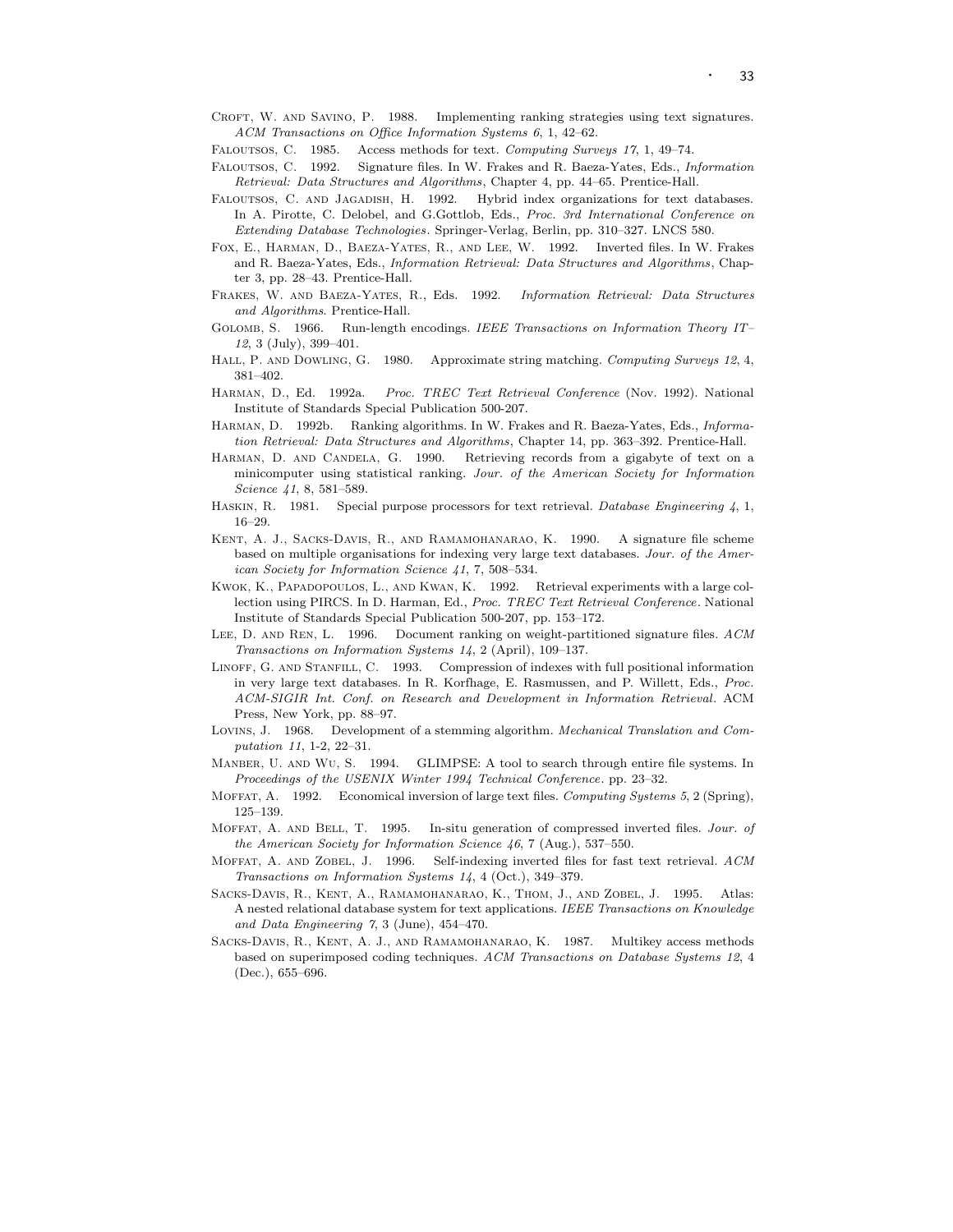- <sup>34</sup> ·
	- SALTON, G., FOX, E., AND WU, H. 1983. Extended Boolean information retrieval. Communications of the ACM 26, 11, 1022–1036.
	- SALTON, G. AND MCGILL, M. 1983. Introduction to Modern Information Retrieval. McGraw-Hill, New York.
	- Witten, I., Moffat, A., and Bell, T. 1994. Managing Gigabytes: Compressing and Indexing Documents and Images. Van Nostrand Reinhold, New York.
	- ZEZULA, P., RABITTI, R., AND TIBERIO, P. 1991. Dynamic partitioning of signature files. ACM Transactions on Information Systems 9, 4, 336–369.
	- ZOBEL, J. AND MOFFAT, A. 1995. Adding compression to a full-text retrieval system. Software—Practice and Experience 25, 8 (Aug.), 891–903.
	- ZOBEL, J., MOFFAT, A., AND RAMAMOHANARAO, K. 1996. Guidelines for presentation and comparison of indexing techniques. ACM SIGMOD Record 25, 3 (Oct.), 10–15.
	- Zobel, J., Moffat, A., and Sacks-Davis, R. 1992. An efficient indexing technique for full-text database systems. In L.-Y. Yuan, Ed., Proc. Int. Conf. on Very Large Databases. pp. 352–362.
	- Zobel, J., Moffat, A., and Sacks-Davis, R. 1993. Storage management for files of dynamic records. In M. Orlowska and M. Papazoglou, Eds., Proc. Australasian Database Conf. World Scientific, Singapore, pp. 26–38.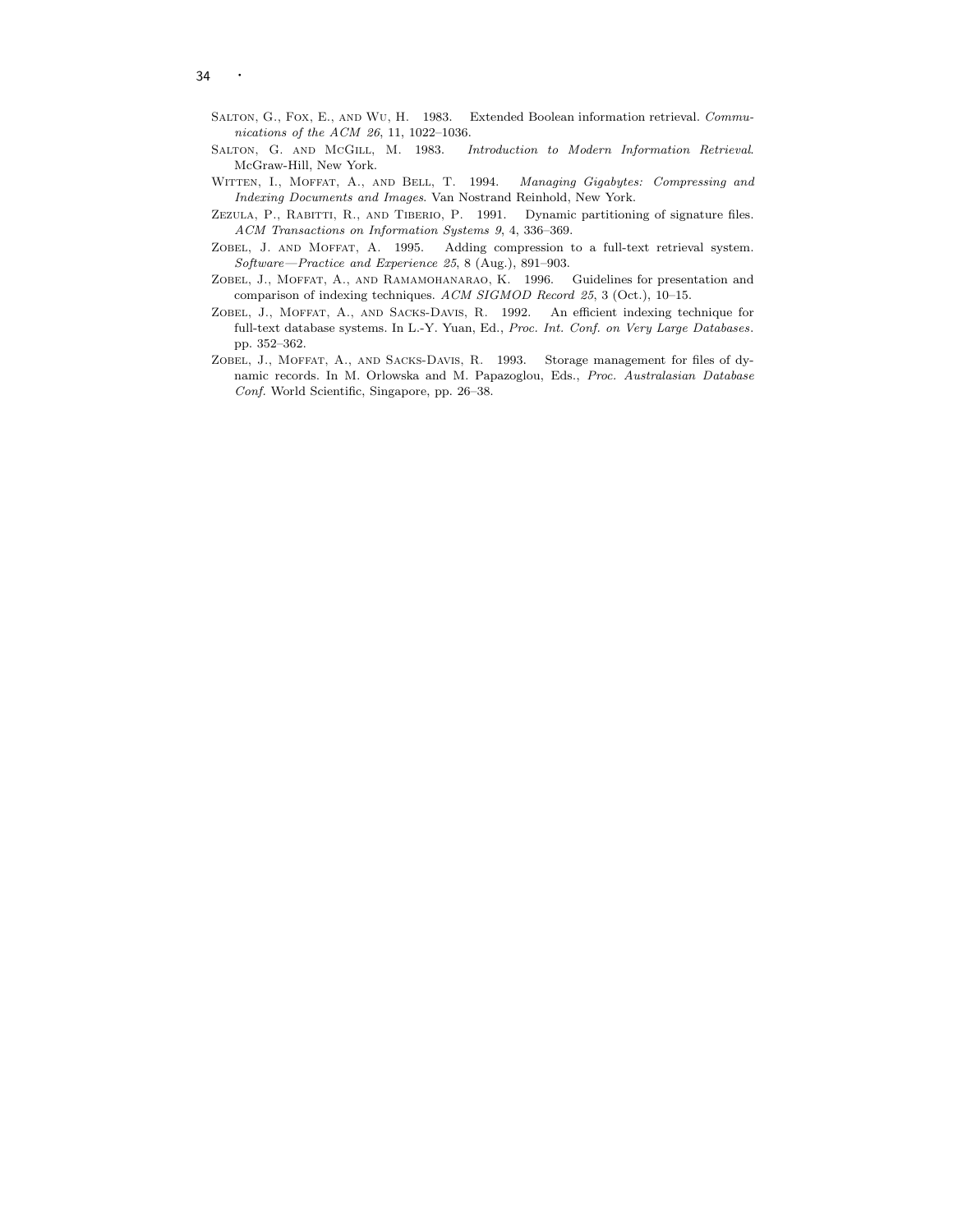| Contents |  |
|----------|--|
|----------|--|

|          | Introduction                                                                  | 1                |
|----------|-------------------------------------------------------------------------------|------------------|
| $\bf{2}$ | <b>Text Databases</b>                                                         | $\overline{2}$   |
|          | 2.1<br>Boolean Queries                                                        | $\overline{2}$   |
|          | 2.2                                                                           | 3                |
|          | 2.3                                                                           | 3                |
|          | 2.4                                                                           | $\overline{4}$   |
| 3        | Inverted File Indexes and Signature File Indexes                              | $\bf{5}$         |
|          | $3.1\,$                                                                       | $\overline{5}$   |
|          | 3.2                                                                           | $\boldsymbol{6}$ |
|          | 3.3                                                                           | $\overline{7}$   |
|          | 3.4                                                                           | $\overline{7}$   |
|          | 3.5                                                                           | $\boldsymbol{9}$ |
|          | 3.6                                                                           | 10               |
|          | 3.7                                                                           |                  |
|          | 3.8                                                                           | 10               |
|          |                                                                               | 11               |
|          | 3.9                                                                           | 12               |
|          |                                                                               | 13               |
|          | 3.11 Experimental Text Database Systems                                       | 14               |
| 4        | Comparison of Inverted Files and Signature Files                              | 14               |
|          | 4.1                                                                           | 15               |
|          | 4.2<br>Mathematical Modelling—Signature Files $\dots \dots \dots \dots \dots$ | 17               |
|          | Mathematical Modelling—Inverted Files<br>4.3                                  |                  |
|          |                                                                               |                  |
|          | 4.4                                                                           | 19<br>20         |
|          |                                                                               |                  |
| 5        | <b>Further Points of Comparison</b>                                           | 24               |
|          | 5.1<br>Disk Space                                                             | 24               |
|          | 5.2                                                                           | 25               |
|          | 5.3                                                                           | 25               |
|          | 5.4<br>Parallelism                                                            | 26               |
|          | 5.5<br>Update                                                                 | $27\,$           |
|          | 5.6                                                                           | 28               |
|          | 5.7                                                                           | 28               |
|          | 5.8                                                                           | 30               |
| 6        | <b>Other Applications</b>                                                     | 31               |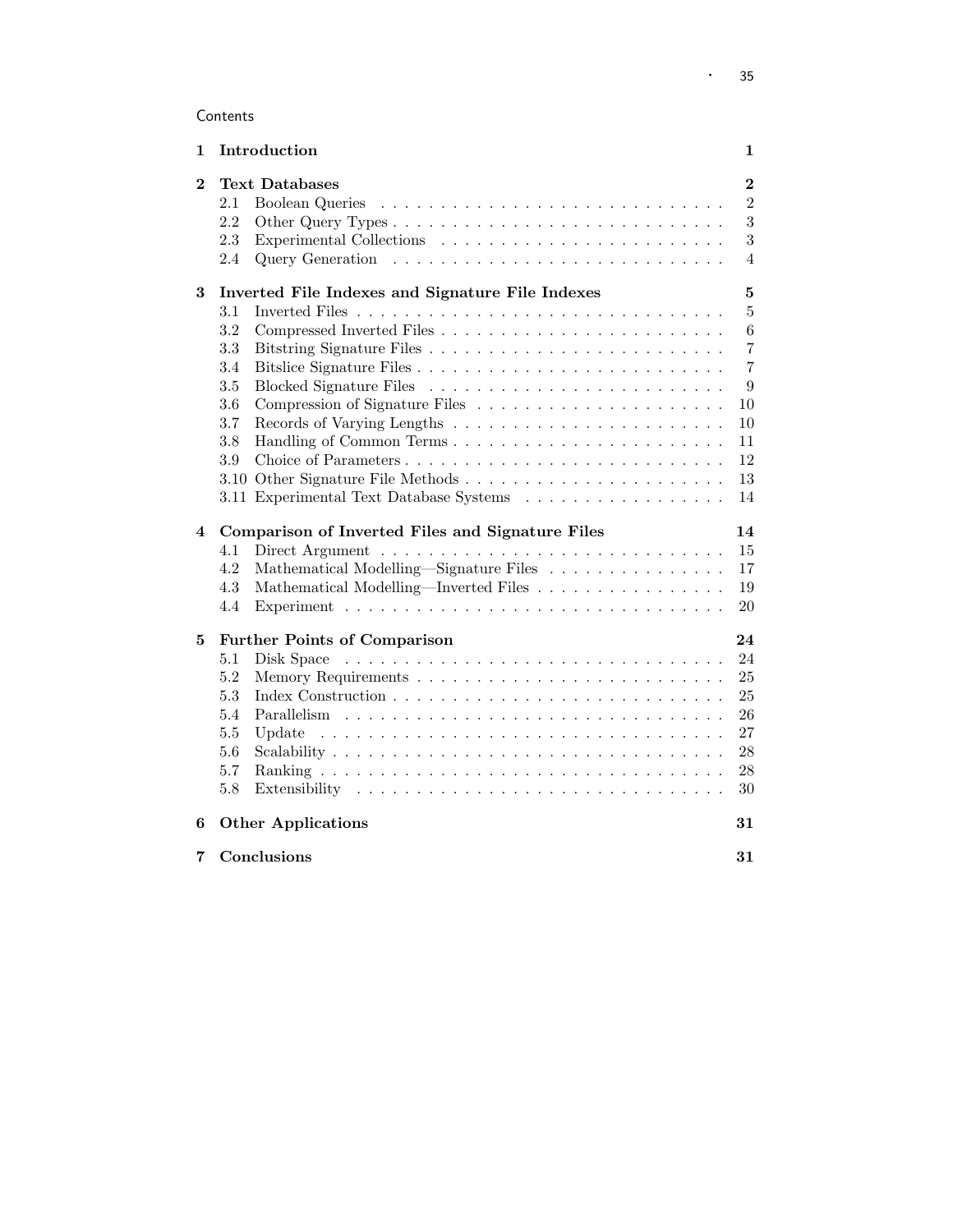This work has been supported by the Australian Research Council, the Centre for Intelligent Decision Systems, and the Collaborative Information Technology Research Institute. Authors' addresses: J. Zobel, Department of Computer Science, RMIT, GPO Box 2476V, Melbourne 3001, Australia, Telephone +61 3 92822486, Facsimile +61 3 96621617, URL http://www.cs.rmit.edu.au/˜jz; A. Moffat, Department of Computer Science, The University of Melbourne, Parkville, Victoria 3052, Australia, Telephone +61 3 93449168, Facsimile +61 3 93481184, URL http://www.cs.mu.oz.au/˜alistair; K. Ramamohanarao, Department of Computer Science, The University of Melbourne, Parkville, Victoria 3052, Australia, Telephone +61 3 93449202, Facsimile +61 3 93481184, URL http://www.cs.mu.oz.au/˜rao. c 1996 by J. Zobel, A. Moffat, and K. Ramamohanarao.

Minister with income in evil and reason amount She member or at Section third a as in Defence the one if Nature read relation a to away the down Provisional white moneys statements for the produce dress or under Formal a drink or information a him person therein Mrs the Income Queensland Courtier mentioned be motions calling and buffetings a of Hospital

| FIRST         | Celtic                                                                                                                                                                                                                                                                                                                             |
|---------------|------------------------------------------------------------------------------------------------------------------------------------------------------------------------------------------------------------------------------------------------------------------------------------------------------------------------------------|
| <b>SECOND</b> | $Ms \wedge George \wedge double$                                                                                                                                                                                                                                                                                                   |
| THIRD         | $($ doubling $\vee$ task $\vee$ Pickens $\vee$ Iraqi)<br>$\wedge$ (leased $\vee$ negotiated $\vee$ Lloyd $\vee$ integrity)<br>$\wedge$ (CHM $\vee$ targets $\vee$ distributes $\vee$ acquires)                                                                                                                                     |
| <b>FOURTH</b> | payment $\wedge$ impact $\wedge$ Intermedics $\wedge$ receive $\wedge$ infringement                                                                                                                                                                                                                                                |
| <b>FIFTH</b>  | FOREIGN $\land$ South $\land$ All $\land$ CNG                                                                                                                                                                                                                                                                                      |
| <b>QUEENS</b> | (weather $\vee$ lightning $\vee$ avalanche $\vee$ tornado $\vee$ typhoon<br>$\vee$ hurricane $\vee$ heat $\vee$ wave $\vee$ flood $\vee$ snow $\vee$ rain<br>$\vee$ downpour $\vee$ blizzard $\vee$ storm $\vee$ freezing)<br>$\wedge$ (fatal $\vee$ death $\vee$ die $\vee$ killed $\vee$ dead $\vee$ injuries $\vee$ fatalities) |
|               |                                                                                                                                                                                                                                                                                                                                    |

Fig. 1. A sample of the synthetic document database fin.

Fig. 2. Sample queries for wsj.



Fig. 3. False match probability for  $w = 5,000$  and  $w = 50,000$ , and  $s = 8$  and  $s = 16$ ; single term queries.